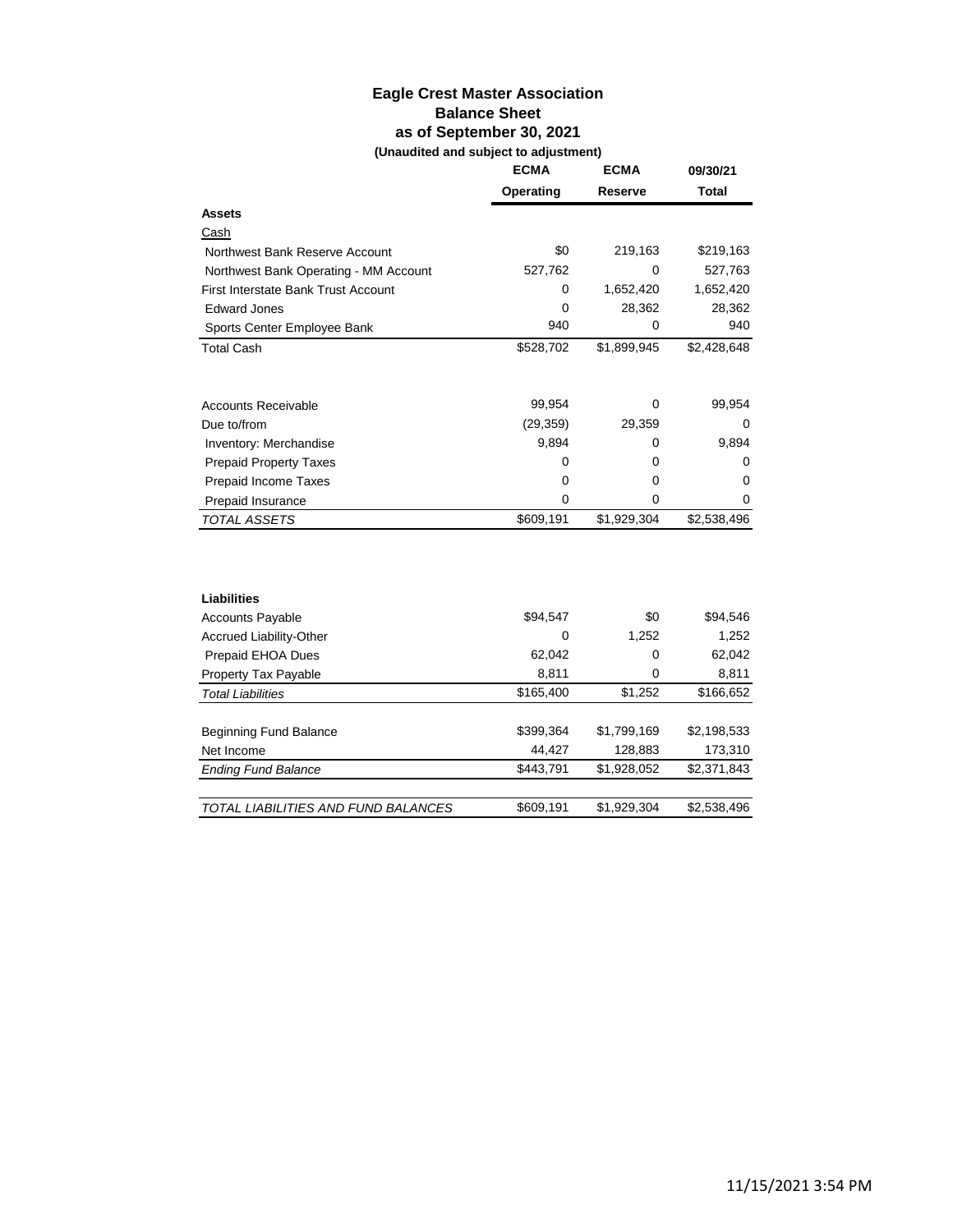# **Eagle Crest Master Association Budget Comparison Report - ECMA Facilities for the period ending September 30, 2021**

 **(Unaudited and subject to adjustment)** 

|                                            | 07/01/2021-09/30/21 |             |  | Year to Date 01/01/2021-09/30/2021 |          |    |                   |                       |    |                         |                                   |
|--------------------------------------------|---------------------|-------------|--|------------------------------------|----------|----|-------------------|-----------------------|----|-------------------------|-----------------------------------|
|                                            |                     | Actual      |  | <b>Budget</b>                      | Variance |    | <b>YTD Actual</b> | % of<br><b>Budget</b> |    | Annual<br><b>Budget</b> | <b>Actual to</b><br><b>Budget</b> |
| Income                                     |                     |             |  |                                    |          |    |                   |                       |    |                         |                                   |
| <b>Commercial Rent</b>                     |                     |             |  |                                    |          |    |                   |                       |    |                         |                                   |
| 36215 - Commercial Rent - Golf             |                     | \$0         |  | \$0                                | \$0      |    | \$35,646          | 100%                  |    | \$35,646                | \$0                               |
| <b>Total Commercial Rent</b>               |                     | $\mathbf 0$ |  | 0                                  | 0        |    | 35,646            | 100%                  |    | 35,646                  | 0                                 |
| Dues                                       |                     |             |  |                                    |          |    |                   |                       |    |                         |                                   |
| 39520 - Dues - VROA                        |                     | 28,272      |  | 28,272                             | 0        |    | 84,816            | 75%                   |    | 113,088                 | (28, 272)                         |
| 39530 - Dues - Fairway Vista               |                     | 7,296       |  | 7,296                              | 0        |    | 21,888            | 75%                   |    | 29,184                  | (7,296)                           |
| 39540 - Dues - RiverView Vista             |                     | 10,716      |  | 10,716                             | 0        |    | 32,148            | 75%                   |    | 42,864                  | (10, 716)                         |
| 39550 - Dues - EHOA                        |                     | 41,496      |  | 41,496                             | 0        |    | 124,488           | 75%                   |    | 165,984                 | (41, 496)                         |
| 39560 - Dues - River Run Properties LLC    |                     | 912         |  | 912                                | 0        |    | 2,736             | 75%                   |    | 3,648                   | (912)                             |
| 39570 - Dues - Worldmark                   |                     | 18,696      |  | 18,696                             | 0        |    | 56,088            | 75%                   |    | 74,784                  | (18,696)                          |
| 39580 - Dues - Conference Center           |                     | 912         |  | 912                                | 0        |    | 2,736             | 75%                   |    | 3,648                   | (912)                             |
| 39590 - Dues - Eagle Crest Hotel           |                     | 7,296       |  | 7,296                              | 0        |    | 21,888            | 75%                   |    | 29,184                  | (7, 296)                          |
| <b>Total Dues</b>                          |                     | 115,596     |  | 115,596                            | 0        |    | 346,788           | 75%                   |    | 462,384                 | (115, 596)                        |
| Other Income                               |                     |             |  |                                    |          |    |                   |                       |    |                         |                                   |
| 35120 - Misc Income                        |                     | 33          |  | 0                                  | 33       |    | 53                | 0%                    |    | 0                       | 53                                |
| 36070 - Sub Association Billing Fee Rev    |                     | 1,760       |  | 1,870                              | (110)    |    | 5,250             | 70%                   |    | 7,480                   | (2,230)                           |
| 39180 - Bank Interest Income               |                     | $\mathbf 0$ |  | 0                                  | 0        |    | 0                 | 0%                    |    | 0                       | 0                                 |
| <b>Total Other Income</b>                  |                     | 1,793       |  | 1,870                              | (77)     |    | 5,303             | 71%                   |    | 7,480                   | (2, 177)                          |
| <b>Total Income</b>                        | \$                  | 117,389     |  | $$117,466$ \$                      | (77)     | \$ | 387,737           | 77%                   | \$ | 505,510                 | \$<br>(117, 773)                  |
| <b>Expense</b>                             |                     |             |  |                                    |          |    |                   |                       |    |                         |                                   |
| <b>Contracted Services</b>                 |                     |             |  |                                    |          |    |                   |                       |    |                         |                                   |
| 60236 - Management Fees                    |                     | 6,000       |  | \$6,000                            | \$0      |    | \$17,998          | 75%                   |    | \$23,998                | (\$6,000)                         |
| 60304 - Safety Services Fee                |                     | 12,034      |  | 12,034                             | (0)      |    | 36,102            | 75%                   |    | 48,136                  | (12,034)                          |
| 60305 - Pools and Spa Services             |                     | 4,024       |  | 4,024                              | (0)      |    | 12,073            | 75%                   |    | 16,097                  | (4,024)                           |
| 60306 - Accounting Fee                     |                     | 4,122       |  | 4,122                              | (0)      |    | 12,367            | 75%                   |    | 16,489                  | (4, 122)                          |
| 60307 - Resort Manager Fee                 |                     | 8,283       |  | 8,283                              | 0        |    | 24,849            | 75%                   |    | 33,132                  | (8, 283)                          |
| 60344 - Landscaping                        |                     | 36,039      |  | 36,039                             | 0        |    | 108,116           | 75%                   |    | 144,154                 | (36,039)                          |
| <b>Total Contracted Services</b>           |                     | 70,501      |  | 70,502                             | (1)      |    | 211,504           | 75%                   |    | 282,006                 | (70, 502)                         |
| Dues Expense                               |                     |             |  |                                    |          |    |                   |                       |    |                         |                                   |
| 60308 - Reserve Contribution Master        |                     | 16,550      |  | 16,550                             | 0        |    | 49,650            | 75%                   |    | 66,200                  | (16, 550)                         |
| 60308 - Reserve Cont - Golf Course Rsv     |                     | 0           |  | 0                                  | 0        |    | 48,373            | 100%                  |    | 48,373                  | 0                                 |
| <b>Total Dues Expense</b>                  |                     | 16,550      |  | 16,550                             | 0        |    | 98,023            | 86%                   |    | 114,573                 | (16, 550)                         |
| Grounds Maintenance                        |                     |             |  |                                    |          |    |                   |                       |    |                         |                                   |
| 60343 - Front Pasture Mtc                  |                     | 0           |  | 0                                  | 0        |    | 9,627             | 101%                  |    | 9,499                   | 128                               |
| 60361 - Snow Removal                       |                     | 0           |  | 1,875                              | (1, 875) |    | 1,329             | 18%                   |    | 7,500                   | (6, 171)                          |
| 60382 - Ladder Fuel Reduction              |                     | 0           |  | 1,250                              | (1,250)  |    | 0                 | 0%                    |    | 5,000                   | (5,000)                           |
| <b>Total Grounds Maintenance</b>           |                     | $\pmb{0}$   |  | 3,125                              | (3, 125) |    | 10,956            | 50%                   |    | 21,999                  | (11, 043)                         |
| <b>Operating Supplies</b>                  |                     |             |  |                                    |          |    |                   |                       |    |                         |                                   |
| 60190 - Postage, Delivery, & Communication |                     | 2,028       |  | 638                                | 1,390    |    | 4,480             | 176%                  |    | 2,550                   | 1,930                             |
| 60191 - Voting & Ballot Services           |                     | 2,431       |  | 550                                | 1,881    |    | 2,431             | 110%                  |    | 2,200                   | 231                               |
| <b>Total Operating Supplies</b>            |                     | 4,459       |  | 1,188                              | 3,271    |    | 6,911             | 145%                  |    | 4,750                   | 2,161                             |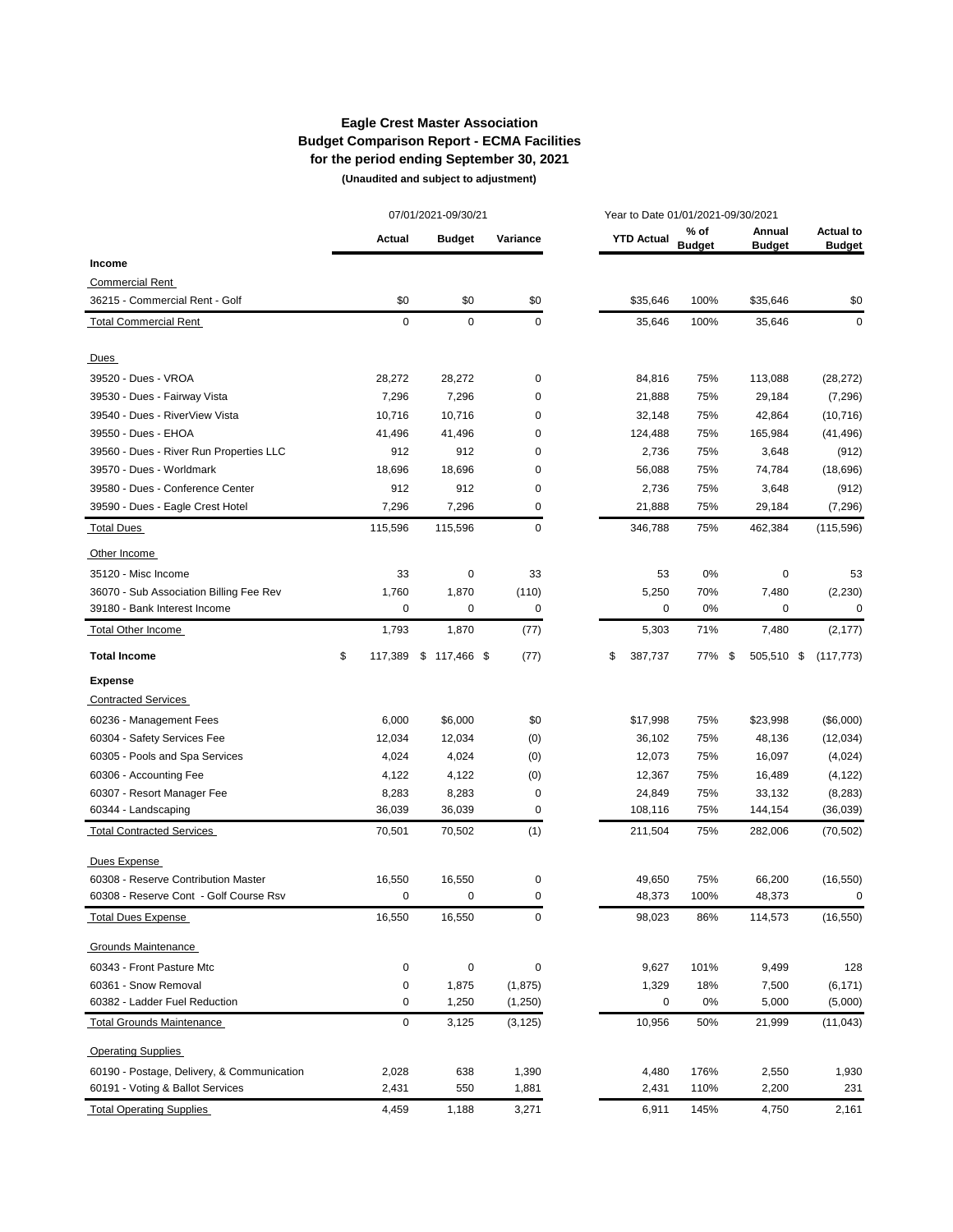# **Eagle Crest Master Association Budget Comparison Report - ECMA Facilities for the period ending September 30, 2021**

 **(Unaudited and subject to adjustment)** 

|                                        | 07/01/2021-09/30/21 |             |    |               |           | Year to Date 01/01/2021-09/30/2021 |                         |      |                         |      |                                   |
|----------------------------------------|---------------------|-------------|----|---------------|-----------|------------------------------------|-------------------------|------|-------------------------|------|-----------------------------------|
|                                        |                     | Actual      |    | <b>Budget</b> | Variance  | <b>YTD Actual</b>                  | $%$ of<br><b>Budget</b> |      | Annual<br><b>Budget</b> |      | <b>Actual to</b><br><b>Budget</b> |
| Other Expense                          |                     |             |    |               |           |                                    |                         |      |                         |      |                                   |
| 60163 - Director Travel                |                     | 282         |    | 413           | (131)     | 1,714                              | 104%                    |      | 1,650                   |      | 64                                |
| <b>Total Other Expense</b>             |                     | 282         |    | 413           | (131)     | 1,714                              | 104%                    |      | 1,650                   |      | 64                                |
| <b>Professional Fees</b>               |                     |             |    |               |           |                                    |                         |      |                         |      |                                   |
| 60147 - Audit & Tax Services           |                     | $\mathbf 0$ |    | 0             | $\pmb{0}$ | 0                                  | 0%                      |      | 7,300                   |      | (7,300)                           |
| 60142 - Sub Association Billing Fee    |                     | 1,760       |    | 1,870         | (110)     | 5,250                              | 70%                     |      | 7,480                   |      | (2, 230)                          |
| 60252 - Legal / Prof. Services         |                     | 50          |    | 750           | (700)     | 1,374                              | 46%                     |      | 3,000                   |      | (1,626)                           |
| 60302 - Consultant Fees                |                     | 2,981       |    | 3,250         | (269)     | 10,913                             | 84%                     |      | 13,000                  |      | (2,087)                           |
| <b>Total Professional Fees</b>         |                     | 4,791       |    | 5,870         | (1,079)   | 17,537                             | 57%                     |      | 30,780                  |      | (13, 243)                         |
| Repair & Maintenance                   |                     |             |    |               |           |                                    |                         |      |                         |      |                                   |
| 60336 - Repair & Mtc                   |                     | 3,013       |    | 3,500         | (487)     | 6,801                              | 49%                     |      | 14,000                  |      | (7, 199)                          |
| 60353 - Red Tail Hawk Pool R&M         |                     | 3,861       |    | 2,750         | 1,111     | 6,076                              | 55%                     |      | 11,000                  |      | (4,924)                           |
| Total Repair & Maintenance             |                     | 6,873       |    | 6,250         | 623       | 12,877                             | 52%                     |      | 25,000                  |      | (12, 123)                         |
| Sport Center                           |                     |             |    |               |           |                                    |                         |      |                         |      |                                   |
| 60237 - Rent                           |                     | $\pmb{0}$   |    | 0             | 0         | 600                                | 100%                    |      | 600                     |      | 0                                 |
| <b>Total Sport Center</b>              |                     | $\mathbf 0$ |    | 0             | 0         | 600                                | 100%                    |      | 600                     |      | 0                                 |
| Taxes and Insurance                    |                     |             |    |               |           |                                    |                         |      |                         |      |                                   |
| 80250 - Real Estate Taxes              |                     | 927         |    | 911           | 16        | 2,780                              | 76%                     |      | 3,643                   |      | (863)                             |
| 80355 - Insurance Deductible           |                     | $\mathbf 0$ |    |               | 0         |                                    | 0%                      |      | 0                       |      | $\mathbf 0$                       |
| 80350 - Liability & Property Insurance |                     | 4,026       |    | 4,077         | (50)      | 11,553                             | 71%                     |      | 16,306                  |      | (4, 753)                          |
| <b>Total Taxes and Insurance</b>       |                     | 4,953       |    | 4,987         | (34)      | 14,333                             | 72%                     |      | 19,949                  |      | (5,616)                           |
| <b>Utilities</b>                       |                     |             |    |               |           |                                    |                         |      |                         |      |                                   |
| 60360 - Waste Removal                  |                     | 1,414       |    | 1,325         | 89        | 3,799                              | 72%                     |      | 5,300                   |      | (1,501)                           |
| 60501 - Electricity                    |                     | 512         |    | 625           | (113)     | 1,714                              | 69%                     |      | 2,500                   |      | (786)                             |
| <b>Total Utilities</b>                 |                     | 1,926       |    | 1,950         | (24)      | 5,514                              | 71%                     |      | 7,800                   |      | (2, 286)                          |
| <b>Total Expense</b>                   | \$                  | 110,335     |    | $$110,834$ \$ | (499)     | \$<br>379,968                      | 75%                     | - \$ | 509,107                 | \$   | (129, 139)                        |
| Operating Net Income                   | \$                  | 7,054       | \$ | 6,632 \$      | 422       | \$<br>7,769                        | $-216\%$ \$             |      | (3, 597)                | - \$ | 11,366                            |
| Beginning Fund Balance -01/01/2021     |                     |             |    |               |           | \$<br>56,840                       |                         | \$   | 56,606                  |      |                                   |
| Ending Fund Balance -09/30/2021        |                     |             |    |               |           | \$<br>64,609                       |                         | \$   | 53,009                  |      |                                   |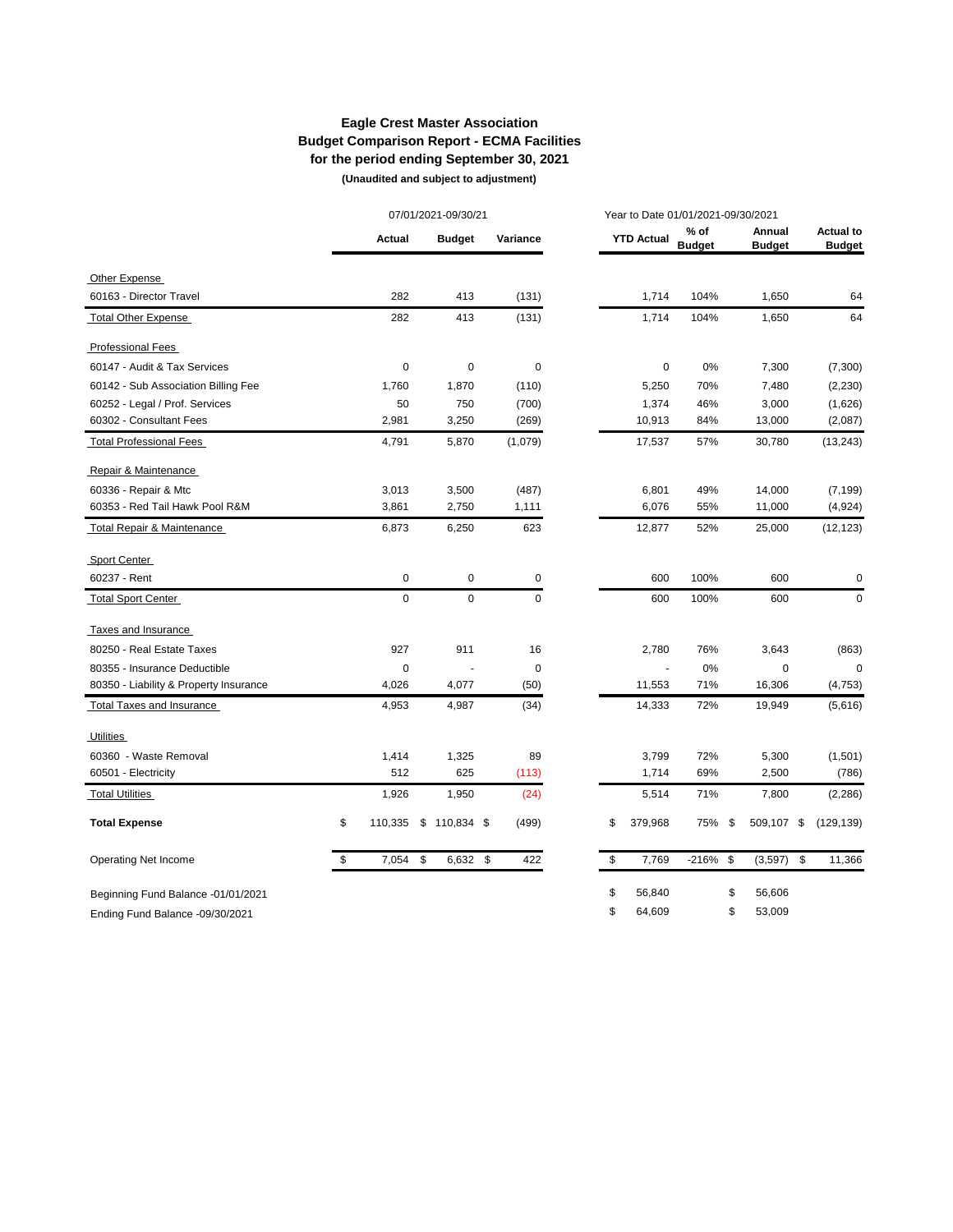#### **Eagle Crest Master Association Budget Comparison Report - ECMA Sports Center for the period ending September 30, 2021**

**(Unaudited and subject to adjustment)**

|                                                 |               | 07/01/2021-09/30/21 |                |               | Year to Date 01/01/2021-09/30/2021 |                      |                                               |  |
|-------------------------------------------------|---------------|---------------------|----------------|---------------|------------------------------------|----------------------|-----------------------------------------------|--|
|                                                 | Actual        | <b>Budget</b>       | Variance       | Actual        | % of<br><b>Budget</b>              | <b>Annual Budget</b> | Variance<br><b>Actual to</b><br><b>Budget</b> |  |
| Income                                          |               |                     |                |               |                                    |                      |                                               |  |
| <b>Commercial Rent</b>                          |               |                     |                |               |                                    |                      |                                               |  |
| 36214 - Commercial Rent - F&B                   | \$10          | \$10                | \$0            | 10            | 100%                               | 10                   | \$0                                           |  |
| <b>Total Commercial Rent</b>                    | 10            | 10                  |                | 10            | 100%                               | 10                   |                                               |  |
| Other Income                                    |               |                     |                |               |                                    |                      |                                               |  |
| 35230 - Merchant Sales                          | 35,396        | 31,250              | 4,146          | 66,977        | 54%                                | 125,000              | (58,023)                                      |  |
| 36430 - Bike rentals                            | 35,916        | 19,913              | 16,003         | 63,545        | 80%                                | 79,650               | (16, 106)                                     |  |
| 36420 - Paddle Board Revenue                    | 74            | 83                  | (9)            | 74            | 22%                                | 330                  | (257)                                         |  |
| 36050 - Tennis Lesson Revenue                   |               | 2,500               | (2,500)        |               | 0%                                 | 10,000               | (10,000)                                      |  |
| 36070 - Tennis Court Fee Revenue                |               | 625                 | (625)          |               | 0%                                 | 2,500                | (2,500)                                       |  |
| 36050 - Tennis Lesson Guest Fees                |               | 175                 | (175)          |               | 0%                                 | 700                  | (700)                                         |  |
| 39020 - Guest Fees                              | 11,910        | 4,200               | 7,710          | 26,459        | 157%                               | 16,800               | 9,659                                         |  |
| 35120 - Misc Income - Soccer Field Rent         |               |                     |                |               | 0%                                 |                      |                                               |  |
| Total Other Income                              | 83,295        | 58,745              | 24,550         | 157,054       | 67%                                | 234,980              | (77, 926)                                     |  |
| Sport Center                                    |               |                     |                |               |                                    |                      |                                               |  |
| 39520 - Sport Center- VROA                      | 50,950        | 50,950              | (0)            | 152,850       | 75%                                | 203,801              | (50, 951)                                     |  |
| 39610 - Sport Center - Fairway Vista            | 2,657         | 2,657               | 1              | 7,971         | 75%                                | 10,626               | (2,655)                                       |  |
| 39620 - Sport Center - FVE Fractional           | 617           | 617                 |                | 1,851         | 75%                                | 2,468                | (617)                                         |  |
| 39630 - Sport Center - RVVE Fractional          | 4,424         | 4,424               | 1              | 13,272        | 75%                                | 17,694               | (4, 422)                                      |  |
| 39640 - Sport Center - RiverView Vista          | 1,476         | 1,476               | 0              | 4,428         | 75%                                | 5,903                | (1, 475)                                      |  |
| 39650 - Sport Center - RECOA                    | 64,847        | 64,847              | (0)            | 194,541       | 75%                                | 259,389              | (64, 848)                                     |  |
| 39660 - Sport Center - Eagle Creek Frac         | 186           | 186                 | $\overline{a}$ | 558           | 75%                                | 743                  | (185)                                         |  |
| 39670 - Sport Center - Eagle Springs Frac       | 62            | 62                  |                | 186           | 75%                                | 248                  | (62)                                          |  |
| 39680 - Sport Center - EHOA                     | 17,907        | 17,907              |                | 53,721        | 75%                                | 71,628               | (17, 907)                                     |  |
| 39690 - Sport Center - Worldmark                | 32,548        | 32,548              | 0              | 97,644        | 75%                                | 130,191              | (32, 547)                                     |  |
| 39695 - Sport Center - Worldmark at Eagle Ridge | 5,046         | 5,046               |                | 15,138        | 75%                                | 20,184               | (5,046)                                       |  |
| <b>Total Sport Center</b>                       | 180,720       | 180,719             | $\mathbf{1}$   | 542,160       | 75%                                | 722,875              | (180, 715)                                    |  |
| <b>Total Income</b>                             | \$<br>264,025 | \$<br>239,474 \$    | 24,551         | \$<br>699,224 | 73%                                | \$<br>957,865 \$     | (258, 641)                                    |  |
| <b>Expense</b>                                  |               |                     |                |               |                                    |                      |                                               |  |
| <b>Contracted Services</b>                      |               |                     |                |               |                                    |                      |                                               |  |
| 60236 - Management Fees                         | 14,253        | \$14,253            | \$0            | \$42,759      | 75%                                | \$57,012             | (\$14,253)                                    |  |
| 60256 - SPA Service Fee                         | 7,920         | 7,920               | 0              | 23,758        | 75%                                | 31,678               | (7,920)                                       |  |
| 60304 - Safety Services Fee                     | 9,358         | 9,358               | (0)            | 28,074        | 75%                                | 37,432               | (9,358)                                       |  |
| 60306 - Accounting Fee                          | 14,995        | 14,995              | (0)            | 44,986        | 75%                                | 59,981               | (14, 995)                                     |  |
| 60307 - Resort Manager Fee                      | 2,206         | 2,206               |                | 6,617         | 75%                                | 8,823                | (2,206)                                       |  |
| 60312 - Night Audit Fee                         | 3,403         | 3,403               | 0              | 10,209        | 75%                                | 13,612               | (3, 403)                                      |  |
| 60318 - Janitorial                              | 5,898         | 5,985               | (88)           | 15,964        | 67%                                | 23,940               | (7,976)                                       |  |
| 60344 - Landscaping                             | 3,680         | 3,724               | (44)           | 11,039        | 74%                                | 14,896               | (3, 857)                                      |  |
| <b>Total Contracted Services</b>                | 61,712        | 61,844              | (132)          | 183,407       | 74%                                | 247,374              | (63, 967)                                     |  |
| Cost of Goods                                   |               |                     |                |               |                                    |                      |                                               |  |
| 45230 - Cost of Merchant Sales                  | 15,144        | 19,375              | (4,231)        | 28,202        | 36%                                | 77,500               | (49, 298)                                     |  |
| 45230 - Cost of Commissions - Tennis            |               | 2,500               | (2,500)        |               | 0%                                 | 10,000               | (10,000)                                      |  |
| 45230 - Cost of Commissions - Bikes             | 26,937        | 14,935              | 12,002         | 47,659        | 80%                                | 59,738               | (12,079)                                      |  |
| <b>Total Cost of Goods</b>                      | 42,080        | 36,810              | 5,271          | 75,861        | 52%                                | 147,238              | (71, 377)                                     |  |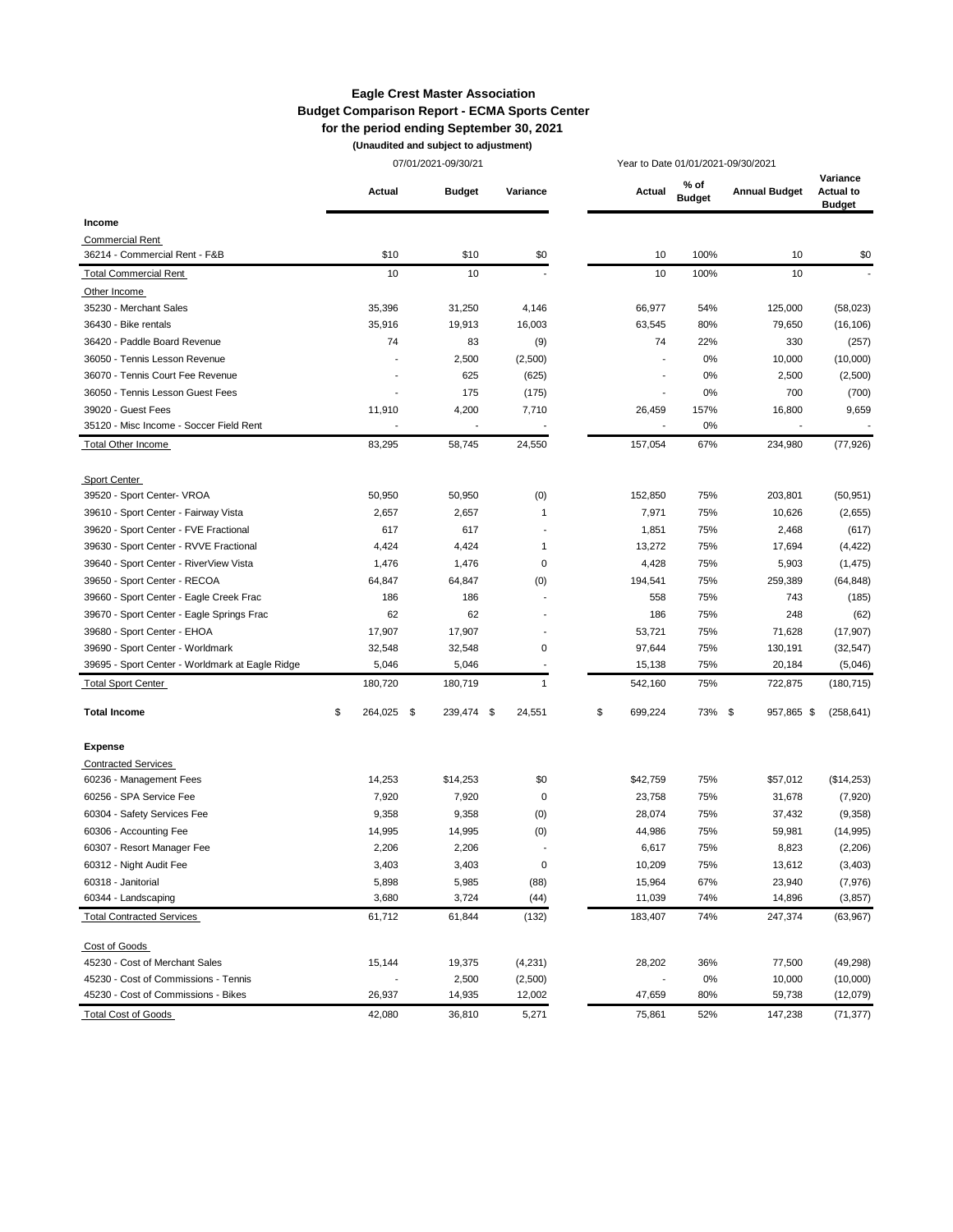#### **Eagle Crest Master Association Budget Comparison Report - ECMA Sports Center for the period ending September 30, 2021**

**(Unaudited and subject to adjustment)**

|                                        |                    | 07/01/2021-09/30/21 |          | Year to Date 01/01/2021-09/30/2021 |                       |                      |                                               |
|----------------------------------------|--------------------|---------------------|----------|------------------------------------|-----------------------|----------------------|-----------------------------------------------|
|                                        | Actual             | <b>Budget</b>       | Variance | Actual                             | % of<br><b>Budget</b> | <b>Annual Budget</b> | Variance<br><b>Actual to</b><br><b>Budget</b> |
| Dues Expense                           |                    |                     |          |                                    |                       |                      |                                               |
| 60308 - Reserve Contribution           | 37,500             | 37,500              |          | 112,500                            | 75%                   | 150,000              | (37,500)                                      |
| <b>Total Dues Expense</b>              | 37,500             | 37,500              |          | 112,500                            | 75%                   | 150,000              | (37,500)                                      |
| Grounds Maintenance                    |                    |                     |          |                                    |                       |                      |                                               |
| 60361 - Snow Removal                   |                    | 6,250               | (6, 250) |                                    | 0%                    | 12,500               | (12,500)                                      |
| <b>Total Grounds Maintenance</b>       | ٠                  | 6,250               | (6, 250) | $\overline{\phantom{a}}$           | 0%                    | 12,500               | (12,500)                                      |
| <b>Operating Supplies</b>              |                    |                     |          |                                    |                       |                      |                                               |
| 60103 - Operating Supplies             | 2,812              | 6,250               | (3, 438) | 9,065                              | 36%                   | 25,000               | (15, 935)                                     |
| 60200 - Licenses and Permits           | 200                | 500                 | (300)    | 200                                | 10%                   | 2,000                | (1,800)                                       |
| 60280 - Uniforms                       | 29                 | 375                 | (347)    | 418                                | 28%                   | 1,500                | (1,082)                                       |
| 60281 - Laundry and Dry Cleaning       | 10,163             | 6,418               | 3,745    | 22,511                             | 88%                   | 25,673               | (3, 162)                                      |
| <b>Total Operating Supplies</b>        | 13,204             | 13,543              | (339)    | 32,194                             | 59%                   | 54,173               | (21, 979)                                     |
| Other Expense                          |                    |                     |          |                                    |                       |                      |                                               |
| 60311 - Travel                         | (210)              | 125                 | (335)    | 224                                | 45%                   | 500                  | (276)                                         |
| <b>Total Other Expense</b>             | (210)              | 125                 | (335)    | 224                                | 45%                   | 500                  | (276)                                         |
| <b>Professional Fees</b>               |                    |                     |          |                                    |                       |                      |                                               |
| 60143 - Credit Card Commissions        | 2,528              | 900                 | 1,629    | 4,399                              | 122%                  | 3,598                | 801                                           |
| <b>Total Professional Fees</b>         | 2,528              | 900                 | 1,629    | 4,399                              | 122%                  | 3,598                | 801                                           |
| Repair & Maintenance                   |                    |                     |          |                                    |                       |                      |                                               |
| 60336 - Repair & Mtc                   | 11,079             | 10,515              | 564      | 20,784                             | 49%                   | 42,060               | (21, 276)                                     |
| Total Repair & Maintenance             | 11,079             | 10,515              | 564      | 20,784                             | 49%                   | 42,060               | (21, 276)                                     |
| Sport Center                           |                    |                     |          |                                    |                       |                      |                                               |
| 60261 - Sport Center Payroll           | 71,169             | 62,526              | 8,643    | 168,447                            | 67%                   | 250,104              | (81, 657)                                     |
| <b>Total Sport Center</b>              | 71,169             | 62,526              | 8,643    | 168,447                            | 67%                   | 250,104              | (81, 657)                                     |
| Taxes and Insurance                    |                    |                     |          |                                    |                       |                      |                                               |
| 80250 - Real Estate Taxes              | 5,541              | 5,450               | 92       | 16,624                             | 76%                   | 21,799               | (5, 175)                                      |
| 80355 - Insurance Deductible           |                    |                     |          |                                    | 0%                    | 2,500                | (2,500)                                       |
| 80350 - Liability & Property Insurance | 8,732              | 8,841               | (109)    | 26,197                             | 74%                   | 35,365               | (9, 168)                                      |
| <b>Total Taxes and Insurance</b>       | 14,273             | 14,291              | (18)     | 42,820                             | 72%                   | 59,664               | (16, 844)                                     |
| Utilities                              |                    |                     |          |                                    |                       |                      |                                               |
| 60160 - Cable/Satellite Television     | 450                | 442                 | 9        | 1,396                              | 79%                   | 1,767                | (371)                                         |
| 60260 - Telecommunications             | 273                | 305                 | (32)     | 819                                | 67%                   | 1,218                | (399)                                         |
| 60360 - Waste Removal                  | 1,305              | 1,292               | 13       | 3,897                              | 75%                   | 5,168                | (1, 271)                                      |
| 60501 - Electricity                    | 4,921              | 4,813               | 109      | 12,312                             | 64%                   | 19,250               | (6,938)                                       |
| 60502 - Gas                            | 10,078             | 9,413               | 664      | 32,127                             | 85%                   | 37,653               | (5, 526)                                      |
| 60505 - Water                          | 2,100              | 2,100               |          | 6,300                              | 75%                   | 8,400                | (2, 100)                                      |
| <b>Total Utilities</b>                 | 19,127             | 18,364              | 763      | 56,851                             | 77%                   | 73,456               | (16, 605)                                     |
| <b>Total Expense</b>                   | \$<br>272,462 \$   | 262,667 \$          | 9,795    | \$<br>697,487                      | 67% \$                | 1,040,667 \$         | (343, 180)                                    |
| Operating Net Income                   | \$<br>$(8,438)$ \$ | $(23, 193)$ \$      | 14,755   | \$<br>1,737                        | $-2\%$ \$             | (82, 802)            | \$<br>84,539                                  |
|                                        |                    |                     |          |                                    |                       |                      |                                               |
| Beginning Fund Balance -01/01/2021     |                    |                     |          | \$<br>176,808                      |                       | \$<br>193,414        |                                               |

Ending Fund Balance -09/30/2021 \$ 178,545 \$ 110,612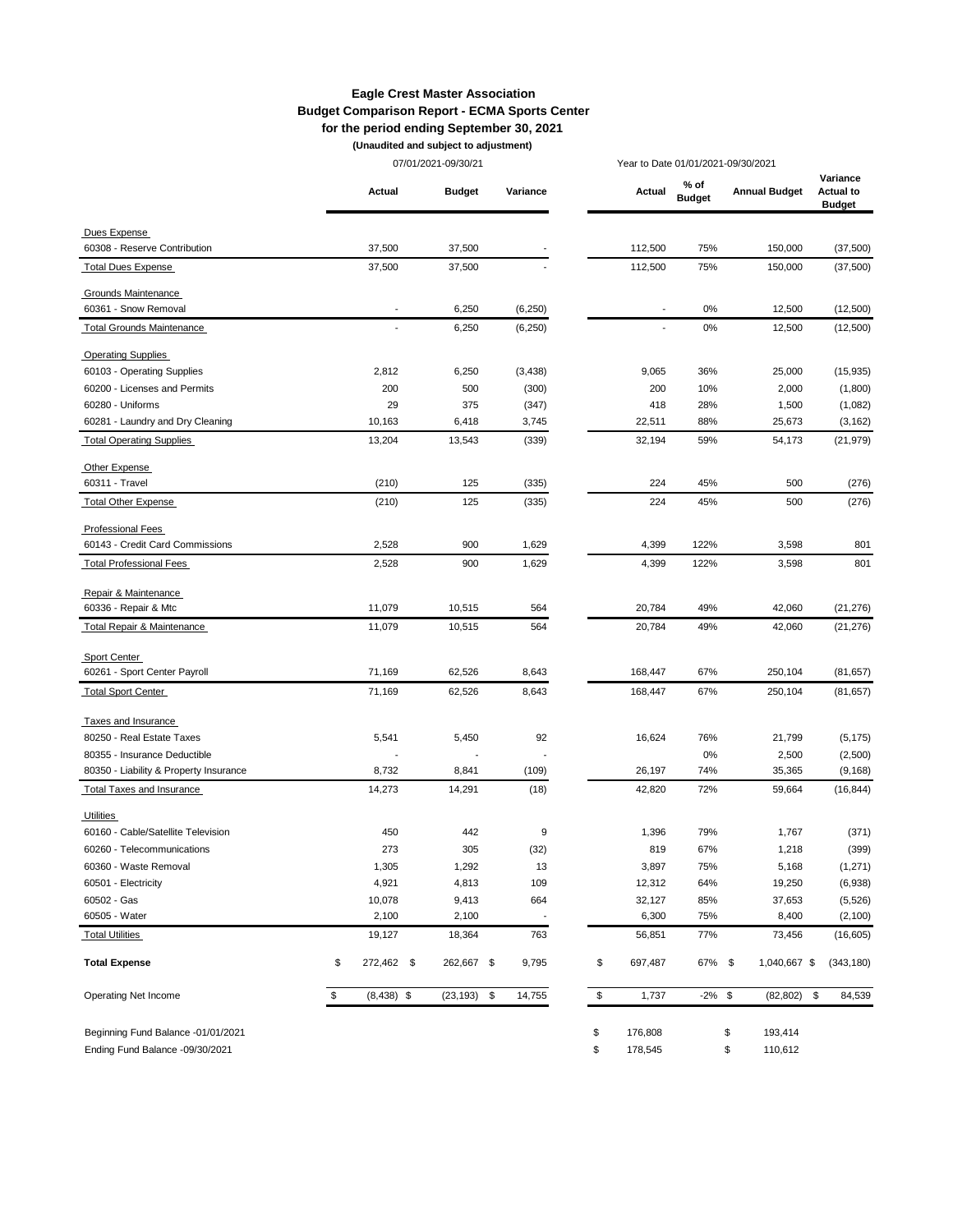#### **Eagle Crest Master Association Budget Comparison Report - ECMA Water for the period ending September 30, 2021 (Unaudited and subject to adjustment)**

|                                              | 07/01/2021-09/30/21 |                          |      |                          |     | Year to Date 01/01/2021-09/30/2021 |  |    |                |                       |  |                      |                                               |
|----------------------------------------------|---------------------|--------------------------|------|--------------------------|-----|------------------------------------|--|----|----------------|-----------------------|--|----------------------|-----------------------------------------------|
|                                              |                     | Actual                   |      | <b>Budget</b>            |     | Variance                           |  |    | Actual         | % of<br><b>Budget</b> |  | <b>Annual Budget</b> | Variance<br><b>Actual to</b><br><b>Budget</b> |
| Water:                                       |                     |                          |      |                          |     |                                    |  |    |                |                       |  |                      |                                               |
| Income                                       |                     |                          |      |                          |     |                                    |  |    |                |                       |  |                      |                                               |
| Water & Sewer                                |                     |                          |      |                          |     |                                    |  |    |                |                       |  |                      |                                               |
| 39700 - Water & Sewer - VROA                 | \$                  | 26,040                   | - \$ | 26,040                   | \$  |                                    |  | \$ | 78,120         | 75% \$                |  | 104,160 \$           | (26, 040)                                     |
| 39720 - Water & Sewer - ECMA Spts Ctr        |                     | 2,100                    |      | 2,100                    |     |                                    |  |    | 6,300          | 75%                   |  | 8,400                | (2, 100)                                      |
| 39730 - Water & Sewer - Fairway Vista        |                     | 6,720                    |      | 6,720                    |     |                                    |  |    | 20,160         | 75%                   |  | 26,880               | (6, 720)                                      |
| 39740 - Water & Sewer - RiverView Vista      |                     | 9,870                    |      | 9,870                    |     |                                    |  |    | 29,610         | 75%                   |  | 39,480               | (9,870)                                       |
| 39750 - Water & Sewer - EHOA                 |                     | 36,960                   |      | 36,960                   |     |                                    |  |    | 110,880        | 75%                   |  | 147,840              | (36,960)                                      |
| 39760 - Water & Sewer - EHOA (undeveloped)   |                     | 406                      |      | 406                      |     | 1                                  |  |    | 1,218          | 75%                   |  | 1,622                | (404)                                         |
| 39770 - Water & Sewer - River Run Properties |                     | 630                      |      | 630                      |     |                                    |  |    | 1,890          | 75%                   |  | 2,520                | (630)                                         |
| 39780 - Water & Sewer - Worldmark            |                     | 17,220                   |      | 17,220                   |     |                                    |  |    | 51,660         | 75%                   |  | 68,880               | (17, 220)                                     |
| 39790 - Water & Sewer - Pro Shop             |                     | 1,260                    |      | 1,260                    |     |                                    |  |    | 3,780          | 75%                   |  | 5,040                | (1,260)                                       |
| 39840 - Water & Sewer - Hotel                |                     | 15,120                   |      | 15,120                   |     |                                    |  |    | 45,360         | 75%                   |  | 60,480               | (15, 120)                                     |
| 39850 - Water & Sewer - Conference Ctr       |                     | 1,050                    |      | 1,050                    |     |                                    |  |    | 3,150          | 75%                   |  | 4,200                | (1,050)                                       |
| 39860 - Water & Sewer - Maint/Golf           |                     | 210                      |      | 210                      |     |                                    |  |    | 630            | 75%                   |  | 840                  | (210)                                         |
| Total Water & Sewer                          |                     | 117,586                  |      | 117,586                  |     | 1                                  |  |    | 352,758        | 75%                   |  | 470,342              | (117, 584)                                    |
| Other Income - Chase Cost Sharing Agreement  |                     |                          |      |                          |     |                                    |  |    | 613            | 100%                  |  | 613                  | 0                                             |
| Misc Income - Water Sharing Rights           |                     |                          |      |                          |     |                                    |  |    |                |                       |  |                      |                                               |
| <b>Total Income</b>                          | \$                  | 117,586                  | \$   | 117,586                  | -\$ | 1                                  |  | \$ | 353,371        | 75% \$                |  | 470,955 \$ (117,584) |                                               |
|                                              |                     |                          |      |                          |     |                                    |  |    |                |                       |  |                      |                                               |
| <b>Expense</b>                               |                     |                          |      |                          |     |                                    |  |    |                |                       |  |                      |                                               |
| <b>Contracted Services</b>                   |                     |                          |      |                          |     |                                    |  |    |                |                       |  |                      |                                               |
| 60236 - Management Fees                      |                     | \$4,895                  |      | \$4,987                  |     | (\$92)                             |  |    | \$14,960       | 75%                   |  | \$19,947             | (\$4,987)                                     |
| 60304 - Safety Services Fee                  |                     | 5,841                    |      | 5,840                    |     | 0                                  |  |    | 17,521         | 75%                   |  | 23,361               | (5, 840)                                      |
| 60306 - Accounting Fee                       |                     | 3,729                    |      | 3,730                    |     | (0)                                |  |    | 11,189         | 75%                   |  | 14,918               | (3, 729)                                      |
| 60366 - Utility System Mgmt Fee              |                     | 17,781                   |      | 20,277                   |     | (2, 496)                           |  |    | 53,565         | 66%                   |  | 81,107               | (27, 542)                                     |
| <b>Total Contracted Services</b>             |                     | 32,245                   |      | 34,833                   |     | (2,588)                            |  |    | 97,234         | 70%                   |  | 139,333              | (42,099)                                      |
| Dues Expense                                 |                     |                          |      |                          |     |                                    |  |    |                |                       |  |                      |                                               |
| 60308 - Reserve Contribution                 |                     | 36,527                   |      | 36,528                   |     | (1)                                |  |    | 109,585        | 75%                   |  | 146,113              | (36, 528)                                     |
| <b>Total Dues Expense</b>                    |                     | 36,527                   |      | 36,528                   |     | (1)                                |  |    | 109,585        | 75%                   |  | 146,113              | (36, 528)                                     |
| <b>Operating Supplies</b>                    |                     |                          |      |                          |     |                                    |  |    |                |                       |  |                      |                                               |
| 60200 - Licenses and Permits                 |                     |                          |      | 375                      |     | (375)                              |  |    | 1,108          | 74%                   |  | 1,500                | (392)                                         |
| 60300 - Dues and Subscriptions               |                     |                          |      | 38                       |     | (38)                               |  |    |                | 0%                    |  | 150                  | (150)                                         |
| <b>Total Operating Supplies</b>              |                     |                          |      | 413                      |     | (413)                              |  |    | 1,108          | 67%                   |  | 1,650                | (542)                                         |
| <b>Professional Fees</b>                     |                     |                          |      |                          |     |                                    |  |    |                |                       |  |                      |                                               |
| 60252 - Legal / Prof. Services               |                     |                          |      | 375                      |     | (375)                              |  |    |                | 0%                    |  | 1,500                | (1,500)                                       |
| 60235 - Water Rights Transfer Cost           |                     |                          |      |                          |     |                                    |  |    | $\overline{a}$ |                       |  |                      |                                               |
| 60302 - Consultant Fees                      |                     | $\overline{a}$           |      | 1,250                    |     | (1,250)                            |  |    | 1,094          | 22%                   |  | 5,000                | (3,906)                                       |
| <b>Total Professional Fees</b>               |                     | $\overline{\phantom{a}}$ |      | 1,625                    |     | (1,625)                            |  |    | 1,094          | 17%                   |  | 6,500                | (5,406)                                       |
| Repair & Maintenance                         |                     |                          |      |                          |     |                                    |  |    |                |                       |  |                      |                                               |
| 60336 - Repair & Mtc                         |                     | 1,768                    |      | 2,500                    |     | (732)                              |  |    | 2,047          | 20%                   |  | 10,000               | (7, 953)                                      |
| 603xx - Capital Impv - UPS Backup            |                     | $\overline{\phantom{a}}$ |      | $\overline{\phantom{a}}$ |     |                                    |  |    | $\overline{a}$ | 0%                    |  |                      |                                               |
| 60369 - Product Quality Testing              |                     | 453                      |      | 1,575                    |     | (1, 122)                           |  |    | 1,629          | 26%                   |  | 6,300                | (4,671)                                       |
| Total Repair & Maintenance                   |                     | 2,221                    |      | 4,075                    |     | (1, 854)                           |  |    | 3,676          | 23%                   |  | 16,300               | (12, 624)                                     |
|                                              |                     |                          |      |                          |     |                                    |  |    |                |                       |  |                      |                                               |
| Taxes and Insurance                          |                     |                          |      |                          |     |                                    |  |    |                |                       |  |                      |                                               |
| 80250 - Real Estate Taxes                    |                     | 2,343                    |      | 2,383                    |     | (40)                               |  |    | 7,028          | 74%                   |  | 9,531                | (2, 503)                                      |
| 80355 - Insurance Deductible                 |                     |                          |      |                          |     |                                    |  |    |                | 0%                    |  |                      |                                               |
| 80350 - Liability & Property Insurance       |                     | 907                      |      | 919                      |     | (11)                               |  |    | 2,722          | 74%                   |  | 3,674                | (952)                                         |
| Total Taxes and Insurance                    |                     | 3,250                    |      | 3,301                    |     | (51)                               |  |    | 9,750          | 74%                   |  | 13,205               | (3, 455)                                      |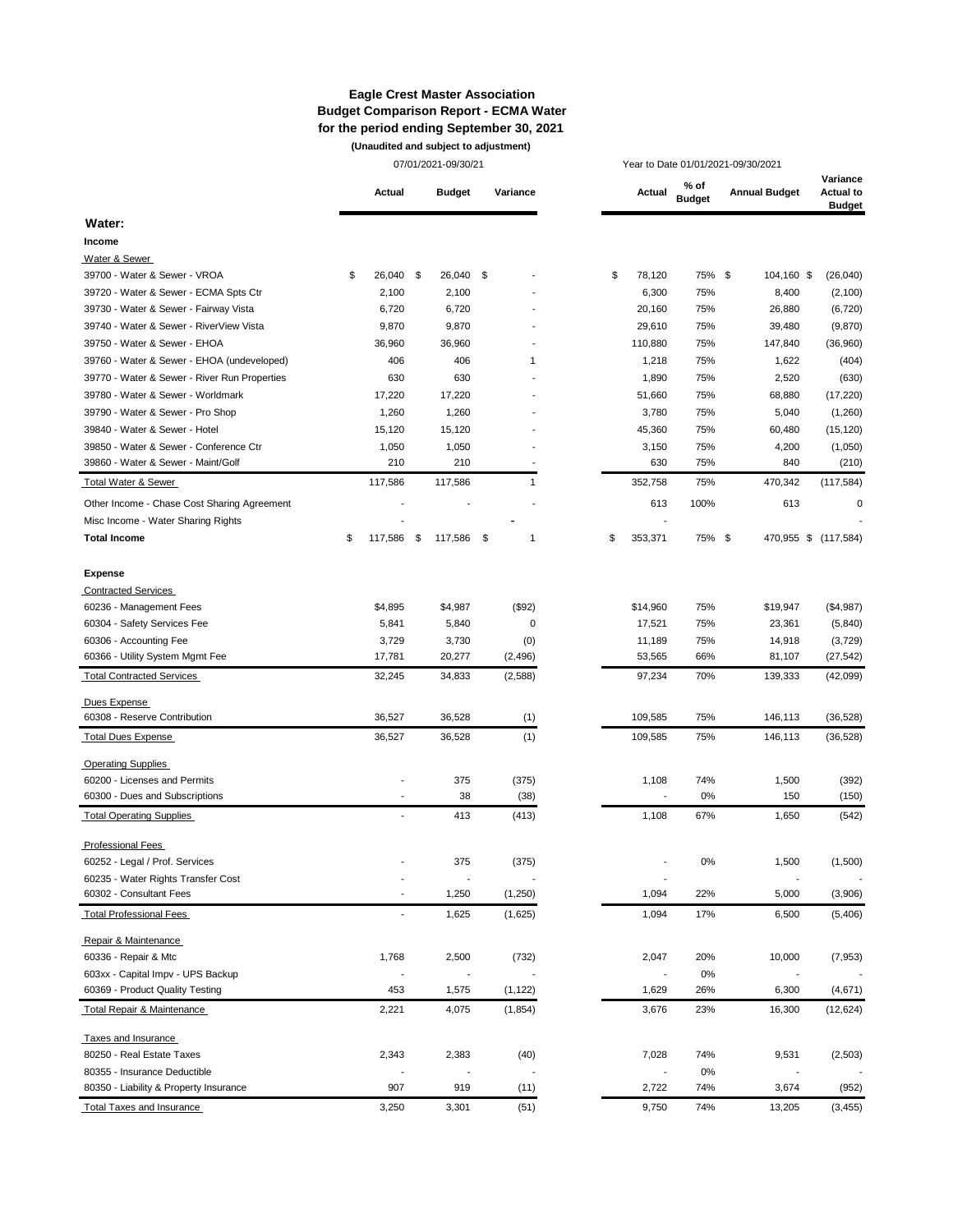#### **Eagle Crest Master Association Budget Comparison Report - ECMA Water for the period ending September 30, 2021 (Unaudited and subject to adjustment)**

|                                       |                          | 07/01/2021-09/30/21 |          |                | Year to Date 01/01/2021-09/30/2021 |                      |                                               |  |
|---------------------------------------|--------------------------|---------------------|----------|----------------|------------------------------------|----------------------|-----------------------------------------------|--|
|                                       | Actual                   | <b>Budget</b>       | Variance | Actual         | % of<br><b>Budget</b>              | <b>Annual Budget</b> | Variance<br><b>Actual to</b><br><b>Budget</b> |  |
| Utilities                             |                          |                     |          |                |                                    |                      |                                               |  |
| 60501 - Electricity                   | 14,319                   | 8,955               | 5,364    | 29,937         | 84%                                | 35,819               | (5,882)                                       |  |
| 60505 - Water                         | 3,451                    | 750                 | 2,701    | 4,905          | 164%                               | 3,000                | 1,905                                         |  |
| <b>Total Utilities</b>                | 17,770                   | 9,705               | 8,065    | 34,842         | 90%                                | 38,819               | (3, 977)                                      |  |
| <b>Total Water Expense</b>            | 92,013                   | 90,480              | 1,533    | 257,289        | 71%                                | 361,920              | (104, 631)                                    |  |
| Operating Net Income - Water          | 25,573                   | 27,106              | (1,533)  | 96,082         | 88%                                | 109,035              | (12, 953)                                     |  |
| Sewer:                                |                          |                     |          |                |                                    |                      |                                               |  |
| <b>Contracted Services</b>            |                          |                     |          |                |                                    |                      |                                               |  |
| 60236 - Management Fees               | 1,304                    | 1,304               |          | 3,913          | 75%                                | 5,217                | (1, 304)                                      |  |
| 60366 - Utility System Mgmt Fee       | 14,448                   | 16,601              | (2, 153) | 42,639         | 64%                                | 66,405               | (23, 766)                                     |  |
| <b>Total Contracted Services</b>      | 15,753                   | 17,906              | (2, 153) | 46,552         | 65%                                | 71,622               | (25,070)                                      |  |
| <b>Operating Supplies</b>             |                          |                     |          |                |                                    |                      |                                               |  |
| 60103 - Operating Supplies            | $\overline{a}$           | 19                  | (19)     |                |                                    | 75                   | (75)                                          |  |
| 60200 - Licenses and Permits          | 1,137                    | 238                 | 900      | 1,137          | $\mathbf{1}$                       | 950                  | 187                                           |  |
| <b>Total Operating Supplies</b>       | 1,137                    | 256                 | 881      | 1,137          | $\mathbf{1}$                       | 1,025                | 112                                           |  |
| <b>Professional Fees</b>              |                          |                     |          |                |                                    |                      |                                               |  |
| 60252 - Legal & Professional Fees     | $\overline{\phantom{a}}$ |                     |          |                |                                    | $\frac{1}{2}$        |                                               |  |
| 60302 - Consultant Fees               | $\overline{a}$           | 225                 | (225)    | 179            | 20%                                | 900                  | (721)                                         |  |
| <b>Total Professional Fees</b>        | $\overline{\phantom{a}}$ | 225                 | (225)    | 179            | 20%                                | 900                  | (721)                                         |  |
| Repair & Maintenance                  |                          |                     |          |                |                                    |                      |                                               |  |
| 60332 - Capital Improvements - SCADA  |                          | $\overline{a}$      |          | $\overline{a}$ | 0%                                 | $\overline{a}$       |                                               |  |
| 60336 - Repair & Mtc                  | Ĭ.                       | 1,656               | (1,656)  | 4,982          | 75%                                | 6,625                | (1,644)                                       |  |
| 60346 - ECX Operations                | 2,242                    | 2,248               | (6)      | 6,726          | 75%                                | 8,993                | (2, 267)                                      |  |
| 60369 - Product Quality Testing       | 504                      | 750                 | (246)    | 1,586          | 53%                                | 3,000                | (1, 414)                                      |  |
| <b>Total Repair &amp; Maintenance</b> | 2,746                    | 4,655               | (1,909)  | 13,293         | 71%                                | 18,618               | (5, 325)                                      |  |
| <b>Total Sewer Expense</b>            | 19,635                   | 23,041              | (3,406)  | 61,161         | 66%                                | 92,165               | (31,004)                                      |  |
| Operating Net Income - Sewer          | (19, 635)                | (23, 041)           | 3,406    | (61, 161)      | 66%                                | (92, 165)            | 31,004                                        |  |
| Net Operating Income - Water/Sewer    | \$<br>5,937 \$           | 4,064               |          | \$<br>34,921   | 207% \$                            | 16,870               | - \$<br>18,051                                |  |
| Beginning Fund Balance -01/01/2021    |                          |                     |          | \$<br>165,716  |                                    | \$<br>143,187        |                                               |  |

Ending Fund Balance -09/30/2021 \$ 200,637 \$ 160,057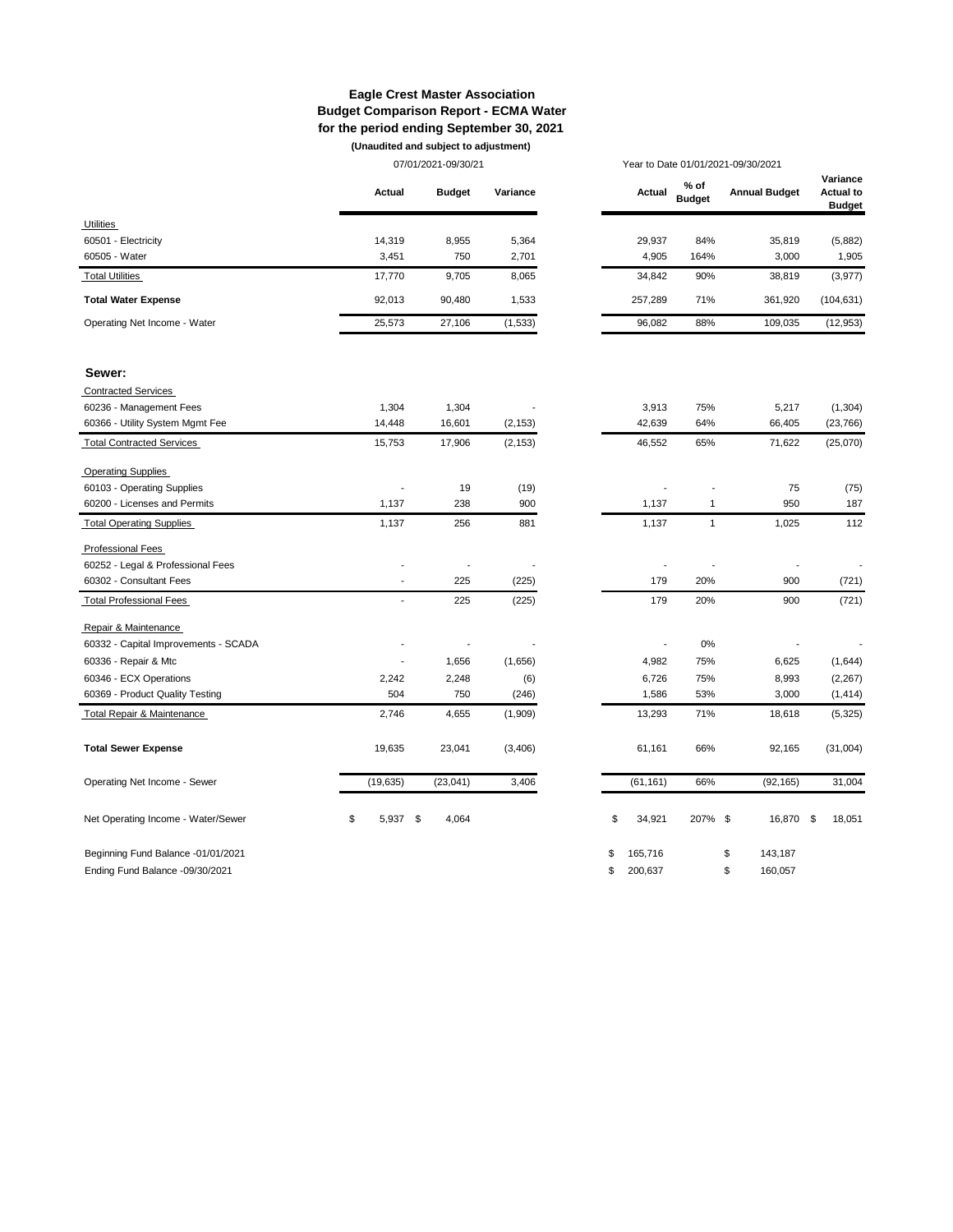# **Eagle Crest Master Association - Reserve**

# **Budget Comparison**

**for the period ending September 30, 2021**

| <b>Facilities</b>                | Actual                   | <b>Annual Budget</b> | Variance     | <b>Water System Infr</b>        | Actual    | Annual<br><b>Budget</b> | Variance  |
|----------------------------------|--------------------------|----------------------|--------------|---------------------------------|-----------|-------------------------|-----------|
| Income                           |                          |                      |              | Income                          |           |                         |           |
| 39510 - Dues - Revenue           | \$49,650                 | \$66,200             | \$16,550     | 39510 - Dues - Revenue          | \$30,000  | \$40,000                | \$10,000  |
| 35120- Miscellanous Revenue      |                          |                      |              |                                 |           |                         |           |
| 39180 - Bank Interest Income     | 4,447                    | 7,886                | 3,439        | 39180 - Bank Interest Income    | 1,122     | 2,745                   | 1,623     |
| <b>Total Income</b>              | 54,097                   | 74,086               | 19,989       | <b>Total Income</b>             | 31,122    | 42,745                  | 11,623    |
| <b>Expense</b>                   |                          |                      |              | <b>Expense</b>                  |           |                         |           |
| 60336 - Repair & Mtc             |                          | 107,047              | 107,047      | 60336 - Repair & Mtc            | 38,261    | 24,012                  | (14, 249) |
| <b>Total Expense</b>             | $\overline{\phantom{a}}$ | 107,047              | 107,047      | <b>Total Expense</b>            | 38,261    | 24,012                  | (14, 249) |
| Net Income                       | 54,097                   | (\$32,961)           | (\$87,058)   | Net Income                      | (\$7,139) | \$18,733                | \$25,872  |
| Reserve Fund Balance 01/01/2021  | \$579,817                |                      |              | Reserve Fund Balance 01/01/2021 | \$167,202 |                         |           |
| Reserve Fund Balance 09/30/2021  | \$633,915                |                      |              | Reserve Fund Balance 09/30/2021 | \$160,063 |                         |           |
| <b>Utilities</b>                 | Actual                   | <b>Annual Budget</b> | Variance     | <b>Golf Course</b>              | Actual    | Annual<br><b>Budget</b> | Variance  |
|                                  |                          |                      |              | <b>Income</b>                   |           |                         |           |
| Income<br>39510 - Dues - Revenue | \$79,585                 | \$106,113            | \$26,528     | 39510 - Dues - Revenue          | \$48,373  | \$48,373                | \$0       |
| 39180 - Bank Interest Income     | 7,083                    | 12,642               | 5,559        | 39180 - Bank Interest Income    | 935       | 703                     |           |
| <b>Total Income</b>              | 86,668                   | 118,755              | 32,087       | <b>Total Income</b>             | 49,308    | 49,076                  |           |
| <b>Expense</b>                   |                          |                      |              | <b>Expense</b>                  |           |                         |           |
| 60336 - Repair & Mtc             |                          | 158,345              | 158,345      | 60336 - Repair & Mtc            | 54,051    | 113,497                 | 59,446    |
| <b>Total Expense</b>             |                          | 158,345              | 158,345      | <b>Total Expense</b>            | 54,051    | 113,497                 | 59,446    |
| Net Income                       | \$86,668                 | (\$39,590)           | (\$126, 258) | Net Income                      | (\$4,744) | (\$64, 421)             | (\$59,446 |
| Reserve Fund Balance 01/01/2021  | \$922,939                |                      |              | Reserve Fund Balance 01/01/2021 | \$137,885 |                         |           |
| Reserve Fund Balance 09/30/2021  | \$1,009,608              |                      |              | Reserve Fund Balance 09/30/2021 | \$133,141 |                         |           |

| <b>Facilities</b>               |                          | <b>Actual</b> Annual Budget | Variance     | <b>Water System Infr</b>        | <b>Actual</b> | Annual<br><b>Budget</b> | Variance   |
|---------------------------------|--------------------------|-----------------------------|--------------|---------------------------------|---------------|-------------------------|------------|
| Income                          |                          |                             |              | <b>Income</b>                   |               |                         |            |
| 39510 - Dues - Revenue          | \$49,650                 | \$66,200                    | \$16,550     | 39510 - Dues - Revenue          | \$30,000      | \$40,000                | \$10,000   |
| 35120- Miscellanous Revenue     |                          |                             |              |                                 |               |                         |            |
| 39180 - Bank Interest Income    | 4,447                    | 7,886                       | 3,439        | 39180 - Bank Interest Income    | 1,122         | 2,745                   | 1,623      |
| <b>Total Income</b>             | 54,097                   | 74,086                      | 19,989       | <b>Total Income</b>             | 31,122        | 42,745                  | 11,623     |
| Expense                         |                          |                             |              | <b>Expense</b>                  |               |                         |            |
| 60336 - Repair & Mtc            |                          | 107,047                     | 107,047      | 60336 - Repair & Mtc            | 38,261        | 24,012                  | (14, 249)  |
| <b>Total Expense</b>            |                          | 107,047                     | 107,047      | <b>Total Expense</b>            | 38,261        | 24,012                  | (14, 249)  |
| Net Income                      | 54,097                   | (\$32,961)                  | (\$87,058)   | Net Income                      | (\$7,139)     | \$18,733                | \$25,872   |
| Reserve Fund Balance 01/01/2021 | \$579,817                |                             |              | Reserve Fund Balance 01/01/2021 | \$167,202     |                         |            |
| Reserve Fund Balance 09/30/2021 | \$633,915                |                             |              | Reserve Fund Balance 09/30/2021 | \$160,063     |                         |            |
|                                 |                          |                             |              |                                 |               |                         |            |
| <b>Utilities</b>                |                          | <b>Actual</b> Annual Budget | Variance     | <b>Golf Course</b>              | Actual        | Annual<br><b>Budget</b> | Variance   |
| Income                          |                          |                             |              | <b>Income</b>                   |               |                         |            |
| 39510 - Dues - Revenue          | \$79,585                 | \$106,113                   | \$26,528     | 39510 - Dues - Revenue          | \$48,373      | \$48,373                | \$0        |
| 39180 - Bank Interest Income    | 7,083                    | 12,642                      | 5,559        | 39180 - Bank Interest Income    | 935           | 703                     |            |
| <b>Total Income</b>             | 86,668                   | 118,755                     | 32,087       | <b>Total Income</b>             | 49,308        | 49,076                  |            |
| Expense                         |                          |                             |              | <b>Expense</b>                  |               |                         |            |
| 60336 - Repair & Mtc            | $\overline{\phantom{a}}$ | 158,345                     | 158,345      | 60336 - Repair & Mtc            | 54,051        | 113,497                 | 59,446     |
| <b>Total Expense</b>            |                          | 158,345                     | 158,345      | <b>Total Expense</b>            | 54,051        | 113,497                 | 59,446     |
| Net Income                      | \$86,668                 | (\$39,590)                  | (\$126, 258) | Net Income                      | (\$4,744)     | (\$64, 421)             | (\$59,446) |
| Reserve Fund Balance 01/01/2021 | \$922,939                |                             |              | Reserve Fund Balance 01/01/2021 | \$137,885     |                         |            |
| Reserve Fund Balance 09/30/2021 | \$1,009,608              |                             |              | Reserve Fund Balance 09/30/2021 | \$133,141     |                         |            |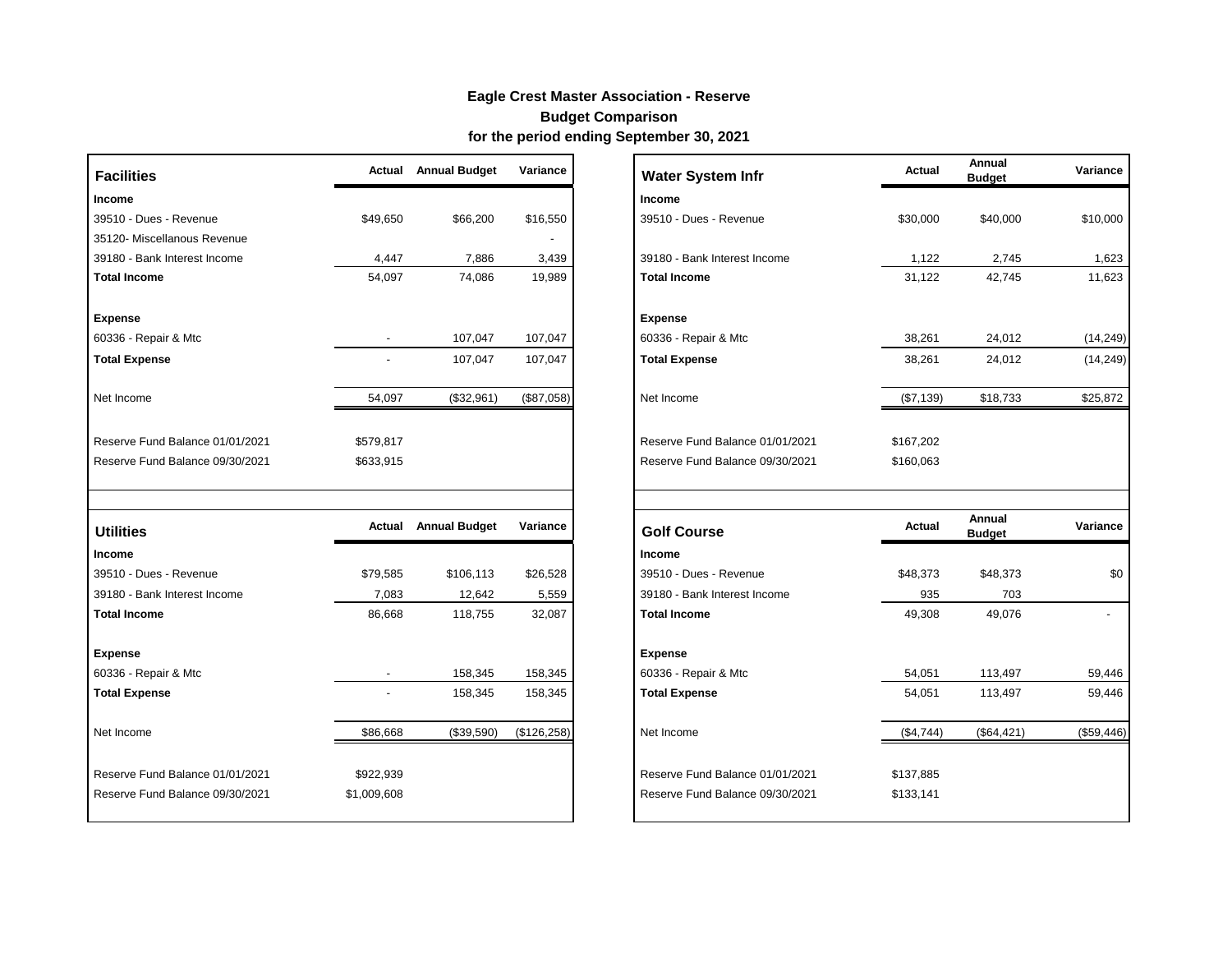# **ECMA Reserve Spreadsheet**

| <b>Date</b> | <b>Invoice Number</b> | <b>Vendor</b>                        | <b>Description</b>                | <b>Facility Rsv Activity</b> | <b>Utility Rsv Activity</b> | <b>Water Infrastructure Activity</b> | <b>Golf Course Rsv Activity</b> | <b>Amount</b>    | <b>Account Bal</b>         |
|-------------|-----------------------|--------------------------------------|-----------------------------------|------------------------------|-----------------------------|--------------------------------------|---------------------------------|------------------|----------------------------|
| 1/21/2021   |                       | MARK LATHAM EXCAVATION               | <b>WATERLINE REPAIR-MINOR</b>     |                              |                             | \$2,137.75                           |                                 | \$2,137.75       | \$2,137.75                 |
| 1/26/2021   |                       | OREGON WATER UTILITIES               | <b>WATERLINE REPAIR-MINOR</b>     |                              |                             | \$192.55                             |                                 | \$192.55         | \$2,330.30                 |
|             |                       |                                      | <b>REPLACE TANKLESS WATER</b>     |                              |                             |                                      |                                 |                  |                            |
| 2/10/2021   |                       | <b>TIM STEVENS</b>                   | <b>HEATER</b>                     |                              |                             |                                      | \$3,028.00                      | \$3,028.00       | \$5,358.30                 |
| 2/23/2021   |                       | MARK LATHAM EXCAVATION               | <b>EMERGENCY WATERLINE REPAIR</b> |                              |                             | \$3,501.83                           |                                 | \$3,501.83       | \$8,860.13                 |
|             |                       |                                      | <b>DRAIN FIELD VALVE</b>          |                              |                             |                                      |                                 |                  |                            |
| 3/19/2021   |                       | <b>CASCADE PUMP &amp; IRRIGATION</b> | <b>REPLACEMENT</b>                |                              |                             |                                      | \$12,782.00                     | \$12,782.00      | \$21,642.13                |
|             |                       |                                      | IRRIG PUMP REFURBISH GOLF         |                              |                             |                                      |                                 |                  |                            |
| 3/26/2021   |                       | CASCADE PUMP & IRRIGATION            | <b>COURSE</b>                     |                              |                             |                                      | \$14,905.00                     | \$14,905.00      | \$36,547.13                |
| 4/1/2021    | 1259                  | MARK LATHAM EXCAVATION               | <b>WATER MAIN MAJOR</b>           |                              |                             | \$28,157.15                          |                                 | \$28,157.15      | \$64,704.28                |
|             |                       |                                      | <b>DRAIN FIELD VALVE</b>          |                              |                             |                                      |                                 |                  |                            |
| 4/21/2021   |                       | CASCADE PUMP & IRRIGATION            | <b>REPLACEMENT</b>                |                              |                             |                                      | \$16,786.00                     | \$16,786.00      | \$81,490.28                |
| 4/27/2021   |                       | <b>WESTERN EQUIPMENT</b>             | IRRIGATION UPGRADES               |                              |                             |                                      | \$6,550.36                      | \$6,550.36       | \$88,040.64                |
|             |                       |                                      |                                   |                              |                             |                                      |                                 |                  |                            |
| 6/17/2021   |                       | MARK LATHAM EXCAVATION               | MAINLINE WATER SYSTEM REPAIR      |                              |                             | \$1,624.50                           |                                 | \$1,624.50       | \$89,665.14                |
|             |                       |                                      |                                   |                              |                             |                                      |                                 |                  |                            |
| 6/17/2021   |                       | MARK LATHAM EXCAVATION               | MAINLINE WATER SYSTEM REPAIR      |                              |                             | \$2,647.41                           |                                 | \$2,647.41       | \$92,312.55                |
|             |                       |                                      |                                   |                              |                             |                                      |                                 | \$0.00<br>\$0.00 | \$92,312.55<br>\$92,312.55 |
|             |                       |                                      |                                   |                              |                             |                                      |                                 | \$0.00           |                            |
|             |                       |                                      |                                   |                              |                             |                                      |                                 | \$0.00           | \$92,312.55<br>\$92,312.55 |
|             |                       |                                      |                                   |                              |                             |                                      |                                 | \$0.00           | \$92,312.55                |
|             |                       |                                      |                                   |                              |                             |                                      |                                 | \$0.00           | \$92,312.55                |
|             |                       |                                      |                                   |                              |                             |                                      |                                 | \$0.00           | \$92,312.55                |
|             |                       |                                      |                                   |                              |                             |                                      |                                 | \$0.00           | \$92,312.55                |
|             |                       |                                      | Total                             | \$0.00                       | \$0.00                      | \$38,261.19                          | \$54,051.36                     |                  | \$92,312.55                |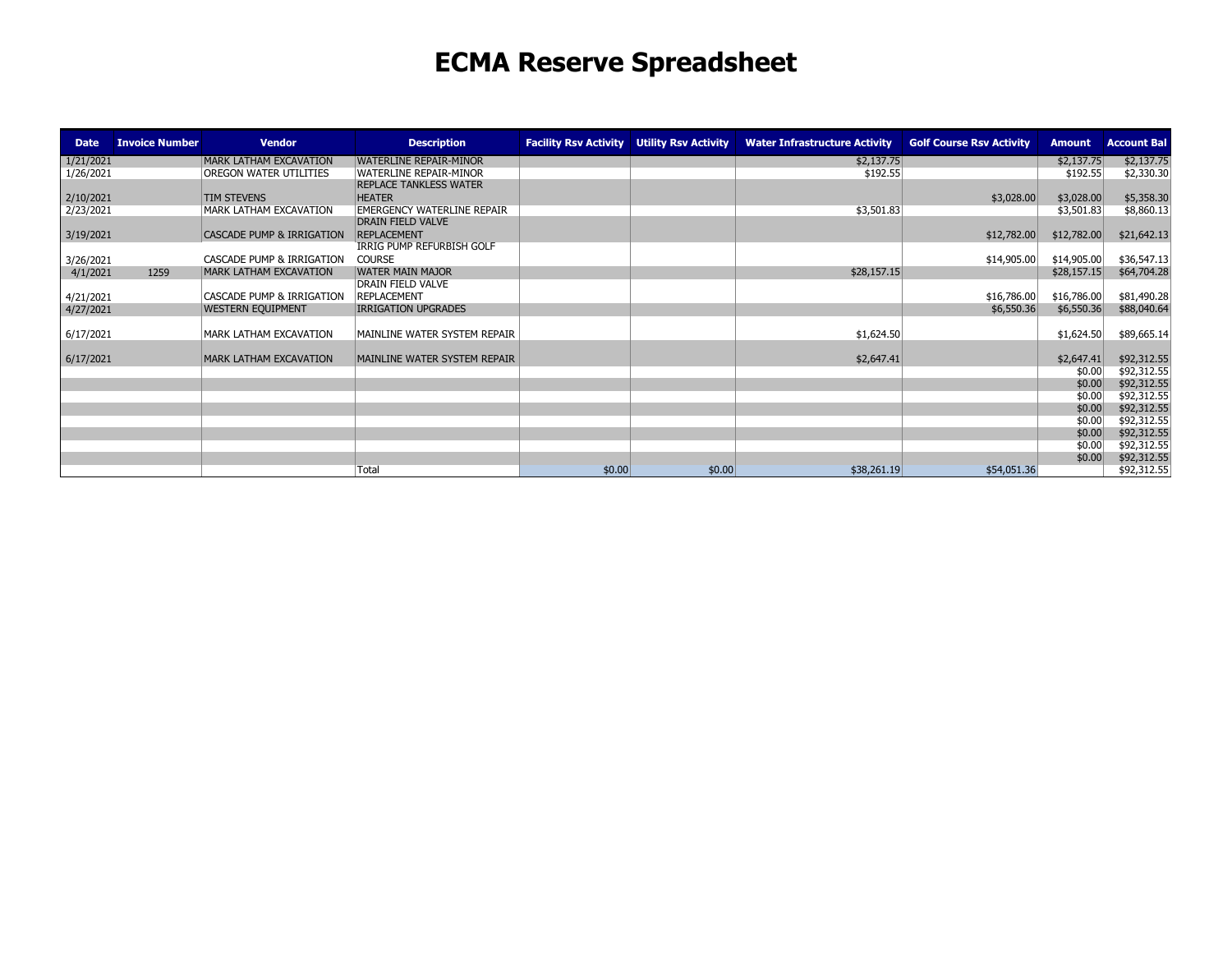|                |                | <b>ECMA-Facilities</b> |                             |                                 |           | YTD General Ledger Inquiry              |                        |                        |                            |                            |
|----------------|----------------|------------------------|-----------------------------|---------------------------------|-----------|-----------------------------------------|------------------------|------------------------|----------------------------|----------------------------|
|                |                |                        |                             |                                 |           | SELECTED GENERAL LEDGER ACCOUNTS        |                        |                        |                            | 11/05/21 PAGE 1            |
|                |                |                        |                             |                                 |           | ACCOUNTING PERIOD FROM 07/21 THRU 09/21 |                        |                        |                            |                            |
| Acct#          | Dept           | JV                     | Ref                         | Period                          | Date      | Description                             | Debit                  |                        | Credit Net Change          | Balance                    |
| 35120          | 04A02          |                        | Other Miscellaneous Revenue |                                 |           | <b>BAL FWD</b>                          |                        |                        |                            |                            |
| 35120          | 04A02          | 1APZ52                 |                             | 21-Jul                          |           | 7/27/2021 EAGLE CREST MASTER A-04A02    | 10.00                  |                        |                            |                            |
|                |                |                        |                             |                                 |           |                                         | 10.00                  | 10.00                  | 10.00                      | 10.00                      |
| 35120          | 04A02          | 1HCR33                 | 3668                        | 21-Aug                          |           | 7/27/2021 EAGLE CREST MASTER A          |                        | 10.00                  | (10.00)                    |                            |
|                |                |                        |                             |                                 |           | <b>ACCOUNT TOTAL</b>                    | 10.00                  | 10.00                  |                            |                            |
|                |                |                        |                             |                                 |           |                                         |                        |                        |                            |                            |
| 35230          | 04A02          | <b>Merchant Sales</b>  |                             |                                 |           | <b>BAL FWD</b>                          |                        |                        |                            |                            |
| 35230          | 04A02          | <b>AJ B43</b>          | <b>BKREC</b>                | 21-Aug                          |           | 8/31/2021 AUG OVER/SHORT                | 0.97                   |                        |                            |                            |
|                |                |                        |                             |                                 |           |                                         | 0.97                   |                        | 0.97                       | 0.97                       |
| 35230          | 04A02          | <b>AJ D20</b>          | GJ                          | 21-Sep                          |           | 9/30/2021 RCLS OVER/SHORT TO 04C02      |                        | 0.97<br>0.97           |                            |                            |
|                |                |                        |                             |                                 |           | <b>ACCOUNT TOTAL</b>                    | 0.97                   | 0.97                   | (0.97)                     |                            |
|                |                |                        |                             |                                 |           |                                         |                        |                        |                            |                            |
| 36070          | 04A02          | Other                  |                             |                                 |           | <b>BAL FWD</b>                          |                        |                        |                            | (3,510.00)                 |
| 36070          | 04A02          | <b>AJ A08</b>          | <b>BKREC</b>                | 21-Jul                          |           | 7/31/2021 JUL-21 DEPOSITS -NSF FEE RCVD |                        | 33.00                  |                            |                            |
|                |                |                        |                             |                                 |           |                                         |                        | 33.00                  | (33.00)                    | (3,543.00)                 |
| 36070          | 04A02          | AJ D17                 | GJ                          | 21-Sep                          |           | 9/30/2021 Q3 BILLING FEE REVENUE        |                        | 1,760.00               |                            |                            |
|                |                |                        |                             |                                 |           |                                         |                        | 1,760.00               | (1,760.00)                 | (5,303.00)                 |
|                |                |                        |                             |                                 |           | <b>ACCOUNT TOTAL</b>                    |                        | 1,793.00               | (1,793.00)                 | (5,303.00)                 |
| 36215          | 04A02          |                        | Commercial Rent - Golf      |                                 |           | <b>BAL FWD</b>                          |                        |                        |                            | (35,646.00)                |
|                |                |                        |                             |                                 |           | <b>ACCOUNT TOTAL</b>                    |                        |                        |                            | (35,646.00)                |
|                |                |                        |                             |                                 |           |                                         |                        |                        |                            |                            |
| 36430          | 04A02          | <b>Bike Rentals</b>    |                             |                                 |           | <b>BAL FWD</b>                          |                        |                        |                            |                            |
| 36430          | 04A02          | AJ D19                 | GJ                          | 21-Sep                          | 9/30/2021 | <b>Q3 BIKE REVENUE</b>                  |                        | 35,324.50              |                            |                            |
| 36430          | 04A02          | <b>AJ D20</b>          | GJ                          | 21-Sep                          |           | 9/30/2021 RCLS TO 04C02                 | 35,324.50              |                        |                            |                            |
|                |                |                        |                             |                                 |           | <b>ACCOUNT TOTAL</b>                    | 35,324.50<br>35,324.50 | 35,324.50<br>35,324.50 |                            |                            |
|                |                |                        |                             |                                 |           |                                         |                        |                        |                            |                            |
| 39520          | 04A02          | Dues - VROA            |                             |                                 |           | <b>BAL FWD</b>                          |                        |                        |                            | (56, 544.00)               |
| 39520          | 04A02          | <b>AJ B42</b>          | Q3REV                       | 21-Sep                          |           | 9/30/2021 Q3 VROA FAC DUES              |                        | 28,272.00              |                            |                            |
|                |                |                        |                             |                                 |           |                                         |                        | 28,272.00              | (28, 272.00)               | (84, 816.00)               |
|                |                |                        |                             |                                 |           | ACCOUNT TOTAL                           |                        | 28,272.00              | (28, 272.00)               | (84, 816.00)               |
|                |                | Dues - FVE             |                             |                                 |           | <b>BAL FWD</b>                          |                        |                        |                            |                            |
| 39530<br>39530 | 04A02<br>04A02 | <b>AJ B42</b>          | Q3REV                       | 21-Sep                          |           | 9/30/2021 Q3 FVA FAC DUES               |                        | 6,156.00               |                            | (14,592.00)                |
| 39530          | 04A02          | AJ B42                 | Q3REV                       | 21-Sep                          |           | 9/30/2021 Q3 FVF FAC DUES               |                        | 1,140.00               |                            |                            |
|                |                |                        |                             |                                 |           |                                         |                        | 7,296.00               | (7,296.00)                 | (21,888.00)                |
|                |                |                        |                             |                                 |           | <b>ACCOUNT TOTAL</b>                    |                        | 7,296.00               | (7,296.00)                 | (21,888.00)                |
|                |                |                        |                             |                                 |           |                                         |                        |                        |                            |                            |
| 39540          | 04A02          | Dues - RVVE            |                             |                                 |           | <b>BAL FWD</b>                          |                        |                        |                            | (21, 432.00)               |
| 39540          | 04A02          | <b>AJ B42</b>          | Q3REV                       | 21-Sep                          |           | 9/30/2021 Q3 RVA FAC DUES               |                        | 10,716.00              | 10,716.00 (10,716.00)      | (32, 148.00)               |
|                |                |                        |                             |                                 |           | <b>ACCOUNT TOTAL</b>                    |                        |                        | 10,716.00 (10,716.00)      | (32, 148.00)               |
|                |                |                        |                             |                                 |           |                                         |                        |                        |                            |                            |
| 39550          | 04A02          | Dues - EHOA            |                             |                                 |           | <b>BAL FWD</b>                          |                        |                        |                            | (82,992.00)                |
| 39550          | 04A02          | <b>AJ B42</b>          | Q3REV                       | 21-Sep                          |           | 9/30/2021 Q3 EHOA FAC DUES              |                        | 41,496.00              |                            |                            |
|                |                |                        |                             |                                 |           |                                         |                        | 41,496.00              | (41, 496.00)               | (124, 488.00)              |
|                |                |                        |                             |                                 |           | <b>ACCOUNT TOTAL</b>                    |                        | 41,496.00              | (41, 496.00)               | (124,488.00)               |
| 39560          | 04A02          |                        |                             | Dues - River Run Properties LLC |           | <b>BAL FWD</b>                          |                        |                        |                            | (1,824.00)                 |
| 39560          | 04A02          | <b>AJ B42</b>          | Q3REV                       | 21-Sep                          |           | 9/30/2021 Q3 RIVER RUN FAC DUES         |                        | 912.00                 |                            |                            |
|                |                |                        |                             |                                 |           |                                         |                        | 912.00                 | (912.00)                   | (2,736.00)                 |
|                |                |                        |                             |                                 |           | <b>ACCOUNT TOTAL</b>                    |                        | 912.00                 | (912.00)                   | (2,736.00)                 |
|                |                |                        |                             |                                 |           |                                         |                        |                        |                            |                            |
| 39570          | 04A02          | Dues - Worlmark        |                             |                                 |           | <b>BAL FWD</b>                          |                        |                        |                            | (37, 392.00)               |
| 39570          | 04A02          | <b>AJ B42</b>          | Q3REV                       | 21-Sep                          |           | 9/30/2021 Q3 WM FAC DUES                |                        | 18,696.00              |                            |                            |
|                |                |                        |                             |                                 |           | ACCOUNT TOTAL                           |                        | 18,696.00<br>18,696.00 | (18,696.00)<br>(18,696.00) | (56,088.00)<br>(56,088.00) |
|                |                |                        |                             |                                 |           |                                         |                        |                        |                            |                            |
| 39580          | 04A02          |                        | Dues - Conference Center    |                                 |           | <b>BAL FWD</b>                          |                        |                        |                            | (1,824.00)                 |
| 39580          | 04A02          | <b>AJ B42</b>          | Q3REV                       | 21-Sep                          |           | 9/30/2021 Q3 CONFNCE FAC DUES           |                        | 912.00                 |                            |                            |
|                |                |                        |                             |                                 |           |                                         |                        |                        |                            |                            |

|       |      |    |     |        |                 | YTD General Ledger Inquiry |       |        |            |            |
|-------|------|----|-----|--------|-----------------|----------------------------|-------|--------|------------|------------|
|       |      |    |     |        | 11/05/21 PAGE 2 |                            |       |        |            |            |
|       |      |    |     |        |                 |                            |       |        |            |            |
| Acct# | Dept | JV | Ref | Period | Date            | Description                | Debit | Credit | Net Change | Balance    |
|       |      |    |     |        |                 |                            |       | 912.00 | (912.00)   | (2,736.00) |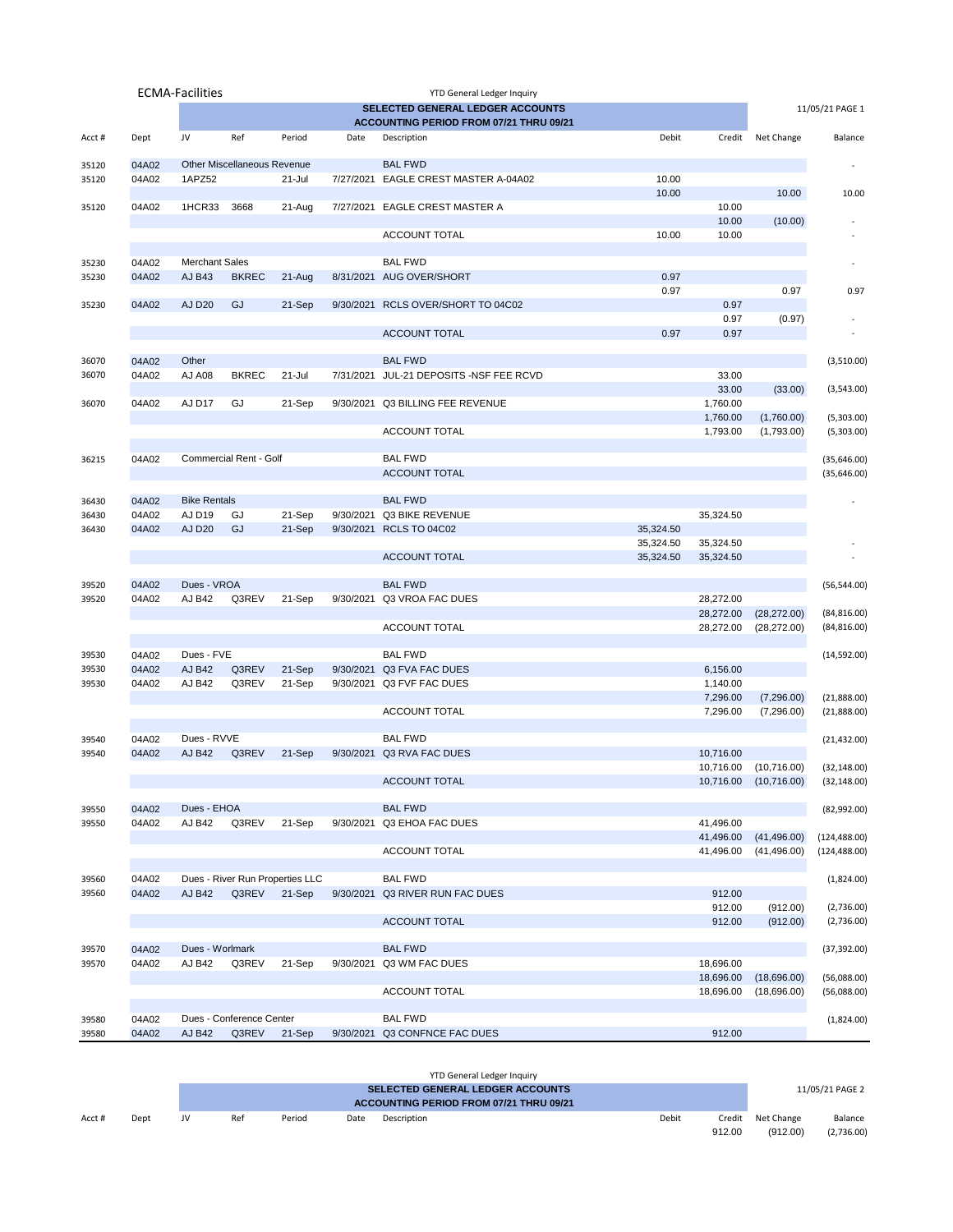|       |       |                        |                              |                                     |           | <b>ACCOUNT TOTAL</b>               |          | 912.00   | (912.00)   | (2,736.00)   |
|-------|-------|------------------------|------------------------------|-------------------------------------|-----------|------------------------------------|----------|----------|------------|--------------|
| 39590 | 04A02 |                        |                              | Dues - Eagle Crest Hotel Conco Asso |           | <b>BAL FWD</b>                     |          |          |            | (14, 592.00) |
| 39590 | 04A02 | <b>AJ B42</b>          | Q3REV                        | 21-Sep                              | 9/30/2021 | Q3 EC HOSP FAC DUES                |          | 7,296.00 |            |              |
|       |       |                        |                              |                                     |           |                                    |          | 7,296.00 | (7,296.00) | (21,888.00)  |
|       |       |                        |                              |                                     |           | ACCOUNT TOTAL                      |          | 7,296.00 | (7,296.00) | (21,888.00)  |
|       |       |                        |                              |                                     |           |                                    |          |          |            |              |
| 45230 | 04A02 |                        | Cost of Merchant Sales       |                                     |           | <b>BAL FWD</b>                     |          |          |            |              |
| 45230 | 04A02 | 1APZ36                 |                              | $21 -$ Jul                          | 7/29/2021 | SOUTHERN WINE & SPIR-04C02         | 155.25   |          |            |              |
|       |       |                        |                              |                                     |           |                                    | 155.25   |          | 155.25     | 155.25       |
| 45230 | 04A02 | <b>AJ D21</b>          | GJ                           | 21-Sep                              | 9/30/2021 | <b>RCLS TO 04C02</b>               |          | 155.25   |            |              |
|       |       |                        |                              |                                     |           |                                    |          | 155.25   | (155.25)   |              |
|       |       |                        |                              |                                     |           | <b>ACCOUNT TOTAL</b>               | 155.25   | 155.25   |            |              |
|       |       |                        |                              |                                     |           |                                    |          |          |            |              |
| 60142 | 04A02 |                        | <b>Credit and Collection</b> |                                     |           | <b>BAL FWD</b>                     |          |          |            | 3,490.00     |
| 60142 | 04A02 | 1APZ72                 |                              | 21-Sep                              | 9/1/2021  | HOA MANAGER-04A02                  | 1,760.00 |          |            |              |
|       |       |                        |                              |                                     |           |                                    | 1,760.00 |          | 1,760.00   | 5,250.00     |
|       |       |                        |                              |                                     |           | ACCOUNT TOTAL                      | 1,760.00 |          | 1,760.00   | 5,250.00     |
|       |       |                        |                              |                                     |           |                                    |          |          |            |              |
| 60163 | 04A02 | Director Travel        |                              |                                     |           | <b>BAL FWD</b>                     |          |          |            | 1,432.22     |
| 60163 | 04A02 | 1APZ76                 |                              | $21-Aug$                            | 8/31/2021 | EAGLE CREST OPERATIN-04A02         | 79.00    |          |            |              |
|       |       |                        |                              |                                     |           |                                    | 79.00    |          | 79.00      | 1,511.22     |
| 60163 | 04A02 | 1AP007                 |                              | 21-Sep                              | 9/28/2021 | BILL NEUMANN-04A02/04A03           | 85.12    |          |            |              |
| 60163 | 04A02 | 1AP015                 |                              | 21-Sep                              | 9/30/2021 | MARK HUNT-04A03/04A02              | 117.88   |          |            |              |
|       |       |                        |                              |                                     |           |                                    | 203.00   |          | 203.00     | 1,714.22     |
|       |       |                        |                              |                                     |           | ACCOUNT TOTAL                      | 282.00   |          | 282.00     | 1,714.22     |
|       |       |                        |                              |                                     |           |                                    |          |          |            |              |
| 60190 | 04A02 |                        |                              | Postage, Delivery, & Communication  |           | <b>BAL FWD</b>                     |          |          |            | 2,452.35     |
| 60190 | 04A02 | 1APZ76                 |                              | $21-Aug$                            | 8/26/2021 | BEND MAILING SERVICE-04A03/04A02   | 1,803.13 |          |            |              |
| 60190 | 04A02 | 1APZ76                 |                              | 21-Aug                              | 8/26/2021 | BEND MAILING SERVICE-04A03/04A02   | 1,803.13 |          |            |              |
|       |       |                        |                              |                                     |           |                                    | 3,606.26 |          | 3,606.26   | 6,058.61     |
| 60190 | 04A02 | 1APZ94                 |                              | 21-Sep                              | 9/8/2021  | BEND MAILING SERVICE-04A04/04A02   | 224.64   |          |            |              |
| 60190 | 04A02 | <b>AJ D21</b>          | GJ                           | 21-Sep                              | 9/30/2021 | <b>BEND MAILING - VROA PORTION</b> |          | 1,803.13 |            |              |
|       |       |                        |                              |                                     |           |                                    | 224.64   | 1,803.13 | (1,578.49) | 4,480.12     |
|       |       |                        |                              |                                     |           | <b>ACCOUNT TOTAL</b>               | 3,830.90 | 1,803.13 | 2,027.77   | 4,480.12     |
|       |       |                        |                              |                                     |           |                                    |          |          |            |              |
| 60191 | 04A02 |                        | Voting & Ballot Services     |                                     |           | <b>BAL FWD</b>                     |          |          |            |              |
| 60191 | 04A02 | 1APZ23                 |                              | 21-Jul                              | 7/7/2021  | VOTENET SOLUTIONS, I-04A02/04A03   | 2,119.00 |          |            |              |
|       |       |                        |                              |                                     |           |                                    | 2,119.00 |          | 2,119.00   | 2,119.00     |
| 60191 | 04A02 | 1APZ76                 |                              | 21-Aug                              | 8/26/2021 | BEND MAILING SERVICE-04A02         | 234.94   |          |            |              |
| 60191 | 04A02 | 1APZ76                 |                              | $21-Aug$                            | 8/26/2021 | BEND MAILING SERVICE-04A02         | 76.98    |          |            |              |
|       |       |                        |                              |                                     |           |                                    | 311.92   |          | 311.92     | 2,430.92     |
|       |       |                        |                              |                                     |           | <b>ACCOUNT TOTAL</b>               | 2,430.92 |          | 2,430.92   | 2,430.92     |
|       |       |                        |                              |                                     |           |                                    |          |          |            |              |
| 60236 | 04A02 | <b>Management Fees</b> |                              |                                     |           | <b>BAL FWD</b>                     |          |          |            | 13,998.81    |
| 60236 | 04A02 | 1APY99                 |                              | $21 -$ Jul                          | 7/1/2021  | HOA MANAGER-ECMA FAC MGMT          | 1,999.83 |          |            |              |
| 60236 | 04A02 | <b>1HCR16</b>          | 3599                         | $21 -$ Jul                          | 6/1/2021  | <b>HOA MANAGER</b>                 |          | 1,999.83 |            |              |
|       |       |                        |                              |                                     |           |                                    | 1,999.83 | 1,999.83 |            | 13,998.81    |
| 60236 | 04A02 | 1APZ37                 |                              | 21-Aug                              | 8/1/2021  | HOA MANAGER-ECMA FAC MGMT          | 1,999.83 |          |            |              |
|       |       |                        |                              |                                     |           |                                    | 1,999.83 |          | 1,999.83   | 15,998.64    |
| 60236 | 04A02 | 1APZ66                 |                              | 21-Sep                              | 9/1/2021  | HOA MANAGER-ECMA FAC MGMT          | 1,999.83 |          |            |              |
|       |       |                        |                              |                                     |           |                                    | 1,999.83 |          | 1,999.83   | 17,998.47    |
|       |       |                        |                              |                                     |           | <b>ACCOUNT TOTAL</b>               | 5,999.49 | 1,999.83 | 3,999.66   | 17,998.47    |
|       |       |                        |                              |                                     |           |                                    |          |          |            |              |
| 60237 | 04A02 | Rent                   |                              |                                     |           | <b>BAL FWD</b>                     |          |          |            | 600.00       |
|       |       |                        |                              |                                     |           | ACCOUNT TOTAL                      |          |          |            | 600.00       |
|       |       |                        |                              |                                     |           |                                    |          |          |            |              |
|       |       |                        |                              |                                     |           | <b>BAL FWD</b>                     |          |          |            |              |
| 60252 | 04A02 | 1APZ05                 | Legal / Prof. Services       | $21 -$ Jul                          |           | SECRETARY OF STATE-04A02           | 50.00    |          |            | 1,324.00     |
| 60252 | 04A02 |                        |                              |                                     | 7/8/2021  |                                    |          |          |            |              |
|       |       |                        |                              |                                     |           |                                    | 50.00    |          | 50.00      | 1,374.00     |
|       |       |                        |                              |                                     |           | <b>ACCOUNT TOTAL</b>               | 50.00    |          | 50.00      | 1,374.00     |
|       | 04A02 |                        | Telecommunications           |                                     |           | <b>BAL FWD</b>                     |          |          |            |              |
| 60260 |       |                        |                              |                                     |           |                                    |          |          |            |              |

|        |       |               |     |            |           | <b>SELECTED GENERAL LEDGER ACCOUNTS</b>        |                        |            | 11/05/21 PAGE 3          |
|--------|-------|---------------|-----|------------|-----------|------------------------------------------------|------------------------|------------|--------------------------|
|        |       |               |     |            |           | <b>ACCOUNTING PERIOD FROM 07/21 THRU 09/21</b> |                        |            |                          |
| Acct # | Dept  | JV            | Ref | Period     | Date      | Description                                    | <b>Debit</b><br>Credit | Net Change | Balance                  |
| 60260  | 04A02 |               |     |            |           | (CONTINUED)                                    |                        |            |                          |
| 60260  | 04A02 | 1APZ73        |     | $21 - Aug$ | 7/22/2021 | CENTURY LINK-04A14                             | 59.23                  |            | $\overline{\phantom{a}}$ |
|        |       |               |     |            |           |                                                | 59.23                  | 59.23      | 59.23                    |
| 60260  | 04A02 | <b>RV D15</b> | GJ  | 21-Sep     |           | 9/30/2021 CENT LINK-PD BY ECMA IN ERR          | 59.23                  |            |                          |
|        |       |               |     |            |           |                                                | 59.23                  | (59.23)    | $\overline{\phantom{a}}$ |
|        |       |               |     |            |           | <b>ACCOUNT TOTAL</b>                           | 59.23<br>59.23         |            | $\overline{\phantom{a}}$ |
|        |       |               |     |            |           |                                                |                        |            |                          |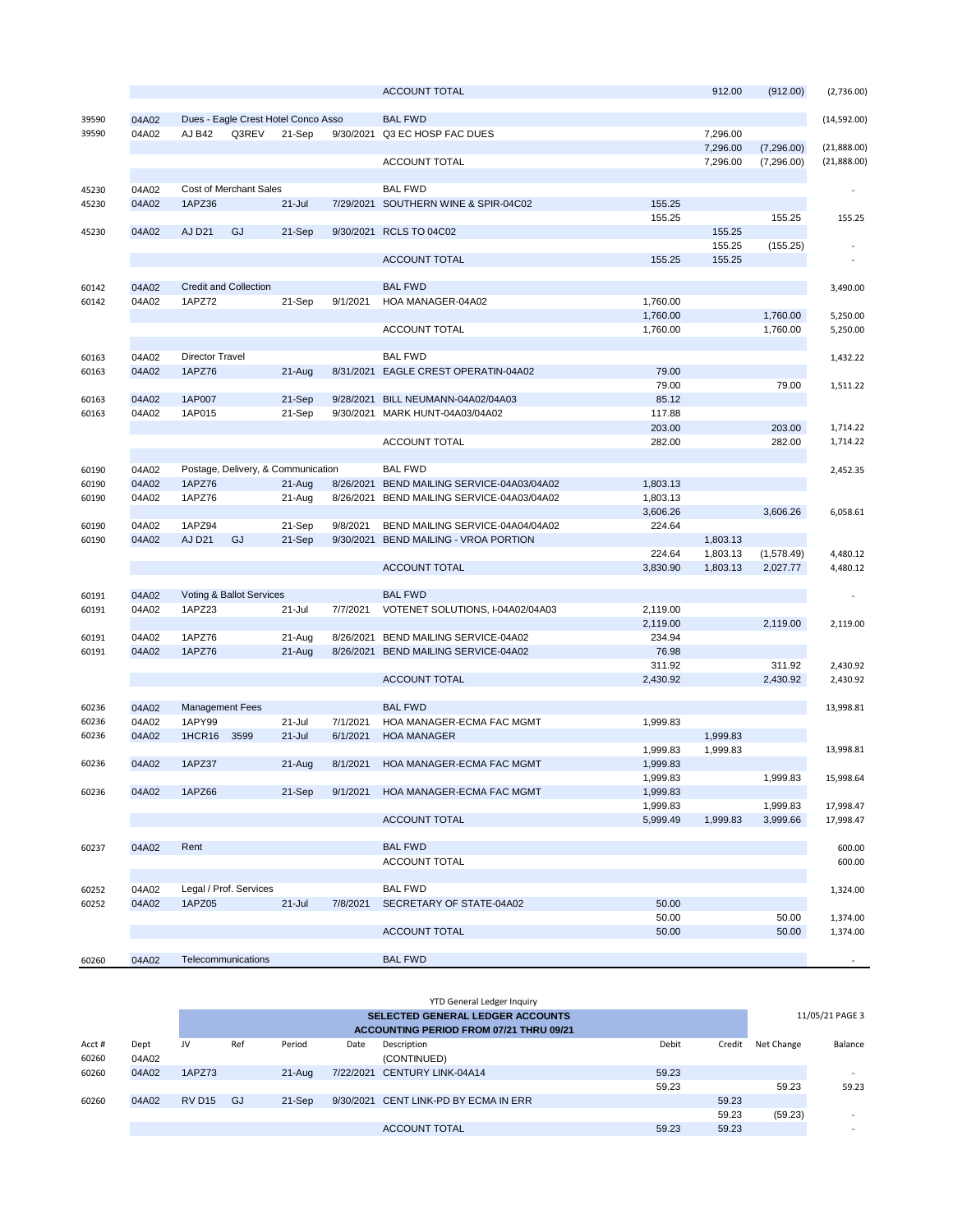| 60302 | 04A02 | <b>Consultant Fees</b>           |            |           | <b>BAL FWD</b>                       |           |          |           | 6,196.01  |
|-------|-------|----------------------------------|------------|-----------|--------------------------------------|-----------|----------|-----------|-----------|
| 60302 | 04A02 | 1APZ40                           | 21-Jul     |           | 7/31/2021 RESORT RESOURCES, IN-04A02 | 187.31    |          |           |           |
|       |       |                                  |            |           |                                      | 187.31    |          | 187.31    | 6,383.32  |
| 60302 | 04A02 | 1APZ76                           | 21-Aug     | 8/31/2021 | RESORT RESOURCES, IN-04A02           | 960.20    |          |           |           |
|       |       |                                  |            |           |                                      | 960.20    |          | 960.20    | 7,343.52  |
| 60302 | 04A02 | 1AP034                           | 21-Sep     | 9/30/2021 | RESORT RESOURCES, IN-04A02           | 1,833.25  |          |           |           |
|       |       |                                  |            |           |                                      | 1,833.25  |          | 1,833.25  | 9,176.77  |
|       |       |                                  |            |           | ACCOUNT TOTAL                        | 2,980.76  |          | 2,980.76  | 9,176.77  |
|       |       |                                  |            |           |                                      |           |          |           |           |
| 60304 | 04A02 | <b>Guest Services Allocation</b> |            |           | <b>BAL FWD</b>                       |           |          |           | 28,079.31 |
| 60304 | 04A02 | 1APY99                           | $21 -$ Jul | 7/1/2021  | HOA MANAGER-ECMA SAFETY SVC          | 4,011.33  |          |           |           |
| 60304 | 04A02 | 1HCR16<br>3599                   | 21-Jul     | 6/1/2021  | <b>HOA MANAGER</b>                   |           | 4,011.33 |           |           |
|       |       |                                  |            |           |                                      | 4,011.33  | 4,011.33 |           | 28,079.31 |
| 60304 | 04A02 | 1APZ37                           | 21-Aug     | 8/1/2021  | HOA MANAGER-ECMA SAFETY SVC          | 4,011.33  |          |           |           |
|       |       |                                  |            |           |                                      | 4,011.33  |          | 4,011.33  | 32,090.64 |
| 60304 | 04A02 | 1APZ66                           | 21-Sep     | 9/1/2021  | HOA MANAGER-ECMA SAFETY SVC          | 4,011.33  |          |           |           |
|       |       |                                  |            |           |                                      | 4,011.33  |          | 4,011.33  | 36,101.97 |
|       |       |                                  |            |           | ACCOUNT TOTAL                        | 12,033.99 | 4,011.33 | 8,022.66  | 36,101.97 |
|       |       |                                  |            |           |                                      |           |          |           |           |
| 60305 | 04A02 | Pool & Spa Payroll               |            |           | <b>BAL FWD</b>                       |           |          |           | 9,389.94  |
| 60305 | 04A02 | <b>1APY99</b>                    | $21 -$ Jul | 7/1/2021  | HOA MANAGER-ECMA REDTAIL POOL        | 1.341.42  |          |           |           |
| 60305 | 04A02 | 1HCR16<br>3599                   | $21 -$ Jul | 6/1/2021  | <b>HOA MANAGER</b>                   |           | 1,341.42 |           |           |
|       |       |                                  |            |           |                                      | 1,341.42  | 1,341.42 |           | 9,389.94  |
| 60305 | 04A02 | 1APZ37                           | 21-Aug     | 8/1/2021  | HOA MANAGER-ECMA REDTAIL POOL        | 1,341.42  |          |           |           |
|       |       |                                  |            |           |                                      | 1,341.42  |          | 1.341.42  | 10,731.36 |
| 60305 | 04A02 | 1APZ66                           | 21-Sep     | 9/1/2021  | HOA MANAGER-ECMA REDTAIL POOL        | 1,341.42  |          |           |           |
|       |       |                                  |            |           |                                      | 1,341.42  |          | 1,341.42  | 12,072.78 |
|       |       |                                  |            |           | ACCOUNT TOTAL                        | 4,024.26  | 1,341.42 | 2,682.84  | 12,072.78 |
|       |       |                                  |            |           |                                      |           |          |           |           |
| 60306 | 04A02 | <b>Accounting Fee</b>            |            |           | <b>BAL FWD</b>                       |           |          |           | 8,244.48  |
| 60306 | 04A02 | <b>1APY99</b>                    | 21-Jul     | 7/1/2021  | HOA MANAGER-ECMA FAC ACCT            | 1,374.08  |          |           |           |
|       |       |                                  |            |           |                                      | 1,374.08  |          | 1,374.08  | 9,618.56  |
| 60306 | 04A02 | <b>1APZ37</b>                    | 21-Aug     | 8/1/2021  | <b>HOA MANAGER-ECMA FAC ACCT</b>     | 1,374.08  |          |           |           |
|       |       |                                  |            |           |                                      | 1,374.08  |          | 1,374.08  | 10,992.64 |
| 60306 | 04A02 | 1APZ66                           | 21-Sep     | 9/1/2021  | HOA MANAGER-ECMA FAC ACCT            | 1,374.08  |          |           |           |
|       |       |                                  |            |           |                                      | 1,374.08  |          | 1,374.08  | 12,366.72 |
|       |       |                                  |            |           | <b>ACCOUNT TOTAL</b>                 | 4,122.24  |          | 4,122.24  | 12,366.72 |
|       |       |                                  |            |           |                                      |           |          |           |           |
| 60307 | 04A02 | <b>Resort Manager Fee</b>        |            |           | <b>BAL FWD</b>                       |           |          |           | 19,327.00 |
| 60307 | 04A02 | 1APY99                           | $21 -$ Jul | 7/1/2021  | HOA MANAGER-ECMA RESORT MGR          | 2,761.00  |          |           |           |
| 60307 | 04A02 | 1HCR16<br>3599                   | $21 -$ Jul | 6/1/2021  | <b>HOA MANAGER</b>                   |           | 2,761.00 |           |           |
|       |       |                                  |            |           |                                      | 2,761.00  | 2,761.00 |           | 19,327.00 |
| 60307 | 04A02 | 1APZ37                           | 21-Aug     | 8/1/2021  | HOA MANAGER-ECMA RESORT MGR          | 2,761.00  |          |           |           |
|       |       |                                  |            |           |                                      | 2,761.00  |          | 2,761.00  | 22,088.00 |
| 60307 | 04A02 | 1APZ66                           | 21-Sep     | 9/1/2021  | HOA MANAGER-ECMA RESORT MGR          | 2,761.00  |          |           |           |
|       |       |                                  |            |           |                                      | 2,761.00  |          | 2,761.00  | 24,849.00 |
|       |       |                                  |            |           | <b>ACCOUNT TOTAL</b>                 | 8,283.00  | 2,761.00 | 5,522.00  | 24,849.00 |
|       |       |                                  |            |           |                                      |           |          |           |           |
| 60308 | 04A02 | <b>Reserve Contribution</b>      |            |           | <b>BAL FWD</b>                       |           |          |           | 81,473.02 |
| 60308 | 04A02 | 1APY99                           | $21 -$ Jul | 7/1/2021  | ECMA RESERVES-ECMA FAC WATER         | 5,516.67  |          |           |           |
|       |       |                                  |            |           |                                      | 5,516.67  |          | 5,516.67  | 86,989.69 |
| 60308 | 04A02 | 1APZ99                           | 21-Aug     | 8/1/2021  | ECMA RESERVES-04A02                  | 5,516.67  |          |           |           |
| 60308 | 04A02 | 1APZ37                           | 21-Aug     | 8/1/2021  | ECMA RESERVES-ECMA FAC WATER         | 5,516.67  |          |           |           |
|       |       |                                  |            |           |                                      | 11,033.34 |          | 11,033.34 | 98,023.03 |
| 60308 | 04A02 | 1APZ66                           | 21-Sep     | 9/1/2021  | ECMA RESERVES-ECMA FAC WATER         | 5,516.67  |          |           |           |
| 60308 | 04A02 | 1HCR45<br>3724                   | 21-Sep     | 8/1/2021  | <b>ECMA RESERVES</b>                 |           | 5,516.67 |           |           |
|       |       |                                  |            |           |                                      | 5.516.67  | 5.516.67 |           | 98.023.03 |

| <b>YTD General Ledger Inquiry</b> |       |        |                      |            |           |                                                |           |          |            |                 |
|-----------------------------------|-------|--------|----------------------|------------|-----------|------------------------------------------------|-----------|----------|------------|-----------------|
|                                   |       |        |                      |            |           | <b>SELECTED GENERAL LEDGER ACCOUNTS</b>        |           |          |            | 11/05/21 PAGE 4 |
|                                   |       |        |                      |            |           | <b>ACCOUNTING PERIOD FROM 07/21 THRU 09/21</b> |           |          |            |                 |
| Acct #                            | Dept  | JV     | Ref                  | Period     | Date      | Description                                    | Debit     | Credit   | Net Change | Balance         |
|                                   |       |        |                      |            |           | <b>ACCOUNT TOTAL</b>                           | 22.066.68 | 5,516.67 | 16.550.01  | 98,023.03       |
|                                   |       |        |                      |            |           |                                                |           |          |            |                 |
| 60336                             | 04A02 |        | Repair & Maintenance |            |           | <b>BAL FWD</b>                                 |           |          |            | 3,787.84        |
| 60336                             | 04A02 | 1APZ07 |                      | $21 -$ Jul | 6/30/2021 | HOA MANAGER-04A02                              | 1,400.00  |          |            |                 |
| 60336                             | 04A02 | 1APZ43 |                      | 21-Jul     | 7/22/2021 | ERIC R. KOESTER                                | 840.00    |          |            |                 |
| 60336                             | 04A02 | 1APZ63 |                      | $21 -$ Jul | 7/31/2021 | HOA MANAGER-MAINT JUL21                        | 471.28    |          |            |                 |
| 60336                             | 04A02 | 1HCR16 | 3599                 | 21-Jul     | 6/30/2021 | <b>HOA MANAGER</b>                             |           | 1,400.00 |            |                 |
|                                   |       |        |                      |            |           |                                                | 2.711.28  | 1,400.00 | 1,311.28   | 5,099.12        |
| 60336                             | 04A02 | 1APZ76 |                      | 21-Aug     | 8/2/2021  | BARNES QUALITY PEST-04A03                      | 175.00    |          |            |                 |
| 60336                             | 04A02 | 1APZ61 |                      | $21 - Aug$ | 8/19/2021 | RIDGE OWNERS ASSOCIA-04A02                     | 2,725.00  |          |            |                 |
| 60336                             | 04A02 | 1AP003 |                      | 21-Aug     | 8/31/2021 | <b>HOA MANAGER-MAINT AUG21</b>                 | 49.00     |          |            |                 |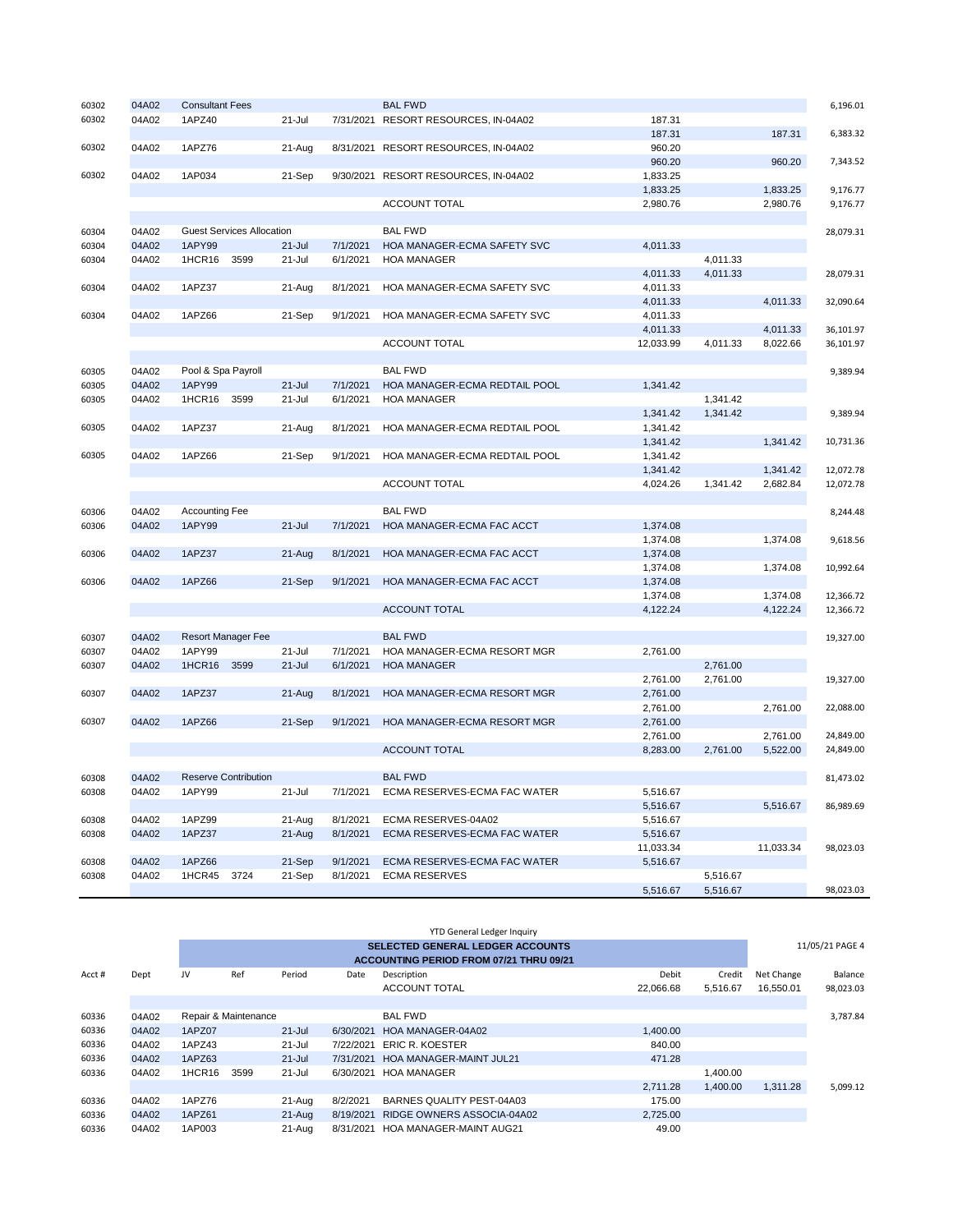| 60336 | 04A02 | 1HCR32        | 3661 | 21-Aug                      |           | 7/22/2021 ERIC R. KOESTER                  |           | 840.00   |           |            |
|-------|-------|---------------|------|-----------------------------|-----------|--------------------------------------------|-----------|----------|-----------|------------|
|       |       |               |      |                             |           |                                            | 2,949.00  | 840.00   | 2,109.00  | 7,208.12   |
| 60336 | 04A02 | 1AP057        |      | 21-Sep                      | 9/28/2021 | <b>HOA MANAGER-MAINT SEP21</b>             | 501.92    |          |           |            |
| 60336 | 04A02 | 1HCR34        | 3697 | 21-Sep                      | 7/31/2021 | <b>HOA MANAGER</b>                         |           | 471.28   |           |            |
|       |       |               |      |                             |           |                                            | 501.92    | 471.28   | 30.64     | 7,238.76   |
|       |       |               |      |                             |           | <b>ACCOUNT TOTAL</b>                       | 6.162.20  | 2,711.28 | 3,450.92  | 7,238.76   |
|       |       |               |      |                             |           |                                            |           |          |           |            |
| 60343 | 04A02 |               |      | Tree Replacement & Trimming |           | <b>BAL FWD</b>                             |           |          |           | 9,627.15   |
|       |       |               |      |                             |           | <b>ACCOUNT TOTAL</b>                       |           |          |           | 9,627.15   |
|       |       |               |      |                             |           |                                            |           |          |           |            |
| 60344 | 04A02 | Landscaping   |      |                             |           | <b>BAL FWD</b>                             |           |          |           | 72,077.00  |
| 60344 | 04A02 | 1APZ66        |      | 21-Sep                      | 6/1/2021  | HOA MANAGER-FAC LANDSCAPING                | 36,038.50 |          |           |            |
|       |       |               |      |                             |           |                                            | 36,038.50 |          | 36,038.50 | 108,115.50 |
|       |       |               |      |                             |           | <b>ACCOUNT TOTAL</b>                       | 36,038.50 |          | 36,038.50 | 108,115.50 |
|       |       |               |      |                             |           |                                            |           |          |           |            |
| 60353 | 04A02 | Swimming Pool |      |                             |           | <b>BAL FWD</b>                             |           |          |           | 2.215.45   |
| 60353 | 04A02 | 1APZ40        |      | $21 -$ Jul                  | 7/12/2021 | WEST COAST PAPER-04A02                     | 53.65     |          |           |            |
| 60353 | 04A02 | 1APZ40        |      | $21 -$ Jul                  | 7/12/2021 | WEST COAST PAPER-04A02                     | 87.21     |          |           |            |
| 60353 | 04A02 | 1APZ40        |      | $21 -$ Jul                  |           | 7/12/2021 WEST COAST PAPER-04A02           | 21.80     |          |           |            |
| 60353 | 04A02 | 1APZ19        |      | $21 -$ Jul                  | 7/13/2021 | HD SUPPLY FACILITIES-04A02                 | 85.91     |          |           |            |
| 60353 | 04A02 | 1APZ19        |      | $21 -$ Jul                  | 7/14/2021 | HD SUPPLY FACILITIES-04A02                 | 200.20    |          |           |            |
| 60353 | 04A02 | 1APZ23        |      | $21 -$ Jul                  |           | 7/19/2021 WEST COAST PAPER-04A02           | 52.47     |          |           |            |
| 60353 | 04A02 | 1APZ23        |      | $21 -$ Jul                  | 7/21/2021 | HD SUPPLY FACILITIES-04A02                 | 150.21    |          |           |            |
| 60353 | 04A02 | 1APZ18        |      | $21 -$ Jul                  | 7/31/2021 | CENTRAL ELECTRIC COO-REDTAIL HAWK POOL     | 207.72    |          |           |            |
| 60353 | 04A02 | 1APZ69        |      | $21 -$ Jul                  | 7/31/2021 | HOA MANAGER-04A02                          | 137.15    |          |           |            |
| 60353 | 04A02 | 1APZ43        |      | $21 -$ Jul                  | 8/11/2021 | HOA MANAGER-04A02                          | 581.34    |          |           |            |
|       |       |               |      |                             |           |                                            | 1,577.66  |          | 1,577.66  | 3,793.11   |
| 60353 | 04A02 | 1APZ76        |      | 21-Aug                      | 7/31/2021 | HOA MANAGER-04A02                          | 137.15    |          |           |            |
| 60353 | 04A02 | 1APZ76        |      | $21-Aug$                    | 8/31/2021 | HOA MANAGER-04A02                          | 880.00    |          |           |            |
| 60353 | 04A02 | 1APZ53        |      | 21-Aug                      | 8/31/2021 | CENTRAL ELECTRIC COO-REDTAIL HAWK POOL     | 191.56    |          |           |            |
| 60353 | 04A02 | 1AP003        |      | 21-Aug                      | 8/31/2021 | HOA MANAGER-SWIM POOL MAINT A              | 61.25     |          |           |            |
| 60353 | 04A02 | 1APZ74        |      | 21-Aug                      | 8/31/2021 | HOA MANAGER-04A02                          | 880.00    |          |           |            |
|       |       |               |      |                             |           |                                            | 2,149.96  |          | 2,149.96  | 5,943.07   |
| 60353 | 04A02 | 1AP057        |      | 21-Sep                      | 9/28/2021 | HOA MANAGER-MAINT SEP21                    | 73.50     |          |           |            |
| 60353 | 04A02 | 1APZ93        |      | 21-Sep                      | 9/30/2021 | CENTRAL ELECTRIC COO-REDTAIL HAWK POOL     | 196.62    |          |           |            |
| 60353 | 04A02 | 1AP027        |      | 21-Sep                      | 9/30/2021 | HOA MANAGER-04A02                          | 880.00    |          |           |            |
| 60353 | 04A02 | 1HCR34        | 3697 | 21-Sep                      | 7/31/2021 | <b>HOA MANAGER</b>                         |           | 137.15   |           |            |
| 60353 | 04A02 | 1HCR34        | 3697 | 21-Sep                      | 8/31/2021 | <b>HOA MANAGER</b>                         |           | 880.00   |           |            |
|       |       |               |      |                             |           |                                            | 1,150.12  | 1,017.15 | 132.97    | 6,076.04   |
|       |       |               |      |                             |           | <b>ACCOUNT TOTAL</b>                       | 4,877.74  | 1,017.15 | 3,860.59  | 6,076.04   |
|       |       |               |      |                             |           |                                            |           |          |           |            |
| 60360 | 04A02 | Waste Removal |      |                             |           | <b>BAL FWD</b>                             |           |          |           | 2,384.92   |
| 60360 | 04A02 | 1APZ45        |      | $21 -$ Jul                  | 7/31/2021 | REPUBLIC SERVICES, I-MTN AND HSK           | 388.96    |          |           |            |
|       |       |               |      |                             |           |                                            | 388.96    |          | 388.96    | 2,773.88   |
| 60360 | 04A02 | <b>1APZ78</b> |      | $21-Aug$                    |           | 7/31/2021 REPUBLIC SERVICES, I-MTN AND HSK | 643.32    |          |           |            |
|       |       |               |      |                             |           |                                            | 643.32    |          | 643.32    | 3,417.20   |
| 60360 | 04A02 | 1AP035        |      | 21-Sep                      | 9/30/2021 | REPUBLIC SERVICES, I-MTN AND HSK           | 382.15    |          |           |            |
|       |       |               |      |                             |           |                                            | 382.15    |          | 382.15    | 3,799.35   |
|       |       |               |      |                             |           | <b>ACCOUNT TOTAL</b>                       | 1,414.43  |          | 1,414.43  | 3,799.35   |
|       |       |               |      |                             |           |                                            |           |          |           |            |
| 60361 | 04A02 | Snow Removal  |      |                             |           | <b>BAL FWD</b>                             |           |          |           | 1,328.75   |
|       |       |               |      |                             |           | <b>ACCOUNT TOTAL</b>                       |           |          |           | 1,328.75   |
|       |       |               |      |                             |           |                                            |           |          |           |            |

|        |       |             |     |            |           | <b>YTD General Ledger Inquiry</b>              |                 |            |                 |
|--------|-------|-------------|-----|------------|-----------|------------------------------------------------|-----------------|------------|-----------------|
|        |       |             |     |            |           | <b>SELECTED GENERAL LEDGER ACCOUNTS</b>        |                 |            | 11/05/21 PAGE 5 |
|        |       |             |     |            |           | <b>ACCOUNTING PERIOD FROM 07/21 THRU 09/21</b> |                 |            |                 |
| Acct # | Dept  | <b>IV</b>   | Ref | Period     | Date      | Description                                    | Debit<br>Credit | Net Change | Balance         |
| 60501  | 04A02 | Electricity |     |            |           | <b>BAL FWD</b>                                 |                 |            | 1,202.87        |
| 60501  | 04A02 |             |     |            |           | (CONTINUED)                                    |                 |            |                 |
| 60501  | 04A02 | 1APZ18      |     | 21-Jul     | 7/31/2021 | CENTRAL ELECTRIC COO-68397 FALCONCREST         | 60.92           |            |                 |
| 60501  | 04A02 | 1APZ18      |     | $21 -$ Jul | 7/31/2021 | CENTRAL ELECTRIC COO-GUARD STATION             | 54.02           |            |                 |
| 60501  | 04A02 | 1APZ18      |     | $21 -$ Jul | 7/31/2021 | CENTRAL ELECTRIC COO-BASEBALL FIELD JA         | 53.91           |            |                 |
|        |       |             |     |            |           |                                                | 168.85          | 168.85     | 1,371.72        |
| 60501  | 04A02 | 1APZ53      |     | 21-Aug     | 8/31/2021 | CENTRAL ELECTRIC COO-BASEBALL FIELD JA         | 53.91           |            |                 |
| 60501  | 04A02 | 1APZ53      |     | $21 - Aug$ | 8/31/2021 | CENTRAL ELECTRIC COO-68397 FALCONCREST         | 66.84           |            |                 |
| 60501  | 04A02 | 1APZ53      |     | 21-Aug     | 8/31/2021 | CENTRAL ELECTRIC COO-GUARD STATION             | 54.65           |            |                 |
|        |       |             |     |            |           |                                                | 175.40          | 175.40     | 1,547.12        |
| 60501  | 04A02 | 1APZ93      |     | 21-Sep     | 9/30/2021 | CENTRAL ELECTRIC COO-GUARD STATION             | 55.44           |            |                 |
| 60501  | 04A02 | 1APZ93      |     | 21-Sep     | 9/30/2021 | CENTRAL ELECTRIC COO-BASEBALL FIELD JA         | 47.08           |            |                 |
| 60501  | 04A02 | 1APZ93      |     | 21-Sep     | 9/30/2021 | CENTRAL ELECTRIC COO-68397 FALCONCREST         | 64.79           |            |                 |
|        |       |             |     |            |           |                                                | 167.31          | 167.31     | 1,714.43        |
|        |       |             |     |            |           | <b>ACCOUNT TOTAL</b>                           | 511.56          | 511.56     | 1,714.43        |
|        |       |             |     |            |           |                                                |                 |            |                 |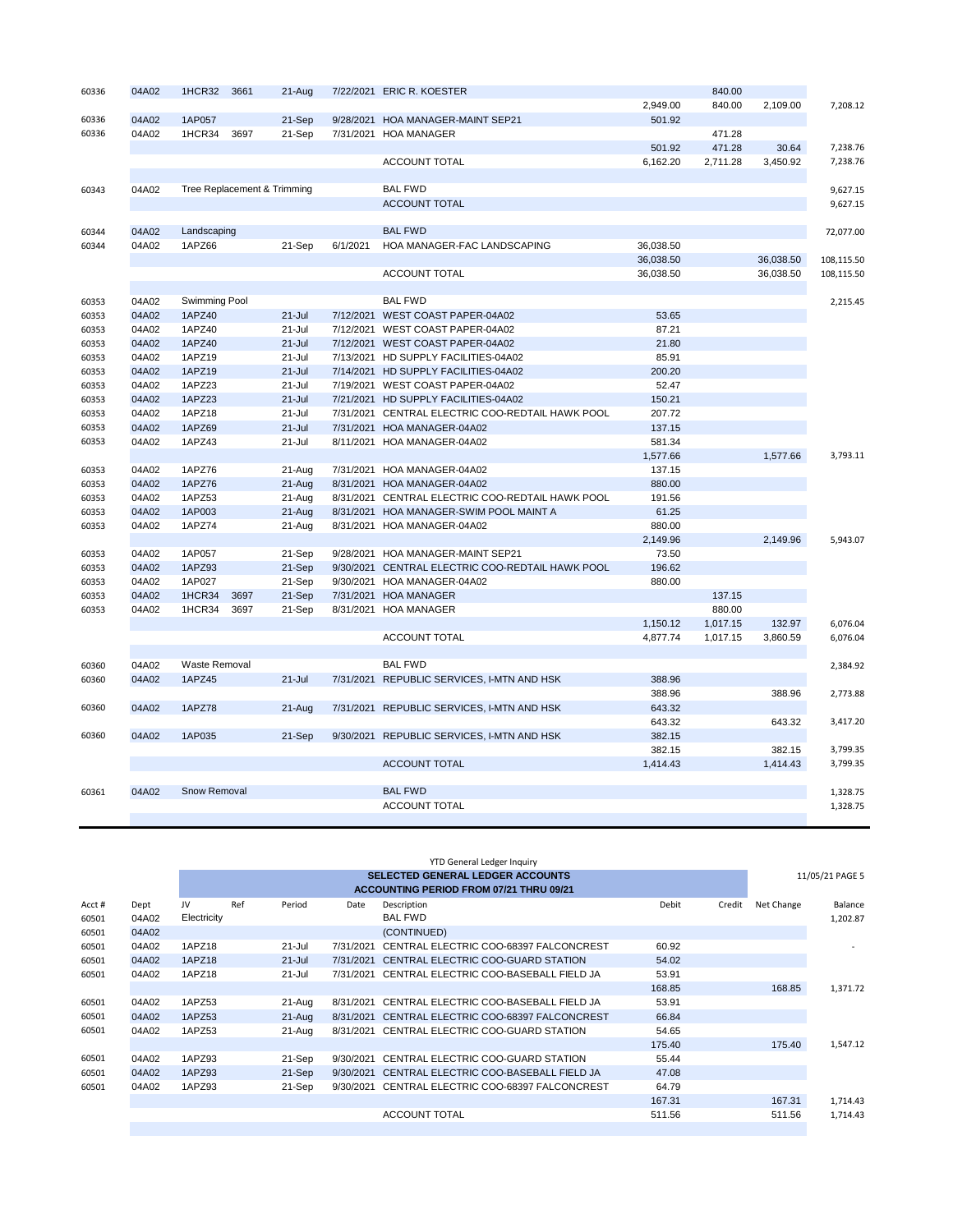| 80250          | 04A02 | <b>Real Estate Taxes</b> |                                |        |           | <b>BAL FWD</b>       |            |            |              |            |
|----------------|-------|--------------------------|--------------------------------|--------|-----------|----------------------|------------|------------|--------------|------------|
| 80250          | 04A02 | AJ B42                   | Q3REV                          | 21-Sep | 9/30/2021 | Q3 PROP TAX ALLOC    | 926.73     |            |              |            |
|                |       |                          |                                |        |           |                      | 926.73     |            | 926.73       | 2,780.19   |
|                |       |                          |                                |        |           | <b>ACCOUNT TOTAL</b> | 926.73     |            | 926.73       | 2,780.19   |
|                |       |                          |                                |        |           |                      |            |            |              |            |
| 80350          | 04A02 |                          | Liability & Property Insurance |        |           | <b>BAL FWD</b>       |            |            |              | 7,526.40   |
| 80350          | 04A02 | AJ B42                   | Q3REV                          | 21-Sep | 9/30/2021 | Q3 INS ALLOC         | 4,026.20   |            |              |            |
|                |       |                          |                                |        |           |                      | 4,026.20   |            | 4,026.20     | 11,552.60  |
|                |       |                          |                                |        |           | <b>DEPT TOTALS</b>   | 4,026.20   |            | 4,026.20     | 11,552.60  |
|                |       |                          |                                |        |           | <b>ACCOUNT TOTAL</b> | 4,026.20   |            | 4,026.20     | 11,552.60  |
| <b>BOY 780</b> |       |                          |                                |        |           |                      | 157,371.55 | 174,100.76 | (16, 729.21) | (9,066.23) |

 $\bigotimes$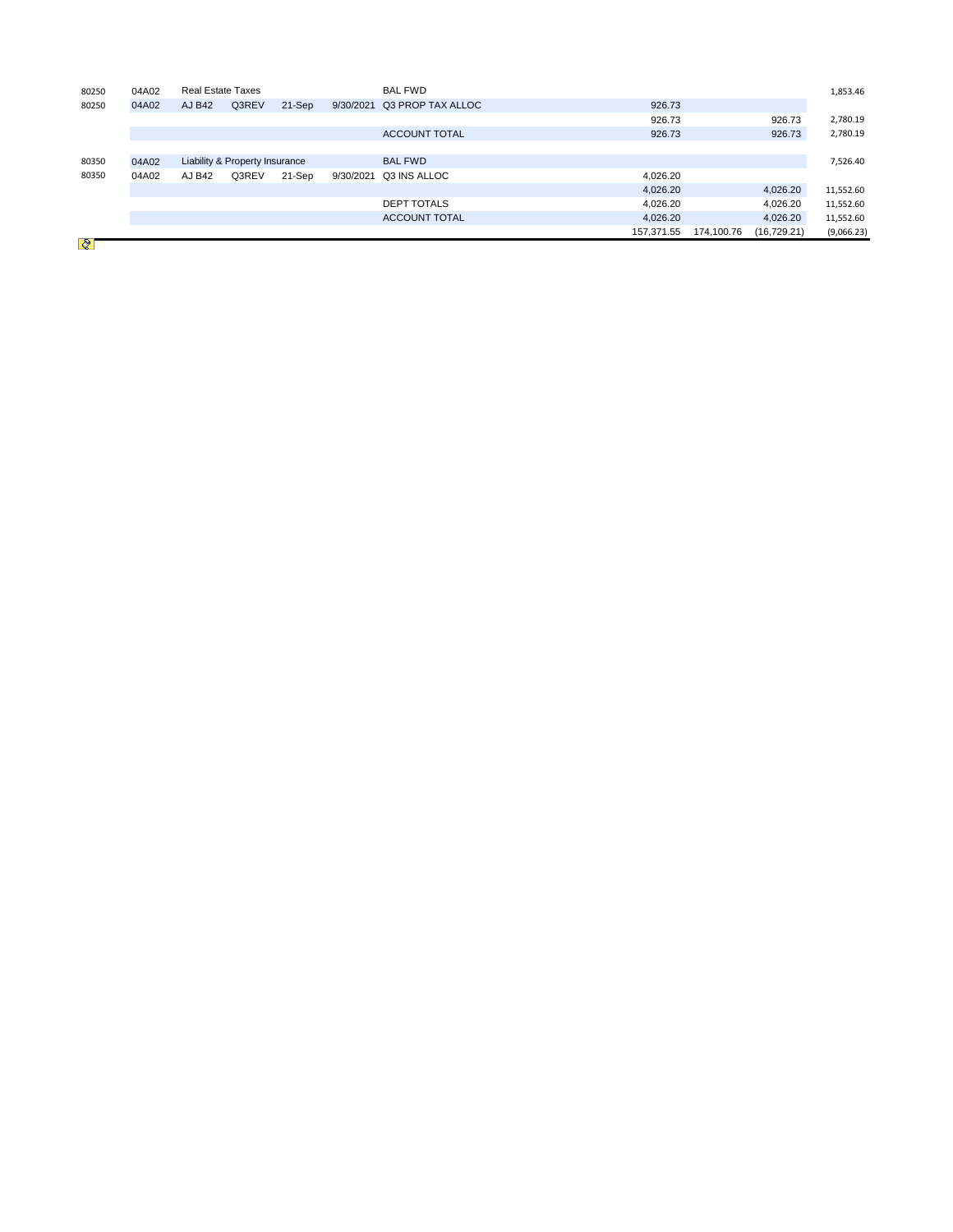| <b>ECMA - SPORTS CENTER</b> |       |                       |                                    |                                 |           | YTD General Ledger Inquiry              |           |           |              |                             |
|-----------------------------|-------|-----------------------|------------------------------------|---------------------------------|-----------|-----------------------------------------|-----------|-----------|--------------|-----------------------------|
|                             |       |                       |                                    |                                 |           | <b>SELECTED GENERAL LEDGER ACCOUNTS</b> |           |           |              | 11/05/21 PAGE 1             |
|                             |       |                       |                                    |                                 |           | ACCOUNTING PERIOD FROM 07/21 THRU 09/21 |           |           |              |                             |
| Acct#                       | Dept  | JV                    | Ref                                | Period                          | Date      | Description                             | Debit     | Credit    | Net Change   | Balance                     |
| 35120                       | 04A02 |                       | <b>Other Miscellaneous Revenue</b> |                                 |           | <b>BAL FWD</b>                          |           |           |              |                             |
| 35120                       | 04A02 | 1APZ52                |                                    | 21-Jul                          |           | 7/27/2021 EAGLE CREST MASTER A-04A02    | 10.00     |           |              |                             |
|                             |       |                       |                                    |                                 |           |                                         | 10.00     |           | 10.00        | 10.00                       |
| 35120                       | 04A02 | 1HCR33                | 3668                               | 21-Aug                          | 7/27/2021 | EAGLE CREST MASTER A                    |           | 10.00     |              |                             |
|                             |       |                       |                                    |                                 |           |                                         |           | 10.00     | (10.00)      |                             |
|                             |       |                       |                                    |                                 |           | <b>ACCOUNT TOTAL</b>                    | 10.00     | 10.00     |              |                             |
|                             |       |                       |                                    |                                 |           |                                         |           |           |              |                             |
| 35230                       | 04A02 | <b>Merchant Sales</b> |                                    |                                 |           | <b>BAL FWD</b>                          |           |           |              |                             |
| 35230                       | 04A02 | <b>AJ B43</b>         | <b>BKREC</b>                       | $21-Aug$                        |           | 8/31/2021 AUG OVER/SHORT                | 0.97      |           |              |                             |
|                             |       |                       |                                    |                                 |           |                                         | 0.97      |           | 0.97         | 0.97                        |
| 35230                       | 04A02 | <b>AJ D20</b>         | GJ                                 | 21-Sep                          |           | 9/30/2021 RCLS OVER/SHORT TO 04C02      |           | 0.97      |              |                             |
|                             |       |                       |                                    |                                 |           |                                         |           | 0.97      | (0.97)       |                             |
|                             |       |                       |                                    |                                 |           | <b>ACCOUNT TOTAL</b>                    | 0.97      | 0.97      |              |                             |
|                             |       |                       |                                    |                                 |           |                                         |           |           |              |                             |
| 36070                       | 04A02 | Other                 |                                    |                                 |           | <b>BAL FWD</b>                          |           |           |              | (3,510.00)                  |
| 36070                       | 04A02 | <b>AJ A08</b>         | <b>BKREC</b>                       | 21-Jul                          | 7/31/2021 | JUL-21 DEPOSITS -NSF FEE RCVD           |           | 33.00     |              |                             |
|                             |       |                       |                                    |                                 |           |                                         |           | 33.00     | (33.00)      | (3,543.00)                  |
| 36070                       | 04A02 | AJ D17                | GJ                                 | 21-Sep                          | 9/30/2021 | <b>Q3 BILLING FEE REVENUE</b>           |           | 1,760.00  |              |                             |
|                             |       |                       |                                    |                                 |           |                                         |           | 1,760.00  | (1,760.00)   | (5,303.00)                  |
|                             |       |                       |                                    |                                 |           | <b>ACCOUNT TOTAL</b>                    |           | 1,793.00  | (1,793.00)   | (5,303.00)                  |
|                             | 04A02 |                       | Commercial Rent - Golf             |                                 |           | <b>BAL FWD</b>                          |           |           |              |                             |
| 36215                       |       |                       |                                    |                                 |           | <b>ACCOUNT TOTAL</b>                    |           |           |              | (35,646.00)<br>(35, 646.00) |
|                             |       |                       |                                    |                                 |           |                                         |           |           |              |                             |
| 36430                       | 04A02 | <b>Bike Rentals</b>   |                                    |                                 |           | <b>BAL FWD</b>                          |           |           |              |                             |
| 36430                       | 04A02 | AJ D19                | GJ                                 | 21-Sep                          | 9/30/2021 | Q3 BIKE REVENUE                         |           | 35,324.50 |              |                             |
| 36430                       | 04A02 | <b>AJ D20</b>         | GJ                                 | 21-Sep                          | 9/30/2021 | <b>RCLS TO 04C02</b>                    | 35,324.50 |           |              |                             |
|                             |       |                       |                                    |                                 |           |                                         | 35,324.50 | 35,324.50 |              |                             |
|                             |       |                       |                                    |                                 |           | <b>ACCOUNT TOTAL</b>                    | 35,324.50 | 35,324.50 |              |                             |
|                             |       |                       |                                    |                                 |           |                                         |           |           |              |                             |
| 39520                       | 04A02 | Dues - VROA           |                                    |                                 |           | <b>BAL FWD</b>                          |           |           |              | (56, 544.00)                |
| 39520                       | 04A02 | <b>AJ B42</b>         | Q3REV                              | 21-Sep                          |           | 9/30/2021 Q3 VROA FAC DUES              |           | 28,272.00 |              |                             |
|                             |       |                       |                                    |                                 |           |                                         |           | 28,272.00 | (28, 272.00) | (84, 816.00)                |
|                             |       |                       |                                    |                                 |           | <b>ACCOUNT TOTAL</b>                    |           | 28,272.00 | (28, 272.00) | (84, 816.00)                |
|                             |       |                       |                                    |                                 |           |                                         |           |           |              |                             |
| 39530                       | 04A02 | Dues - FVE            |                                    |                                 |           | <b>BAL FWD</b>                          |           |           |              | (14, 592.00)                |
| 39530                       | 04A02 | <b>AJ B42</b>         | Q3REV                              | 21-Sep                          |           | 9/30/2021 Q3 FVA FAC DUES               |           | 6,156.00  |              |                             |
| 39530                       | 04A02 | AJ B42                | Q3REV                              | 21-Sep                          |           | 9/30/2021 Q3 FVF FAC DUES               |           | 1,140.00  |              |                             |
|                             |       |                       |                                    |                                 |           |                                         |           | 7,296.00  | (7,296.00)   | (21,888.00)                 |
|                             |       |                       |                                    |                                 |           | <b>ACCOUNT TOTAL</b>                    |           | 7,296.00  | (7,296.00)   | (21,888.00)                 |
|                             |       |                       |                                    |                                 |           |                                         |           |           |              |                             |
| 39540                       | 04A02 | Dues - RVVE           |                                    |                                 |           | <b>BAL FWD</b>                          |           |           |              | (21, 432.00)                |
| 39540                       | 04A02 | <b>AJ B42</b>         | Q3REV                              | 21-Sep                          |           | 9/30/2021 Q3 RVA FAC DUES               |           | 10,716.00 |              |                             |
|                             |       |                       |                                    |                                 |           |                                         |           | 10,716.00 | (10,716.00)  | (32, 148.00)                |
|                             |       |                       |                                    |                                 |           | <b>ACCOUNT TOTAL</b>                    |           | 10,716.00 | (10,716.00)  | (32, 148.00)                |
|                             |       |                       |                                    |                                 |           |                                         |           |           |              |                             |
| 39550                       | 04A02 | Dues - EHOA           |                                    |                                 |           | <b>BAL FWD</b>                          |           |           |              | (82,992.00)                 |
| 39550                       | 04A02 | AJ B42                | Q3REV                              | 21-Sep                          |           | 9/30/2021 Q3 EHOA FAC DUES              |           | 41,496.00 |              |                             |
|                             |       |                       |                                    |                                 |           |                                         |           | 41,496.00 | (41, 496.00) | (124, 488.00)               |
|                             |       |                       |                                    |                                 |           | <b>ACCOUNT TOTAL</b>                    |           | 41,496.00 | (41, 496.00) | (124, 488.00)               |
| 39560                       | 04A02 |                       |                                    | Dues - River Run Properties LLC |           | <b>BAL FWD</b>                          |           |           |              | (1,824.00)                  |
| 39560                       | 04A02 | <b>AJ B42</b>         | Q3REV                              | 21-Sep                          |           | 9/30/2021 Q3 RIVER RUN FAC DUES         |           | 912.00    |              |                             |
|                             |       |                       |                                    |                                 |           |                                         |           | 912.00    | (912.00)     | (2,736.00)                  |
|                             |       |                       |                                    |                                 |           | <b>ACCOUNT TOTAL</b>                    |           | 912.00    | (912.00)     | (2,736.00)                  |
|                             |       |                       |                                    |                                 |           |                                         |           |           |              |                             |
| 39570                       | 04A02 | Dues - Worlmark       |                                    |                                 |           | <b>BAL FWD</b>                          |           |           |              | (37, 392.00)                |
| 39570                       | 04A02 | AJ B42                | Q3REV                              | 21-Sep                          |           | 9/30/2021 Q3 WM FAC DUES                |           | 18,696.00 |              |                             |
|                             |       |                       |                                    |                                 |           |                                         |           | 18,696.00 | (18,696.00)  | (56,088.00)                 |
|                             |       |                       |                                    |                                 |           | <b>ACCOUNT TOTAL</b>                    |           | 18,696.00 | (18,696.00)  | (56,088.00)                 |
|                             |       |                       |                                    |                                 |           |                                         |           |           |              |                             |
| 39580                       | 04A02 |                       | Dues - Conference Center           |                                 |           | <b>BAL FWD</b>                          |           |           |              | (1,824.00)                  |
| 39580                       | 04A02 | <b>AJ B42</b>         | Q3REV                              | 21-Sep                          |           | 9/30/2021 Q3 CONFNCE FAC DUES           |           | 912.00    |              |                             |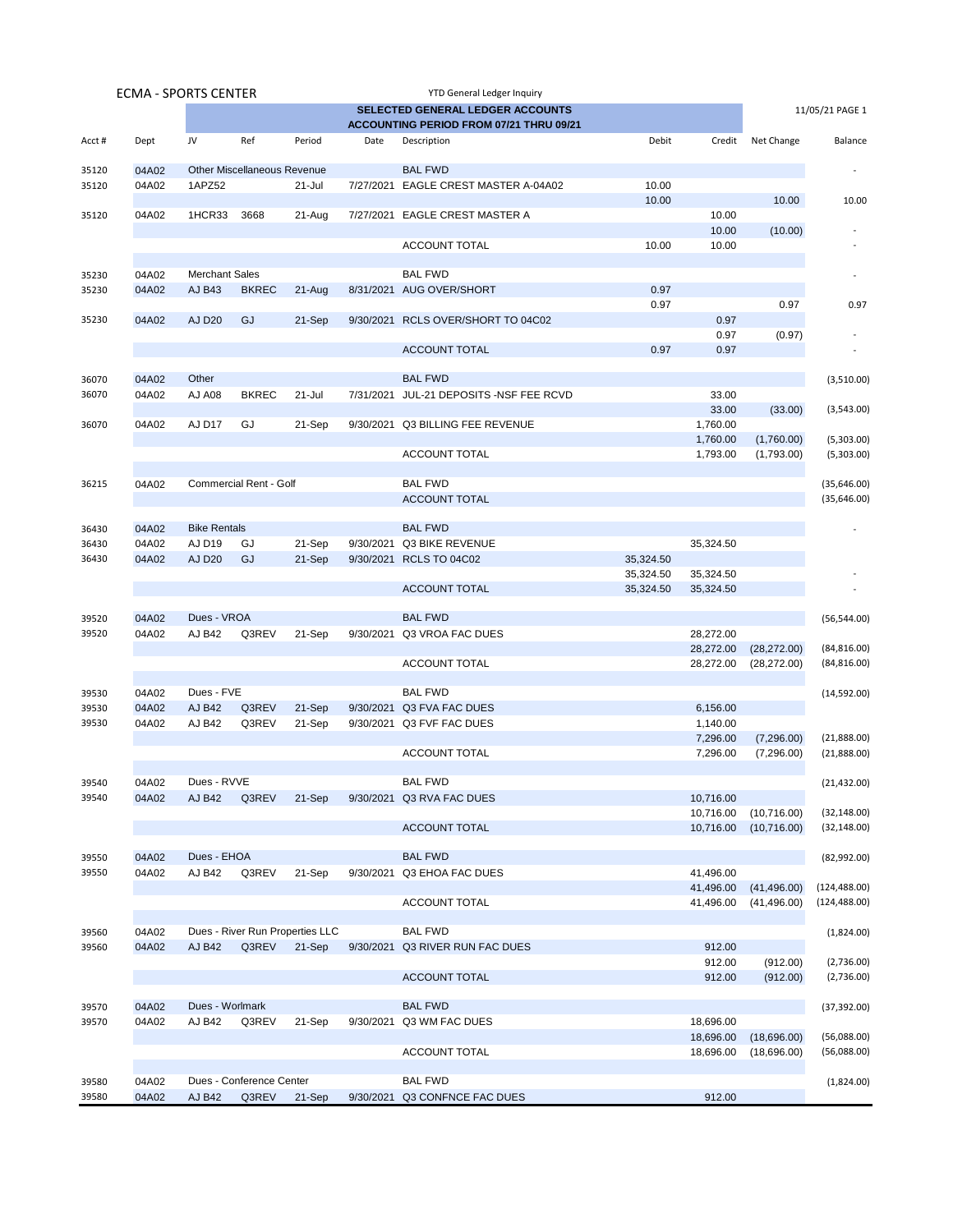|                |                |                        |                                     |            |           | <b>YTD General Ledger Inquiry</b>                                                  |                      |                      |            |                 |
|----------------|----------------|------------------------|-------------------------------------|------------|-----------|------------------------------------------------------------------------------------|----------------------|----------------------|------------|-----------------|
|                |                |                        |                                     |            |           | <b>SELECTED GENERAL LEDGER ACCOUNTS</b><br>ACCOUNTING PERIOD FROM 07/21 THRU 09/21 |                      |                      |            | 11/05/21 PAGE 2 |
| Acct#          | Dept           | JV                     | Ref                                 | Period     | Date      | Description                                                                        | Debit                | Credit               | Net Change | Balance         |
|                |                |                        |                                     |            |           |                                                                                    |                      | 912.00               | (912.00)   | (2,736.00)      |
|                |                |                        |                                     |            |           | <b>ACCOUNT TOTAL</b>                                                               |                      | 912.00               | (912.00)   | (2,736.00)      |
| 39590          | 04A02          |                        | Dues - Eagle Crest Hotel Conco Asso |            |           | <b>BAL FWD</b>                                                                     |                      |                      |            | (14,592.00)     |
| 39590          | 04A02          | AJ B42                 | Q3REV                               | 21-Sep     | 9/30/2021 | Q3 EC HOSP FAC DUES                                                                |                      | 7,296.00             |            |                 |
|                |                |                        |                                     |            |           |                                                                                    |                      | 7,296.00             | (7,296.00) | (21,888.00)     |
|                |                |                        |                                     |            |           | <b>ACCOUNT TOTAL</b>                                                               |                      | 7,296.00             | (7,296.00) | (21,888.00)     |
|                |                |                        |                                     |            |           | <b>BAL FWD</b>                                                                     |                      |                      |            |                 |
| 45230<br>45230 | 04A02<br>04A02 | 1APZ36                 | <b>Cost of Merchant Sales</b>       | $21 -$ Jul |           | 7/29/2021 SOUTHERN WINE & SPIR-04C02                                               | 155.25               |                      |            |                 |
|                |                |                        |                                     |            |           |                                                                                    | 155.25               |                      | 155.25     | 155.25          |
| 45230          | 04A02          | <b>AJ D21</b>          | GJ                                  | 21-Sep     |           | 9/30/2021 RCLS TO 04C02                                                            |                      | 155.25               |            |                 |
|                |                |                        |                                     |            |           |                                                                                    |                      | 155.25               | (155.25)   |                 |
|                |                |                        |                                     |            |           | <b>ACCOUNT TOTAL</b>                                                               | 155.25               | 155.25               |            |                 |
|                |                |                        |                                     |            |           |                                                                                    |                      |                      |            |                 |
| 60142          | 04A02          |                        | <b>Credit and Collection</b>        |            |           | <b>BAL FWD</b>                                                                     |                      |                      |            | 3,490.00        |
| 60142          | 04A02          | 1APZ72                 |                                     | 21-Sep     | 9/1/2021  | HOA MANAGER-04A02                                                                  | 1,760.00             |                      |            |                 |
|                |                |                        |                                     |            |           |                                                                                    | 1,760.00             |                      | 1,760.00   | 5,250.00        |
|                |                |                        |                                     |            |           | <b>ACCOUNT TOTAL</b>                                                               | 1,760.00             |                      | 1,760.00   | 5,250.00        |
| 60163          | 04A02          | <b>Director Travel</b> |                                     |            |           | <b>BAL FWD</b>                                                                     |                      |                      |            | 1,432.22        |
| 60163          | 04A02          | 1APZ76                 |                                     | 21-Aug     |           | 8/31/2021 EAGLE CREST OPERATIN-04A02                                               | 79.00                |                      |            |                 |
|                |                |                        |                                     |            |           |                                                                                    | 79.00                |                      | 79.00      | 1,511.22        |
| 60163          | 04A02          | 1AP007                 |                                     | 21-Sep     | 9/28/2021 | BILL NEUMANN-04A02/04A03                                                           | 85.12                |                      |            |                 |
| 60163          | 04A02          | 1AP015                 |                                     | 21-Sep     |           | 9/30/2021 MARK HUNT-04A03/04A02                                                    | 117.88               |                      |            |                 |
|                |                |                        |                                     |            |           |                                                                                    | 203.00               |                      | 203.00     | 1,714.22        |
|                |                |                        |                                     |            |           | <b>ACCOUNT TOTAL</b>                                                               | 282.00               |                      | 282.00     | 1,714.22        |
|                |                |                        |                                     |            |           |                                                                                    |                      |                      |            |                 |
| 60190          | 04A02          |                        | Postage, Delivery, & Communication  |            |           | <b>BAL FWD</b>                                                                     |                      |                      |            | 2,452.35        |
| 60190          | 04A02          | 1APZ76                 |                                     | 21-Aug     | 8/26/2021 | BEND MAILING SERVICE-04A03/04A02                                                   | 1,803.13             |                      |            |                 |
| 60190          | 04A02          | 1APZ76                 |                                     | 21-Aug     | 8/26/2021 | BEND MAILING SERVICE-04A03/04A02                                                   | 1,803.13             |                      |            |                 |
|                |                |                        |                                     |            |           |                                                                                    | 3,606.26             |                      | 3,606.26   | 6,058.61        |
| 60190          | 04A02          | 1APZ94                 |                                     | 21-Sep     | 9/8/2021  | BEND MAILING SERVICE-04A04/04A02                                                   | 224.64               |                      |            |                 |
| 60190          | 04A02          | <b>AJ D21</b>          | GJ                                  | 21-Sep     | 9/30/2021 | <b>BEND MAILING - VROA PORTION</b>                                                 |                      | 1,803.13             |            |                 |
|                |                |                        |                                     |            |           |                                                                                    | 224.64               | 1,803.13             | (1,578.49) | 4,480.12        |
|                |                |                        |                                     |            |           | <b>ACCOUNT TOTAL</b>                                                               | 3,830.90             | 1,803.13             | 2,027.77   | 4,480.12        |
| 60191          | 04A02          |                        | Voting & Ballot Services            |            |           | <b>BAL FWD</b>                                                                     |                      |                      |            |                 |
| 60191          | 04A02          | 1APZ23                 |                                     | $21 -$ Jul | 7/7/2021  | VOTENET SOLUTIONS, I-04A02/04A03                                                   | 2,119.00             |                      |            |                 |
|                |                |                        |                                     |            |           |                                                                                    | 2,119.00             |                      | 2,119.00   | 2,119.00        |
| 60191          | 04A02          | 1APZ76                 |                                     | 21-Aug     | 8/26/2021 | BEND MAILING SERVICE-04A02                                                         | 234.94               |                      |            |                 |
| 60191          | 04A02          | 1APZ76                 |                                     | 21-Aug     |           | 8/26/2021 BEND MAILING SERVICE-04A02                                               | 76.98                |                      |            |                 |
|                |                |                        |                                     |            |           |                                                                                    | 311.92               |                      | 311.92     | 2,430.92        |
|                |                |                        |                                     |            |           | <b>ACCOUNT TOTAL</b>                                                               | 2,430.92             |                      | 2,430.92   | 2,430.92        |
|                |                |                        |                                     |            |           |                                                                                    |                      |                      |            |                 |
| 60236          | 04A02          | <b>Management Fees</b> |                                     |            |           | <b>BAL FWD</b>                                                                     |                      |                      |            | 13,998.81       |
| 60236          | 04A02          | 1APY99                 |                                     | 21-Jul     | 7/1/2021  | HOA MANAGER-ECMA FAC MGMT                                                          | 1,999.83             |                      |            |                 |
| 60236          | 04A02          | 1HCR16                 | 3599                                | $21 -$ Jul | 6/1/2021  | <b>HOA MANAGER</b>                                                                 |                      | 1,999.83<br>1,999.83 |            | 13,998.81       |
| 60236          | 04A02          | 1APZ37                 |                                     | 21-Aug     | 8/1/2021  | HOA MANAGER-ECMA FAC MGMT                                                          | 1,999.83<br>1,999.83 |                      |            |                 |
|                |                |                        |                                     |            |           |                                                                                    | 1,999.83             |                      | 1,999.83   | 15,998.64       |
| 60236          | 04A02          | 1APZ66                 |                                     | 21-Sep     | 9/1/2021  | HOA MANAGER-ECMA FAC MGMT                                                          | 1,999.83             |                      |            |                 |
|                |                |                        |                                     |            |           |                                                                                    | 1,999.83             |                      | 1,999.83   | 17,998.47       |
|                |                |                        |                                     |            |           | <b>ACCOUNT TOTAL</b>                                                               | 5,999.49             | 1,999.83             | 3,999.66   | 17,998.47       |
|                |                |                        |                                     |            |           |                                                                                    |                      |                      |            |                 |
| 60237          | 04A02          | Rent                   |                                     |            |           | <b>BAL FWD</b>                                                                     |                      |                      |            | 600.00          |
|                |                |                        |                                     |            |           | <b>ACCOUNT TOTAL</b>                                                               |                      |                      |            | 600.00          |
|                |                |                        |                                     |            |           |                                                                                    |                      |                      |            |                 |
| 60252          | 04A02          |                        | Legal / Prof. Services              |            |           | <b>BAL FWD</b>                                                                     |                      |                      |            | 1,324.00        |
| 60252          | 04A02          | 1APZ05                 |                                     | $21 -$ Jul | 7/8/2021  | SECRETARY OF STATE-04A02                                                           | 50.00                |                      |            |                 |
|                |                |                        |                                     |            |           |                                                                                    | 50.00                |                      | 50.00      | 1,374.00        |
|                |                |                        |                                     |            |           | <b>ACCOUNT TOTAL</b>                                                               | 50.00                |                      | 50.00      | 1,374.00        |
| 60260          | 04A02          |                        | Telecommunications                  |            |           | <b>BAL FWD</b>                                                                     |                      |                      |            |                 |
|                |                |                        |                                     |            |           |                                                                                    |                      |                      |            |                 |

YTD General Ledger Inquiry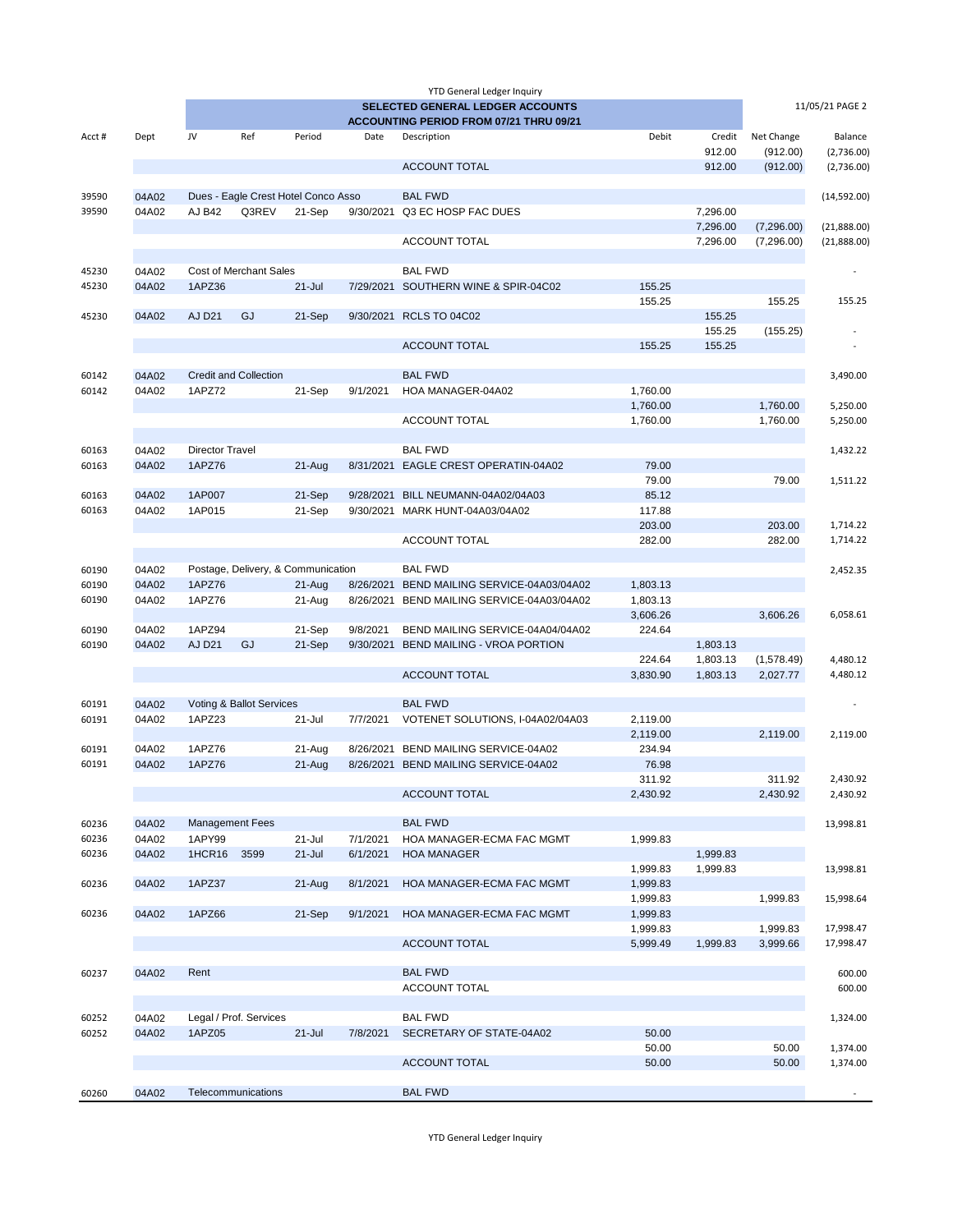| SELECTED GENERAL LEDGER ACCOUNTS<br>11/05/21 PAGE 3 |                |                        |                                  |                  |           |                                         |                      |                      |            |           |
|-----------------------------------------------------|----------------|------------------------|----------------------------------|------------------|-----------|-----------------------------------------|----------------------|----------------------|------------|-----------|
|                                                     |                |                        |                                  |                  |           | ACCOUNTING PERIOD FROM 07/21 THRU 09/21 |                      |                      |            |           |
| Acct#<br>60260                                      | Dept<br>04A02  | JV                     | Ref                              | Period           | Date      | Description<br>(CONTINUED)              | Debit                | Credit               | Net Change | Balance   |
| 60260                                               | 04A02          | 1APZ73                 |                                  | 21-Aug           |           | 7/22/2021 CENTURY LINK-04A14            | 59.23                |                      |            |           |
|                                                     |                |                        |                                  |                  |           |                                         | 59.23                |                      | 59.23      | 59.23     |
| 60260                                               | 04A02          | <b>RV D15</b>          | GJ                               | 21-Sep           | 9/30/2021 | CENT LINK-PD BY ECMA IN ERR             |                      | 59.23<br>59.23       |            |           |
|                                                     |                |                        |                                  |                  |           | <b>ACCOUNT TOTAL</b>                    | 59.23                | 59.23                | (59.23)    |           |
|                                                     |                |                        |                                  |                  |           |                                         |                      |                      |            |           |
| 60302                                               | 04A02          | <b>Consultant Fees</b> |                                  |                  |           | <b>BAL FWD</b>                          |                      |                      |            | 6,196.01  |
| 60302                                               | 04A02          | 1APZ40                 |                                  | 21-Jul           |           | 7/31/2021 RESORT RESOURCES, IN-04A02    | 187.31               |                      |            |           |
|                                                     |                |                        |                                  |                  |           |                                         | 187.31               |                      | 187.31     | 6,383.32  |
| 60302                                               | 04A02          | 1APZ76                 |                                  | 21-Aug           |           | 8/31/2021 RESORT RESOURCES, IN-04A02    | 960.20               |                      |            |           |
|                                                     |                |                        |                                  |                  |           |                                         | 960.20               |                      | 960.20     | 7,343.52  |
| 60302                                               | 04A02          | 1AP034                 |                                  | 21-Sep           | 9/30/2021 | RESORT RESOURCES, IN-04A02              | 1,833.25             |                      |            |           |
|                                                     |                |                        |                                  |                  |           |                                         | 1,833.25             |                      | 1,833.25   | 9,176.77  |
|                                                     |                |                        |                                  |                  |           | ACCOUNT TOTAL                           | 2,980.76             |                      | 2,980.76   | 9,176.77  |
| 60304                                               | 04A02          |                        | <b>Guest Services Allocation</b> |                  |           | <b>BAL FWD</b>                          |                      |                      |            | 28,079.31 |
| 60304                                               | 04A02          | 1APY99                 |                                  | $21 -$ Jul       | 7/1/2021  | <b>HOA MANAGER-ECMA SAFETY SVC</b>      | 4,011.33             |                      |            |           |
| 60304                                               | 04A02          | 1HCR16                 | 3599                             | 21-Jul           | 6/1/2021  | <b>HOA MANAGER</b>                      |                      | 4,011.33             |            |           |
|                                                     |                |                        |                                  |                  |           |                                         | 4,011.33             | 4,011.33             |            | 28,079.31 |
| 60304                                               | 04A02          | 1APZ37                 |                                  | 21-Aug           | 8/1/2021  | HOA MANAGER-ECMA SAFETY SVC             | 4,011.33             |                      |            |           |
|                                                     |                |                        |                                  |                  |           |                                         | 4,011.33             |                      | 4,011.33   | 32,090.64 |
| 60304                                               | 04A02          | 1APZ66                 |                                  | 21-Sep           | 9/1/2021  | HOA MANAGER-ECMA SAFETY SVC             | 4,011.33             |                      |            |           |
|                                                     |                |                        |                                  |                  |           |                                         | 4,011.33             |                      | 4,011.33   | 36,101.97 |
|                                                     |                |                        |                                  |                  |           | ACCOUNT TOTAL                           | 12,033.99            | 4,011.33             | 8,022.66   | 36,101.97 |
|                                                     |                |                        |                                  |                  |           |                                         |                      |                      |            |           |
| 60305                                               | 04A02          | Pool & Spa Payroll     |                                  |                  |           | <b>BAL FWD</b>                          |                      |                      |            | 9,389.94  |
| 60305                                               | 04A02          | 1APY99                 |                                  | $21 -$ Jul       | 7/1/2021  | HOA MANAGER-ECMA REDTAIL POOL           | 1,341.42             |                      |            |           |
| 60305                                               | 04A02          | 1HCR16 3599            |                                  | 21-Jul           | 6/1/2021  | <b>HOA MANAGER</b>                      |                      | 1,341.42             |            |           |
| 60305                                               | 04A02          | 1APZ37                 |                                  | 21-Aug           | 8/1/2021  | HOA MANAGER-ECMA REDTAIL POOL           | 1,341.42<br>1,341.42 | 1,341.42             |            | 9,389.94  |
|                                                     |                |                        |                                  |                  |           |                                         | 1,341.42             |                      | 1,341.42   | 10,731.36 |
| 60305                                               | 04A02          | 1APZ66                 |                                  | 21-Sep           | 9/1/2021  | HOA MANAGER-ECMA REDTAIL POOL           | 1,341.42             |                      |            |           |
|                                                     |                |                        |                                  |                  |           |                                         | 1,341.42             |                      | 1,341.42   | 12,072.78 |
|                                                     |                |                        |                                  |                  |           | ACCOUNT TOTAL                           | 4,024.26             | 1,341.42             | 2,682.84   | 12,072.78 |
|                                                     |                |                        |                                  |                  |           |                                         |                      |                      |            |           |
| 60306                                               | 04A02          | <b>Accounting Fee</b>  |                                  |                  |           | <b>BAL FWD</b>                          |                      |                      |            | 8,244.48  |
| 60306                                               | 04A02          | 1APY99                 |                                  | $21 -$ Jul       | 7/1/2021  | HOA MANAGER-ECMA FAC ACCT               | 1,374.08             |                      |            |           |
|                                                     |                |                        |                                  |                  |           |                                         | 1,374.08             |                      | 1,374.08   | 9,618.56  |
| 60306                                               | 04A02          | 1APZ37                 |                                  | 21-Aug           | 8/1/2021  | HOA MANAGER-ECMA FAC ACCT               | 1,374.08             |                      |            |           |
| 60306                                               | 04A02          | 1APZ66                 |                                  | 21-Sep           | 9/1/2021  | HOA MANAGER-ECMA FAC ACCT               | 1,374.08<br>1,374.08 |                      | 1,374.08   | 10,992.64 |
|                                                     |                |                        |                                  |                  |           |                                         | 1,374.08             |                      | 1,374.08   | 12,366.72 |
|                                                     |                |                        |                                  |                  |           | <b>ACCOUNT TOTAL</b>                    | 4,122.24             |                      | 4,122.24   | 12,366.72 |
|                                                     |                |                        |                                  |                  |           |                                         |                      |                      |            |           |
| 60307                                               | 04A02          |                        | <b>Resort Manager Fee</b>        |                  |           | <b>BAL FWD</b>                          |                      |                      |            | 19,327.00 |
| 60307                                               | 04A02          | 1APY99                 |                                  | 21-Jul           | 7/1/2021  | HOA MANAGER-ECMA RESORT MGR             | 2,761.00             |                      |            |           |
| 60307                                               | 04A02          | 1HCR16                 | 3599                             | $21 -$ Jul       | 6/1/2021  | <b>HOA MANAGER</b>                      |                      | 2,761.00             |            |           |
|                                                     |                |                        |                                  |                  |           |                                         | 2,761.00             | 2,761.00             |            | 19,327.00 |
| 60307                                               | 04A02          | 1APZ37                 |                                  | 21-Aug           | 8/1/2021  | HOA MANAGER-ECMA RESORT MGR             | 2,761.00             |                      |            |           |
|                                                     |                |                        |                                  |                  |           |                                         | 2,761.00             |                      | 2,761.00   | 22,088.00 |
| 60307                                               | 04A02          | 1APZ66                 |                                  | 21-Sep           | 9/1/2021  | HOA MANAGER-ECMA RESORT MGR             | 2,761.00<br>2,761.00 |                      | 2,761.00   | 24,849.00 |
|                                                     |                |                        |                                  |                  |           | <b>ACCOUNT TOTAL</b>                    | 8,283.00             | 2,761.00             | 5,522.00   | 24,849.00 |
|                                                     |                |                        |                                  |                  |           |                                         |                      |                      |            |           |
| 60308                                               | 04A02          |                        | <b>Reserve Contribution</b>      |                  |           | <b>BAL FWD</b>                          |                      |                      |            | 81,473.02 |
| 60308                                               | 04A02          | 1APY99                 |                                  | 21-Jul           | 7/1/2021  | ECMA RESERVES-ECMA FAC WATER            | 5,516.67             |                      |            |           |
|                                                     |                |                        |                                  |                  |           |                                         | 5,516.67             |                      | 5,516.67   | 86,989.69 |
| 60308                                               | 04A02          | 1APZ99                 |                                  | 21-Aug           | 8/1/2021  | ECMA RESERVES-04A02                     | 5,516.67             |                      |            |           |
| 60308                                               | 04A02          | 1APZ37                 |                                  | 21-Aug           | 8/1/2021  | ECMA RESERVES-ECMA FAC WATER            | 5,516.67             |                      |            |           |
|                                                     |                |                        |                                  |                  |           |                                         | 11,033.34            |                      | 11,033.34  | 98,023.03 |
| 60308<br>60308                                      | 04A02<br>04A02 | 1APZ66                 | 3724                             | 21-Sep<br>21-Sep | 9/1/2021  | ECMA RESERVES-ECMA FAC WATER            | 5,516.67             |                      |            |           |
|                                                     |                | 1HCR45                 |                                  |                  | 8/1/2021  | <b>ECMA RESERVES</b>                    | 5,516.67             | 5,516.67<br>5,516.67 |            | 98,023.03 |
|                                                     |                |                        |                                  |                  |           |                                         |                      |                      |            |           |

YTD General Ledger Inquiry **SELECTED GENERAL LEDGER ACCOUNTS** 11/05/21 PAGE 4

**Contract Contract Contract Contract**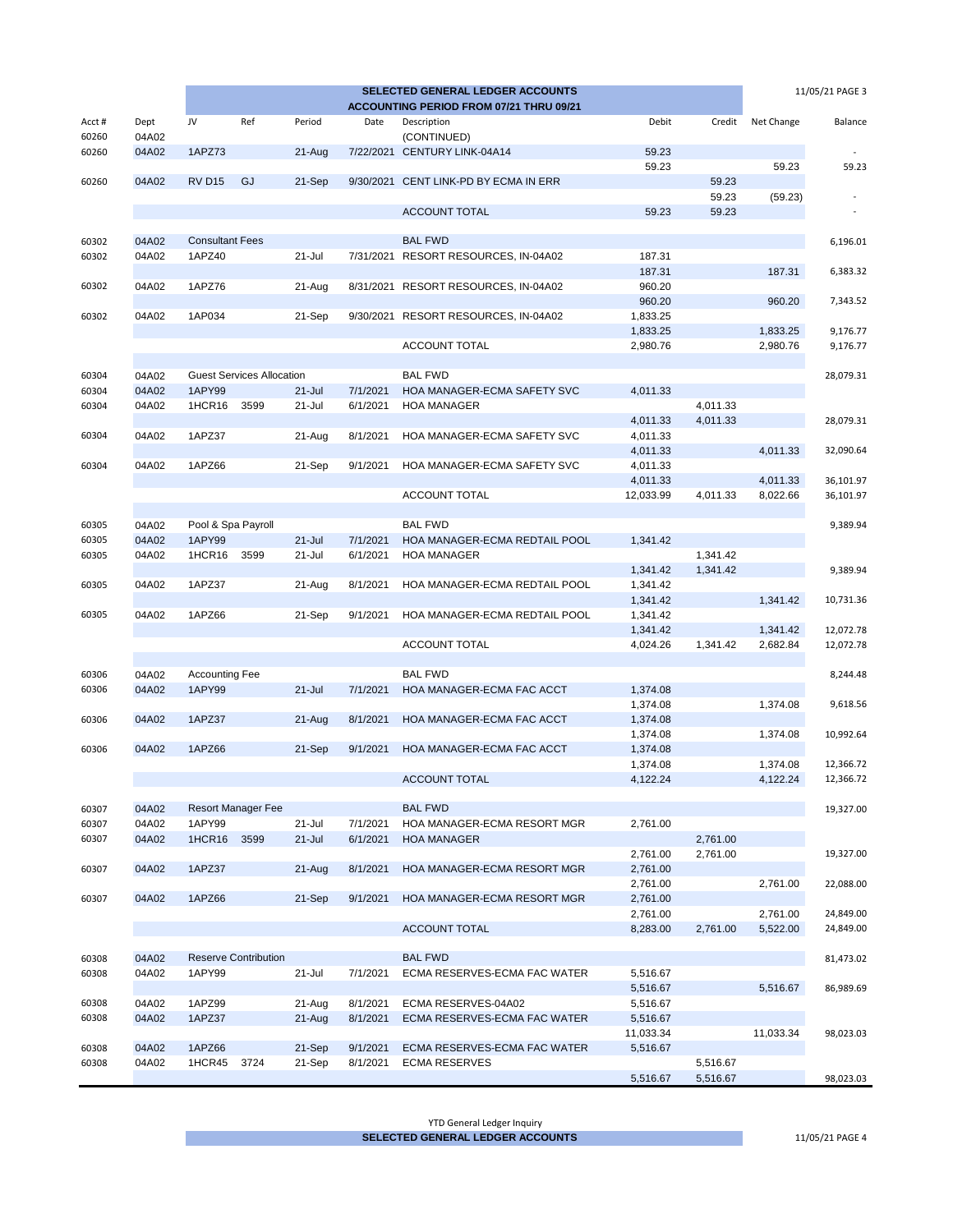|        |       |               |                             |            |           | ACCOUNTING PERIOD FROM 07/21 THRU 09/21     |           |          |            |            |
|--------|-------|---------------|-----------------------------|------------|-----------|---------------------------------------------|-----------|----------|------------|------------|
| Acct # | Dept  | JV            | Ref                         | Period     | Date      | Description                                 | Debit     | Credit   | Net Change | Balance    |
|        |       |               |                             |            |           | <b>ACCOUNT TOTAL</b>                        | 22,066.68 | 5,516.67 | 16,550.01  | 98,023.03  |
| 60336  | 04A02 |               | Repair & Maintenance        |            |           | <b>BAL FWD</b>                              |           |          |            | 3,787.84   |
| 60336  | 04A02 | 1APZ07        |                             | $21 -$ Jul |           | 6/30/2021 HOA MANAGER-04A02                 | 1,400.00  |          |            |            |
| 60336  | 04A02 | 1APZ43        |                             | 21-Jul     | 7/22/2021 | <b>ERIC R. KOESTER</b>                      | 840.00    |          |            |            |
| 60336  | 04A02 | 1APZ63        |                             | $21 -$ Jul | 7/31/2021 | HOA MANAGER-MAINT JUL21                     | 471.28    |          |            |            |
|        | 04A02 | 1HCR16        | 3599                        | 21-Jul     |           |                                             |           | 1,400.00 |            |            |
| 60336  |       |               |                             |            |           | 6/30/2021 HOA MANAGER                       |           |          |            |            |
|        |       |               |                             |            |           |                                             | 2,711.28  | 1,400.00 | 1,311.28   | 5,099.12   |
| 60336  | 04A02 | 1APZ76        |                             | 21-Aug     | 8/2/2021  | BARNES QUALITY PEST-04A03                   | 175.00    |          |            |            |
| 60336  | 04A02 | 1APZ61        |                             | $21-Aug$   | 8/19/2021 | RIDGE OWNERS ASSOCIA-04A02                  | 2,725.00  |          |            |            |
| 60336  | 04A02 | 1AP003        |                             | 21-Aug     |           | 8/31/2021 HOA MANAGER-MAINT AUG21           | 49.00     |          |            |            |
| 60336  | 04A02 | 1HCR32        | 3661                        | $21-Aug$   |           | 7/22/2021 ERIC R. KOESTER                   |           | 840.00   |            |            |
|        |       |               |                             |            |           |                                             | 2,949.00  | 840.00   | 2,109.00   | 7,208.12   |
| 60336  | 04A02 | 1AP057        |                             | 21-Sep     | 9/28/2021 | HOA MANAGER-MAINT SEP21                     | 501.92    |          |            |            |
| 60336  | 04A02 | 1HCR34        | 3697                        | 21-Sep     | 7/31/2021 | <b>HOA MANAGER</b>                          |           | 471.28   |            |            |
|        |       |               |                             |            |           |                                             | 501.92    | 471.28   | 30.64      | 7,238.76   |
|        |       |               |                             |            |           | <b>ACCOUNT TOTAL</b>                        | 6,162.20  | 2,711.28 | 3,450.92   | 7,238.76   |
|        |       |               |                             |            |           |                                             |           |          |            |            |
| 60343  | 04A02 |               | Tree Replacement & Trimming |            |           | <b>BAL FWD</b>                              |           |          |            | 9,627.15   |
|        |       |               |                             |            |           | <b>ACCOUNT TOTAL</b>                        |           |          |            | 9,627.15   |
|        |       |               |                             |            |           |                                             |           |          |            |            |
| 60344  | 04A02 | Landscaping   |                             |            |           | <b>BAL FWD</b>                              |           |          |            | 72,077.00  |
|        |       | 1APZ66        |                             |            |           |                                             |           |          |            |            |
| 60344  | 04A02 |               |                             | 21-Sep     | 6/1/2021  | HOA MANAGER-FAC LANDSCAPING                 | 36,038.50 |          |            |            |
|        |       |               |                             |            |           |                                             | 36,038.50 |          | 36,038.50  | 108,115.50 |
|        |       |               |                             |            |           | <b>ACCOUNT TOTAL</b>                        | 36,038.50 |          | 36,038.50  | 108,115.50 |
|        |       |               |                             |            |           |                                             |           |          |            |            |
| 60353  | 04A02 | Swimming Pool |                             |            |           | <b>BAL FWD</b>                              |           |          |            | 2,215.45   |
| 60353  | 04A02 | 1APZ40        |                             | $21 -$ Jul |           | 7/12/2021 WEST COAST PAPER-04A02            | 53.65     |          |            |            |
| 60353  | 04A02 | 1APZ40        |                             | 21-Jul     |           | 7/12/2021 WEST COAST PAPER-04A02            | 87.21     |          |            |            |
| 60353  | 04A02 | 1APZ40        |                             | $21 -$ Jul |           | 7/12/2021 WEST COAST PAPER-04A02            | 21.80     |          |            |            |
| 60353  | 04A02 | 1APZ19        |                             | 21-Jul     |           | 7/13/2021 HD SUPPLY FACILITIES-04A02        | 85.91     |          |            |            |
| 60353  | 04A02 | 1APZ19        |                             | $21 -$ Jul |           | 7/14/2021 HD SUPPLY FACILITIES-04A02        | 200.20    |          |            |            |
| 60353  | 04A02 | 1APZ23        |                             | 21-Jul     |           | 7/19/2021 WEST COAST PAPER-04A02            | 52.47     |          |            |            |
| 60353  | 04A02 | 1APZ23        |                             | $21 -$ Jul |           | 7/21/2021 HD SUPPLY FACILITIES-04A02        | 150.21    |          |            |            |
| 60353  | 04A02 | 1APZ18        |                             | 21-Jul     |           | 7/31/2021 CENTRAL ELECTRIC COO-REDTAIL HAWK | 207.72    |          |            |            |
| 60353  | 04A02 | 1APZ69        |                             | $21 -$ Jul |           | 7/31/2021 HOA MANAGER-04A02                 | 137.15    |          |            |            |
| 60353  | 04A02 | 1APZ43        |                             | 21-Jul     |           | 8/11/2021 HOA MANAGER-04A02                 | 581.34    |          |            |            |
|        |       |               |                             |            |           |                                             | 1,577.66  |          | 1,577.66   | 3,793.11   |
| 60353  | 04A02 | 1APZ76        |                             | 21-Aug     |           | 7/31/2021 HOA MANAGER-04A02                 | 137.15    |          |            |            |
|        |       |               |                             |            |           |                                             |           |          |            |            |
| 60353  | 04A02 | 1APZ76        |                             | 21-Aug     |           | 8/31/2021 HOA MANAGER-04A02                 | 880.00    |          |            |            |
| 60353  | 04A02 | 1APZ53        |                             | 21-Aug     |           | 8/31/2021 CENTRAL ELECTRIC COO-REDTAIL HAWK | 191.56    |          |            |            |
| 60353  | 04A02 | 1AP003        |                             | $21-Aug$   | 8/31/2021 | HOA MANAGER-SWIM POOL MAINT A               | 61.25     |          |            |            |
| 60353  | 04A02 | 1APZ74        |                             | 21-Aug     |           | 8/31/2021 HOA MANAGER-04A02                 | 880.00    |          |            |            |
|        |       |               |                             |            |           |                                             | 2,149.96  |          | 2,149.96   | 5,943.07   |
| 60353  | 04A02 | 1AP057        |                             | 21-Sep     |           | 9/28/2021 HOA MANAGER-MAINT SEP21           | 73.50     |          |            |            |
| 60353  | 04A02 | 1APZ93        |                             | 21-Sep     |           | 9/30/2021 CENTRAL ELECTRIC COO-REDTAIL HAWK | 196.62    |          |            |            |
| 60353  | 04A02 | 1AP027        |                             | 21-Sep     |           | 9/30/2021 HOA MANAGER-04A02                 | 880.00    |          |            |            |
| 60353  | 04A02 | 1HCR34        | 3697                        | 21-Sep     |           | 7/31/2021 HOA MANAGER                       |           | 137.15   |            |            |
| 60353  | 04A02 | 1HCR34        | 3697                        | 21-Sep     |           | 8/31/2021 HOA MANAGER                       |           | 880.00   |            |            |
|        |       |               |                             |            |           |                                             | 1,150.12  | 1,017.15 | 132.97     | 6,076.04   |
|        |       |               |                             |            |           | ACCOUNT TOTAL                               | 4,877.74  | 1,017.15 | 3,860.59   | 6,076.04   |
|        |       |               |                             |            |           |                                             |           |          |            |            |
| 60360  | 04A02 | Waste Removal |                             |            |           | <b>BAL FWD</b>                              |           |          |            | 2,384.92   |
| 60360  | 04A02 | 1APZ45        |                             | $21 -$ Jul |           | 7/31/2021 REPUBLIC SERVICES, I-MTN AND HSK  | 388.96    |          |            |            |
|        |       |               |                             |            |           |                                             | 388.96    |          | 388.96     | 2,773.88   |
| 60360  | 04A02 | <b>1APZ78</b> |                             | $21 - Aug$ |           | 7/31/2021 REPUBLIC SERVICES, I-MTN AND HSK  | 643.32    |          |            |            |
|        |       |               |                             |            |           |                                             |           |          |            |            |
|        |       |               |                             |            |           |                                             | 643.32    |          | 643.32     | 3,417.20   |
| 60360  | 04A02 | 1AP035        |                             | 21-Sep     |           | 9/30/2021 REPUBLIC SERVICES, I-MTN AND HSK  | 382.15    |          |            |            |
|        |       |               |                             |            |           |                                             | 382.15    |          | 382.15     | 3,799.35   |
|        |       |               |                             |            |           | <b>ACCOUNT TOTAL</b>                        | 1,414.43  |          | 1,414.43   | 3,799.35   |
|        |       |               |                             |            |           |                                             |           |          |            |            |
| 60361  | 04A02 | Snow Removal  |                             |            |           | <b>BAL FWD</b>                              |           |          |            | 1,328.75   |
|        |       |               |                             |            |           | ACCOUNT TOTAL                               |           |          |            | 1,328.75   |
|        |       |               |                             |            |           |                                             |           |          |            |            |
|        |       |               |                             |            |           |                                             |           |          |            |            |

YTD General Ledger Inquiry

**SELECTED GENERAL LEDGER ACCOUNTS** 11/05/21 PAGE 5 **ACCOUNTING PERIOD FROM 07/21 THRU 09/21**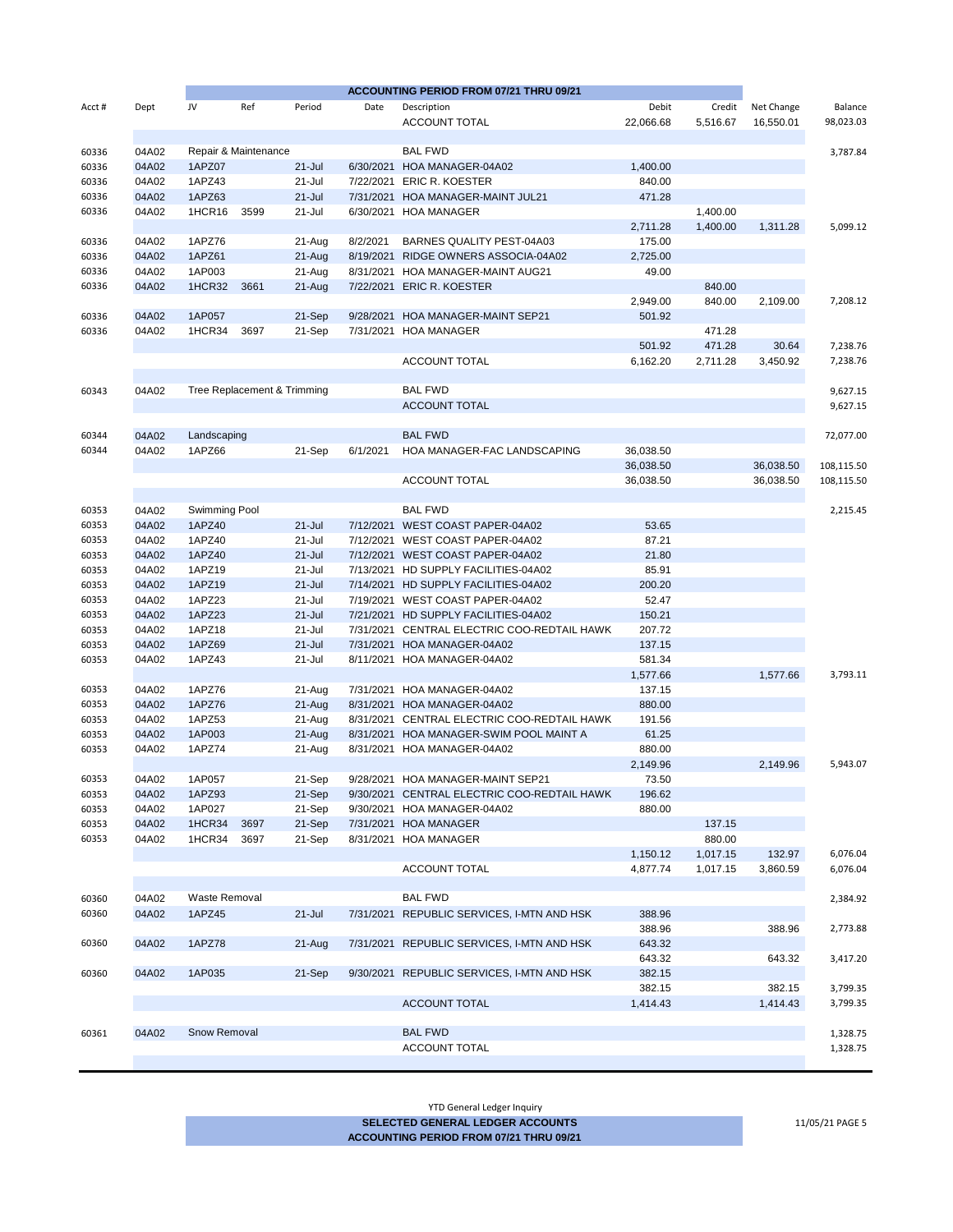| Acct# | Dept  | JV                       | Ref                            | Period     | Date      | Description                        | Debit      | Credit     | Net Change  | Balance    |
|-------|-------|--------------------------|--------------------------------|------------|-----------|------------------------------------|------------|------------|-------------|------------|
| 60501 | 04A02 | Electricity              |                                |            |           | <b>BAL FWD</b>                     |            |            |             | 1,202.87   |
| 60501 | 04A02 |                          |                                |            |           | (CONTINUED)                        |            |            |             |            |
| 60501 | 04A02 | 1APZ18                   |                                | $21 -$ Jul | 7/31/2021 | CENTRAL ELECTRIC COO-68397 FALCON( | 60.92      |            |             |            |
| 60501 | 04A02 | 1APZ18                   |                                | $21 -$ Jul | 7/31/2021 | CENTRAL ELECTRIC COO-GUARD STATIO  | 54.02      |            |             |            |
| 60501 | 04A02 | 1APZ18                   |                                | $21 -$ Jul | 7/31/2021 | CENTRAL ELECTRIC COO-BASEBALL FIEL | 53.91      |            |             |            |
|       |       |                          |                                |            |           |                                    | 168.85     |            | 168.85      | 1,371.72   |
| 60501 | 04A02 | 1APZ53                   |                                | 21-Aug     | 8/31/2021 | CENTRAL ELECTRIC COO-BASEBALL FIEL | 53.91      |            |             |            |
| 60501 | 04A02 | 1APZ53                   |                                | 21-Aug     | 8/31/2021 | CENTRAL ELECTRIC COO-68397 FALCON( | 66.84      |            |             |            |
| 60501 | 04A02 | 1APZ53                   |                                | 21-Aug     | 8/31/2021 | CENTRAL ELECTRIC COO-GUARD STATIO  | 54.65      |            |             |            |
|       |       |                          |                                |            |           |                                    | 175.40     |            | 175.40      | 1,547.12   |
| 60501 | 04A02 | 1APZ93                   |                                | 21-Sep     | 9/30/2021 | CENTRAL ELECTRIC COO-GUARD STATIO  | 55.44      |            |             |            |
| 60501 | 04A02 | 1APZ93                   |                                | 21-Sep     | 9/30/2021 | CENTRAL ELECTRIC COO-BASEBALL FIEL | 47.08      |            |             |            |
| 60501 | 04A02 | 1APZ93                   |                                | 21-Sep     | 9/30/2021 | CENTRAL ELECTRIC COO-68397 FALCON( | 64.79      |            |             |            |
|       |       |                          |                                |            |           |                                    | 167.31     |            | 167.31      | 1,714.43   |
|       |       |                          |                                |            |           | <b>ACCOUNT TOTAL</b>               | 511.56     |            | 511.56      | 1,714.43   |
|       |       |                          |                                |            |           |                                    |            |            |             |            |
| 80250 | 04A02 | <b>Real Estate Taxes</b> |                                |            |           | <b>BAL FWD</b>                     |            |            |             | 1,853.46   |
| 80250 | 04A02 | <b>AJ B42</b>            | Q3REV                          | 21-Sep     | 9/30/2021 | Q3 PROP TAX ALLOC                  | 926.73     |            |             |            |
|       |       |                          |                                |            |           |                                    | 926.73     |            | 926.73      | 2,780.19   |
|       |       |                          |                                |            |           | <b>ACCOUNT TOTAL</b>               | 926.73     |            | 926.73      | 2,780.19   |
|       |       |                          |                                |            |           |                                    |            |            |             |            |
| 80350 | 04A02 |                          | Liability & Property Insurance |            |           | <b>BAL FWD</b>                     |            |            |             | 7,526.40   |
| 80350 | 04A02 | AJ B42                   | Q3REV                          | 21-Sep     | 9/30/2021 | Q3 INS ALLOC                       | 4.026.20   |            |             |            |
|       |       |                          |                                |            |           |                                    | 4,026.20   |            | 4,026.20    | 11,552.60  |
|       |       |                          |                                |            |           | <b>DEPT TOTALS</b>                 | 4,026.20   |            | 4,026.20    | 11,552.60  |
|       |       |                          |                                |            |           | <b>ACCOUNT TOTAL</b>               | 4,026.20   |            | 4,026.20    | 11,552.60  |
|       |       |                          |                                |            |           |                                    | 157.371.55 | 174.100.76 | (16.729.21) | (9,066.23) |
| Q     |       |                          |                                |            |           |                                    |            |            |             |            |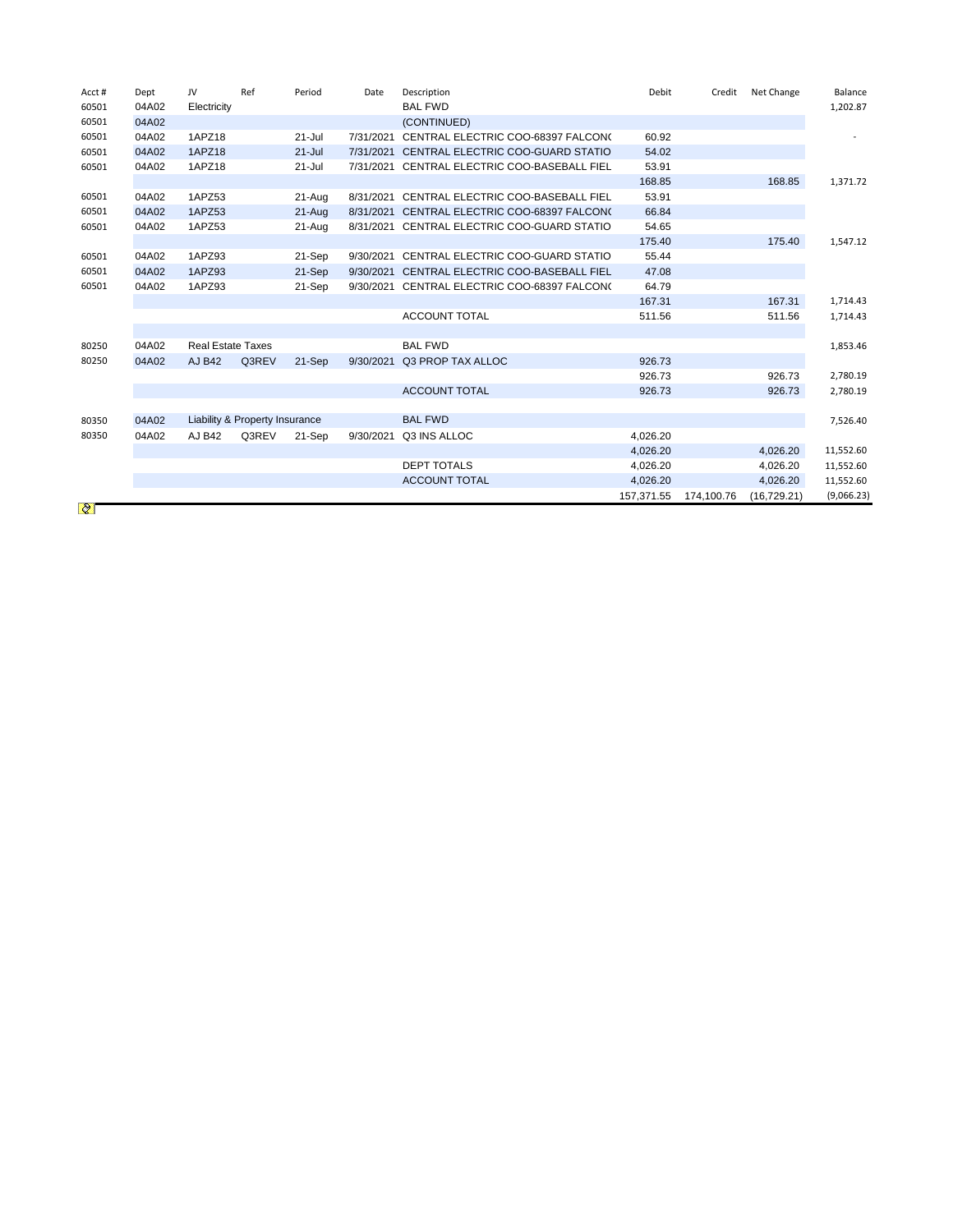|                |                | ECMA - WATER  |                                      |        |           | <b>YTD General Ledger Inquiry</b>                 |       |                      |                       |                      |
|----------------|----------------|---------------|--------------------------------------|--------|-----------|---------------------------------------------------|-------|----------------------|-----------------------|----------------------|
|                |                |               |                                      |        |           | SELECTED GENERAL LEDGER ACCOUNTS                  |       |                      |                       | 11/05/21 PAGE 1      |
|                |                |               |                                      |        |           | ACCOUNTING PERIOD FROM 07/21 THRU 09/21           |       |                      |                       |                      |
| Acct#          | Dept           | JV            | Ref                                  | Period | Date      | Description                                       | Debit | Credit               | Net Change            | Balance              |
| 36070          | 04B02          | Other         |                                      |        |           | <b>BAL FWD</b><br><b>ACCOUNT TOTAL</b>            |       |                      |                       | (613.37)<br>(613.37) |
|                |                |               |                                      |        |           |                                                   |       |                      |                       |                      |
| 39700          | 04B02          |               | Water & Sewer - VROA                 |        |           | <b>BAL FWD</b>                                    |       |                      |                       | (52,080.00)          |
| 39700          | 04B02          | <b>AJ B42</b> | Q3REV                                | 21-Sep |           | 9/30/2021 Q3 VROA W/S DUES                        |       | 26,040.00            |                       |                      |
|                |                |               |                                      |        |           |                                                   |       | 26,040.00            | (26,040.00)           | (78, 120.00)         |
|                |                |               |                                      |        |           | <b>ACCOUNT TOTAL</b>                              |       | 26,040.00            | (26,040.00)           | (78, 120.00)         |
| 39720          | 04B02          |               | Water & Sewer - Rec Ctr              |        |           | <b>BAL FWD</b><br>9/30/2021 Q3 SPRT CNTR W/S DUES |       |                      |                       | (4,200.00)           |
| 39720          | 04B02          | AJ B42        | Q3REV                                | 21-Sep |           |                                                   |       | 2,100.00<br>2,100.00 | (2,100.00)            | (6,300.00)           |
|                |                |               |                                      |        |           | <b>ACCOUNT TOTAL</b>                              |       | 2,100.00             | (2,100.00)            | (6,300.00)           |
|                |                |               |                                      |        |           |                                                   |       |                      |                       |                      |
| 39730          | 04B02          |               | Water & Sewer - FVE                  |        |           | <b>BAL FWD</b>                                    |       |                      |                       | (13, 440.00)         |
| 39730          | 04B02          | <b>AJ B42</b> | Q3REV                                | 21-Sep | 9/30/2021 | Q3 FVE W/S DUES                                   |       | 5,670.00             |                       |                      |
| 39730          | 04B02          | <b>AJ B42</b> | Q3REV                                | 21-Sep |           | 9/30/2021 Q3 FVF W/S DUES                         |       | 1,050.00             |                       |                      |
|                |                |               |                                      |        |           |                                                   |       | 6,720.00             | (6,720.00)            | (20, 160.00)         |
|                |                |               |                                      |        |           | <b>ACCOUNT TOTAL</b>                              |       | 6,720.00             | (6,720.00)            | (20, 160.00)         |
|                |                |               |                                      |        |           |                                                   |       |                      |                       |                      |
| 39740          | 04B02          |               | Water & Sewer - RVVE                 |        |           | <b>BAL FWD</b>                                    |       |                      |                       | (19,740.00)          |
| 39740          | 04B02          | <b>AJ B42</b> | Q3REV                                | 21-Sep |           | 9/30/2021 Q3 RVA W/S DUES                         |       | 9,870.00             |                       |                      |
|                |                |               |                                      |        |           |                                                   |       | 9,870.00             | (9,870.00)            | (29,610.00)          |
|                |                |               |                                      |        |           | <b>ACCOUNT TOTAL</b>                              |       | 9,870.00             | (9,870.00)            | (29,610.00)          |
|                |                |               |                                      |        |           |                                                   |       |                      |                       |                      |
| 39750          | 04B02          |               | Water & Sewer - EHOA                 |        |           | <b>BAL FWD</b>                                    |       |                      |                       | (73,920.00)          |
| 39750          | 04B02          | AJ B42        | Q3REV                                | 21-Sep |           | 9/30/2021 Q3 EHOA W/S DUES                        |       | 36,960.00            |                       |                      |
|                |                |               |                                      |        |           |                                                   |       | 36,960.00            | (36,960.00)           | (110,880.00)         |
|                |                |               |                                      |        |           | <b>ACCOUNT TOTAL</b>                              |       | 36,960.00            | (36,960.00)           | (110, 880.00)        |
|                | 04B02          |               | Water & Sewer - EHOA (undevelope)    |        |           | <b>BAL FWD</b>                                    |       |                      |                       |                      |
| 39760<br>39760 | 04B02          | <b>AJ B42</b> | Q3REV                                | 21-Sep | 9/30/2021 | Q3 EHOA UNDEVPL W/S DUES DUES                     |       | 406.00               |                       | (812.00)             |
|                |                |               |                                      |        |           |                                                   |       | 406.00               | (406.00)              | (1,218.00)           |
|                |                |               |                                      |        |           | <b>ACCOUNT TOTAL</b>                              |       | 406.00               | (406.00)              | (1,218.00)           |
|                |                |               |                                      |        |           |                                                   |       |                      |                       |                      |
| 39770          | 04B02          |               | Water & Sewer - River Run Properties |        |           | <b>BAL FWD</b>                                    |       |                      |                       | (1,260.00)           |
| 39770          | 04B02          | <b>AJ B42</b> | Q3REV                                | 21-Sep |           | 9/30/2021 Q3 RIVER RUN W/S DUES DUES              |       | 630.00               |                       |                      |
|                |                |               |                                      |        |           |                                                   |       | 630.00               | (630.00)              | (1,890.00)           |
|                |                |               |                                      |        |           | <b>ACCOUNT TOTAL</b>                              |       | 630.00               | (630.00)              | (1,890.00)           |
|                |                |               |                                      |        |           |                                                   |       |                      |                       |                      |
| 39780          | 04B02          |               | Water & Sewer - Worldmark            |        |           | <b>BAL FWD</b>                                    |       |                      |                       | (34, 440.00)         |
| 39780          | 04B02          | <b>AJ B42</b> | Q3REV                                | 21-Sep |           | 9/30/2021 Q3 WM W/S DUES                          |       | 17,220.00            |                       |                      |
|                |                |               |                                      |        |           |                                                   |       |                      | 17,220.00 (17,220.00) | (51,660.00)          |
|                |                |               |                                      |        |           | <b>ACCOUNT TOTAL</b>                              |       | 17,220.00            | (17, 220.00)          | (51,660.00)          |
| 39790          | 04B02          |               | Water & Sewer - Pro Shop             |        |           | <b>BAL FWD</b>                                    |       |                      |                       | (2,520.00)           |
| 39790          | 04B02          | AJ B42        | Q3REV                                | 21-Sep |           | 9/30/2021 Q3 PROSHOP W/S DUES                     |       | 1,260.00             |                       |                      |
|                |                |               |                                      |        |           |                                                   |       | 1,260.00             | (1,260.00)            | (3,780.00)           |
|                |                |               |                                      |        |           | <b>ACCOUNT TOTAL</b>                              |       | 1,260.00             | (1,260.00)            | (3,780.00)           |
|                |                |               |                                      |        |           |                                                   |       |                      |                       |                      |
| 39840          | 04B02          |               | Water & Sewer - Hotel                |        |           | <b>BAL FWD</b>                                    |       |                      |                       | (30, 240.00)         |
| 39840          | 04B02          | <b>AJ B42</b> | Q3REV                                | 21-Sep |           | 9/30/2021 Q3 HOTEL W/S DUES                       |       | 15,120.00            |                       |                      |
|                |                |               |                                      |        |           |                                                   |       | 15,120.00            | (15, 120.00)          | (45, 360.00)         |
|                |                |               |                                      |        |           | <b>ACCOUNT TOTAL</b>                              |       | 15,120.00            | (15, 120.00)          | (45,360.00)          |
|                |                |               |                                      |        |           |                                                   |       |                      |                       |                      |
| 39850          | 04B02          |               | Water & Sewer - Conf Ctre            |        |           | <b>BAL FWD</b>                                    |       |                      |                       | (2,100.00)           |
| 39850          | 04B02          | AJ B42        | Q3REV                                | 21-Sep |           | 9/30/2021 Q3 CONF CNTR W/S DUES                   |       | 1,050.00             |                       |                      |
|                |                |               |                                      |        |           |                                                   |       | 1,050.00             | (1,050.00)            | (3, 150.00)          |
|                |                |               |                                      |        |           | <b>ACCOUNT TOTAL</b>                              |       | 1,050.00             | (1,050.00)            | (3, 150.00)          |
|                |                |               | Water & Sewer - Mtce / Golf          |        |           | <b>BAL FWD</b>                                    |       |                      |                       |                      |
| 39860<br>39860 | 04B02<br>04B02 | <b>AJ B42</b> | Q3REV                                | 21-Sep |           | 9/30/2021 Q3 MAINT/GOLF W/S DUES                  |       | 210.00               |                       | (420.00)             |
|                |                |               |                                      |        |           |                                                   |       | 210.00               | (210.00)              | (630.00)             |
|                |                |               |                                      |        |           | <b>ACCOUNT TOTAL</b>                              |       | 210.00               | (210.00)              | (630.00)             |
|                |                |               |                                      |        |           |                                                   |       |                      |                       |                      |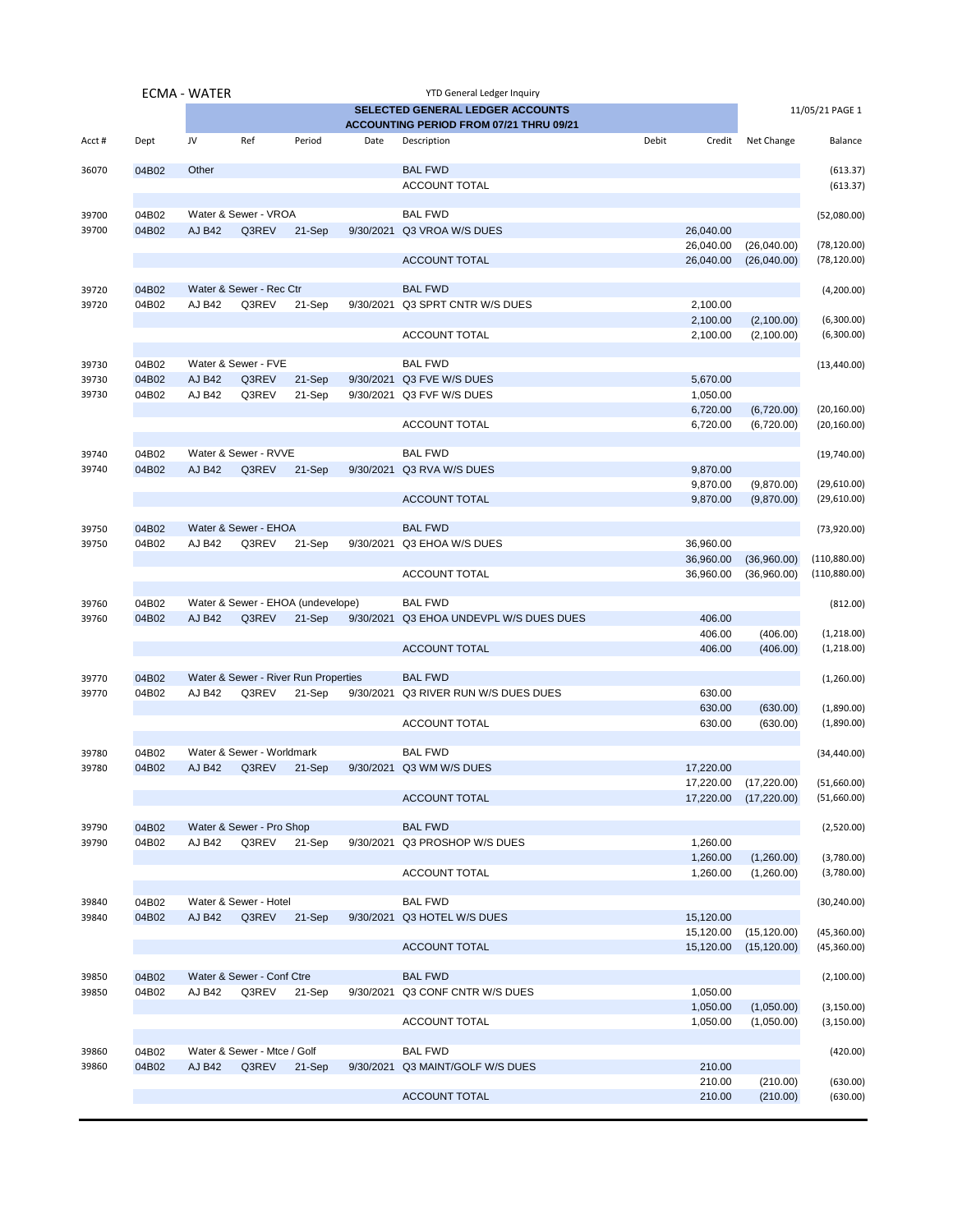|       |       |                        |                                  |            |           | <b>YTD General Ledger Inquiry</b>       |           |           |            |                 |
|-------|-------|------------------------|----------------------------------|------------|-----------|-----------------------------------------|-----------|-----------|------------|-----------------|
|       |       |                        |                                  |            |           | <b>SELECTED GENERAL LEDGER ACCOUNTS</b> |           |           |            | 11/05/21 PAGE 2 |
|       |       |                        |                                  |            |           | ACCOUNTING PERIOD FROM 07/21 THRU 09/21 |           |           |            |                 |
| Acct# | Dept  | JV                     | Ref                              | Period     | Date      | Description                             | Debit     | Credit    | Net Change | Balance         |
| 60200 | 04B02 |                        | <b>Licenses and Permits</b>      |            |           | <b>BAL FWD</b>                          |           |           |            | 1,107.73        |
|       |       |                        |                                  |            |           | <b>ACCOUNT TOTAL</b>                    |           |           |            | 1,107.73        |
|       |       |                        |                                  |            |           |                                         |           |           |            |                 |
| 60236 | 04B02 | <b>Management Fees</b> |                                  |            |           | <b>BAL FWD</b>                          |           |           |            | 11,482.42       |
| 60236 | 04B02 | 1APY99                 |                                  | $21 -$ Jul | 7/1/2021  | HOA MANAGER-ECMA WATER MGT              | 1,662.25  |           |            |                 |
| 60236 | 04B02 | <b>1HCR16</b>          | 3599                             | $21 -$ Jul | 6/1/2021  | <b>HOA MANAGER</b>                      |           | 1,508.91  |            |                 |
|       |       |                        |                                  |            |           |                                         | 1,662.25  | 1,508.91  | 153.34     | 11,635.76       |
| 60236 | 04B02 | 1APZ37                 |                                  | $21-Aug$   | 8/1/2021  | HOA MANAGER-ECMA WATER MGT              | 1,662.25  |           |            |                 |
|       |       |                        |                                  |            |           |                                         | 1,662.25  |           | 1,662.25   | 13,298.01       |
| 60236 | 04B02 | 1APZ66                 |                                  | 21-Sep     | 9/1/2021  | HOA MANAGER-ECMA WATER MGT              | 1,662.25  |           |            |                 |
|       |       |                        |                                  |            |           |                                         | 1,662.25  |           | 1,662.25   | 14,960.26       |
|       |       |                        |                                  |            |           | <b>ACCOUNT TOTAL</b>                    | 4,986.75  | 1,508.91  | 3,477.84   | 14,960.26       |
|       |       |                        |                                  |            |           |                                         |           |           |            |                 |
| 60302 | 04B02 | <b>Consultant Fees</b> |                                  |            |           | <b>BAL FWD</b>                          |           |           |            | 2,830.22        |
|       |       |                        |                                  |            |           | <b>ACCOUNT TOTAL</b>                    |           |           |            | 2,830.22        |
|       |       |                        |                                  |            |           |                                         |           |           |            |                 |
| 60304 | 04B02 |                        | <b>Guest Services Allocation</b> |            |           | <b>BAL FWD</b>                          |           |           |            | 13,627.25       |
| 60304 | 04B02 | 1APY99                 |                                  | $21 -$ Jul | 7/1/2021  | HOA MANAGER-ECMA WATER SAFETY           | 1,946.75  |           |            |                 |
| 60304 | 04B02 | 1HCR16                 | 3599                             | $21 -$ Jul | 6/1/2021  | <b>HOA MANAGER</b>                      |           | 1,946.75  |            |                 |
|       |       |                        |                                  |            |           |                                         | 1,946.75  | 1,946.75  |            | 13,627.25       |
| 60304 | 04B02 | 1APZ37                 |                                  | 21-Aug     | 8/1/2021  | HOA MANAGER-ECMA WATER SAFETY           | 1,946.75  |           |            |                 |
|       |       |                        |                                  |            |           |                                         | 1,946.75  |           | 1,946.75   | 15,574.00       |
| 60304 | 04B02 | 1APZ66                 |                                  | 21-Sep     | 9/1/2021  | HOA MANAGER-ECMA WATER SAFETY           | 1,946.75  |           |            |                 |
|       |       |                        |                                  |            |           |                                         | 1,946.75  |           | 1,946.75   | 17,520.75       |
|       |       |                        |                                  |            |           | <b>ACCOUNT TOTAL</b>                    | 5,840.25  | 1,946.75  | 3,893.50   | 17,520.75       |
|       |       |                        |                                  |            |           |                                         |           |           |            |                 |
| 60306 | 04B02 | <b>Accounting Fee</b>  |                                  |            |           | <b>BAL FWD</b>                          |           |           |            | 8,702.19        |
| 60306 | 04B02 | 1APY99                 |                                  | $21 -$ Jul | 7/1/2021  | HOA MANAGER-ECMA WATER ACCT             | 1,243.17  |           |            |                 |
| 60306 | 04B02 | <b>1HCR16</b>          | 3599                             | $21 -$ Jul | 6/1/2021  | <b>HOA MANAGER</b>                      |           | 1,243.17  |            |                 |
|       |       |                        |                                  |            |           |                                         | 1,243.17  | 1,243.17  |            | 8,702.19        |
| 60306 | 04B02 | 1APZ37                 |                                  | 21-Aug     | 8/1/2021  | HOA MANAGER-ECMA WATER ACCT             | 1,243.17  |           |            |                 |
|       |       |                        |                                  |            |           |                                         | 1,243.17  |           | 1,243.17   | 9,945.36        |
| 60306 | 04B02 | 1APZ66                 |                                  | 21-Sep     | 9/1/2021  | HOA MANAGER-ECMA WATER ACCT             | 1,243.17  |           |            |                 |
|       |       |                        |                                  |            |           |                                         | 1,243.17  |           | 1,243.17   | 11,188.53       |
|       |       |                        |                                  |            |           | <b>ACCOUNT TOTAL</b>                    | 3,729.51  | 1,243.17  | 2,486.34   | 11,188.53       |
|       |       |                        |                                  |            |           |                                         |           |           |            |                 |
| 60308 | 04B02 |                        | Reserve Contribution             |            |           | <b>BAL FWD</b>                          |           |           |            | 76,389.83       |
| 60308 | 04B02 | 1APY99                 |                                  | $21 -$ Jul | 7/1/2021  | <b>ECMA RESERVES-ECMA WATER RES</b>     | 12,176.08 |           |            |                 |
|       |       |                        |                                  |            |           |                                         | 12,176.08 |           | 12,176.08  | 88,565.91       |
| 60308 | 04B02 | 1APZ37                 |                                  | $21-Aug$   | 8/1/2021  | ECMA RESERVES-ECMA WATER RES            | 12,176.08 |           |            |                 |
|       |       |                        |                                  |            |           |                                         | 12,176.08 |           | 12,176.08  | 100,741.99      |
| 60308 | 04B02 | 1APZ66                 |                                  | 21-Sep     | 9/1/2021  | ECMA RESERVES-ECMA WATER RES            | 12,176.08 |           |            |                 |
| 60308 | 04B02 | AJ D <sub>26</sub>     | GJ                               | 21-Sep     | 9/30/2021 | APRIL RESERVE - DUP PYMT                |           | 3,333.33  |            |                 |
|       |       |                        |                                  |            |           |                                         | 12,176.08 | 3,333.33  | 8,842.75   | 109,584.74      |
|       |       |                        |                                  |            |           | <b>ACCOUNT TOTAL</b>                    | 36,528.24 | 3,333.33  | 33,194.91  | 109,584.74      |
|       |       |                        |                                  |            |           |                                         |           |           |            |                 |
| 60336 | 04B02 |                        | Repair & Maintenance             |            |           | <b>BAL FWD</b>                          |           |           |            | 278.73          |
| 60336 | 04B02 | 1APZ40                 |                                  | $21 -$ Jul | 7/28/2021 | CASCADE PUMP & IRRIG-04B02              | 537.50    |           |            |                 |
| 60336 | 04B02 | 1HCR23                 | 3634                             | $21 -$ Jul | 6/30/2021 | OREGON WATER UTILITI                    |           | 5,972.70  |            |                 |
|       | 04B02 | <b>RV2A24</b>          | GJ                               | $21 -$ Jul | 7/1/2021  | ACCR VOID CK POSTED IN JULY             |           |           |            |                 |
| 60336 |       |                        |                                  |            |           |                                         | 5,972.70  | 5,972.70  |            |                 |
|       |       |                        |                                  |            |           | STORM WATER SERVICES-04B02              | 6,510.20  |           | 537.50     | 816.23          |
| 60336 | 04B02 | 1APZ44                 |                                  | 21-Aug     | 8/4/2021  |                                         | 720.00    |           |            |                 |
| 60336 | 04B02 | 1APZ61                 |                                  | 21-Aug     | 8/10/2021 | OREGON WATER UTILITI-04B02/04D02        | 4,789.86  |           |            |                 |
| 60336 | 04B02 | 1APZ58                 |                                  | $21-Aug$   |           | 8/17/2021 CASCADE PUMP & IRRIG-04B02    | 435.90    |           |            |                 |
| 60336 | 04B02 | 1APZ73                 |                                  | 21-Aug     |           | 8/23/2021 OREGON WATER UTILITI-04B02    | 74.87     |           |            |                 |
|       |       |                        |                                  |            |           |                                         | 6,020.63  |           | 6,020.63   | 6,836.86        |
| 60336 | 04B02 | AJ D <sub>24</sub>     | GJ                               | 21-Sep     |           | 9/30/2021 RCLS OWU TO 60366             |           | 4,789.86  |            |                 |
|       |       |                        |                                  |            |           |                                         |           | 4,789.86  | (4,789.86) | 2,047.00        |
|       |       |                        |                                  |            |           | <b>ACCOUNT TOTAL</b>                    | 12,530.83 | 10,762.56 | 1,768.27   | 2,047.00        |
|       |       |                        |                                  |            |           |                                         |           |           |            |                 |
| 60366 | 04B02 |                        | OWU Mgmt. Agreement Fee          |            |           | <b>BAL FWD</b>                          |           |           |            | 35,784.17       |
| 60366 | 04B02 | 1HCR24 3580            |                                  | $21 - Aug$ |           | 6/10/2021 OREGON WATER UTILITI          |           | 5,053.57  |            |                 |
|       |       |                        |                                  |            |           |                                         |           | 5,053.57  |            | 30,730.60       |
| 60366 | 04B02 | 1APZ94                 |                                  | 21-Sep     | 9/10/2021 | OREGON WATER UTILITI-04B02/04D02        | 6,577.37  |           | (5,053.57) |                 |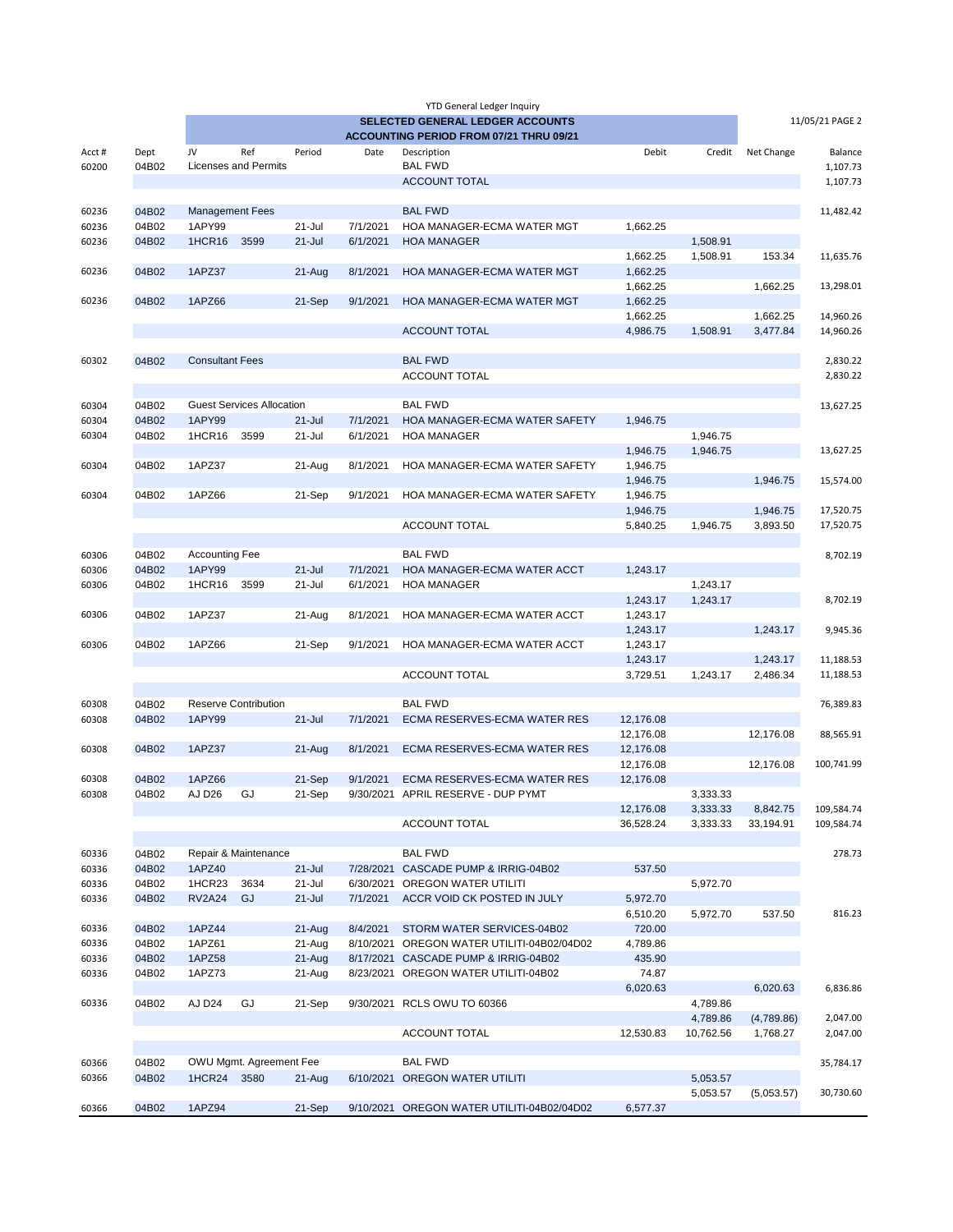| <b>YTD General Ledger Inquiry</b>       |                |                          |                                |                      |                      |                                  |                  |            |              |              |  |
|-----------------------------------------|----------------|--------------------------|--------------------------------|----------------------|----------------------|----------------------------------|------------------|------------|--------------|--------------|--|
|                                         |                |                          | 11/05/21 PAGE 3                |                      |                      |                                  |                  |            |              |              |  |
| ACCOUNTING PERIOD FROM 07/21 THRU 09/21 |                |                          |                                |                      |                      |                                  |                  |            |              |              |  |
| Acct#                                   | Dept           | JV                       | Ref                            | Period               | Date                 | Description                      | Debit            | Credit     | Net Change   | Balance      |  |
| 60366                                   | 04B02          |                          |                                |                      |                      | (CONTINUED)                      |                  |            |              |              |  |
| 60366                                   | 04B02          | AJ D <sub>24</sub>       | GJ                             | 21-Sep               | 9/30/2021            | RCLS OWU FR 60336                | 4,789.86         |            |              |              |  |
| 60366                                   | 04B02          | <b>RV D23</b>            | GJ                             | 21-Sep               | 9/30/2021            | <b>ACCR SEPT OWU</b>             | 6,413.51         |            |              |              |  |
|                                         |                |                          |                                |                      |                      |                                  | 17,780.74        |            | 17,780.74    | 48,511.34    |  |
|                                         |                |                          |                                |                      |                      | <b>ACCOUNT TOTAL</b>             | 17,780.74        | 5,053.57   | 12,727.17    | 48,511.34    |  |
|                                         |                |                          | <b>Water Quality Testing</b>   |                      |                      | <b>BAL FWD</b>                   |                  |            |              |              |  |
| 60369<br>60369                          | 04B02<br>04B02 | 1APZ19                   |                                |                      | 7/9/2021             | EDGE ANALYTICAL INC-04B02        | 33.00            |            |              | 1,176.00     |  |
|                                         | 04B02          | 1APZ19                   |                                | $21 -$ Jul<br>21-Jul | 7/13/2021            |                                  | 88.00            |            |              |              |  |
| 60369                                   |                |                          |                                |                      |                      | EDGE ANALYTICAL INC-04B02        | 121.00           |            | 121.00       |              |  |
| 60369                                   | 04B02          | 1APZ44                   |                                |                      | 8/6/2021             | EDGE ANALYTICAL INC-04B02        | 88.00            |            |              | 1,297.00     |  |
|                                         | 04B02          | 1APZ44                   |                                | 21-Aug               |                      | EDGE ANALYTICAL INC-04B02        |                  |            |              |              |  |
| 60369<br>60369                          | 04B02          | 1APZ44                   |                                | $21-Aug$             | 8/6/2021<br>8/6/2021 |                                  | 33.00<br>45.00   |            |              |              |  |
|                                         |                |                          |                                | 21-Aug               |                      | EDGE ANALYTICAL INC-04B02        | 166.00           |            | 166.00       | 1,463.00     |  |
| 60369                                   | 04B02          | 1APZ94                   |                                | 21-Sep               | 9/10/2021            | EDGE ANALYTICAL INC-04B02        | 88.00            |            |              |              |  |
| 60369                                   | 04B02          | 1APZ94                   |                                | 21-Sep               | 9/10/2021            | EDGE ANALYTICAL INC-04B02        | 45.00            |            |              |              |  |
| 60369                                   | 04B02          |                          |                                |                      | 9/10/2021            | EDGE ANALYTICAL INC-04B02        | 33.00            |            |              |              |  |
|                                         |                | 1APZ94                   |                                | 21-Sep               |                      |                                  | 166.00           |            | 166.00       | 1,629.00     |  |
|                                         |                |                          |                                |                      |                      | <b>ACCOUNT TOTAL</b>             | 453.00           |            |              |              |  |
|                                         |                |                          |                                |                      |                      |                                  |                  |            | 453.00       | 1,629.00     |  |
| 60501                                   | 04B02          | Electricity              |                                |                      |                      | <b>BAL FWD</b>                   |                  |            |              | 15,617.48    |  |
| 60501                                   | 04B02          | 1APZ18                   |                                | $21 -$ Jul           | 7/31/2021            | CENTRAL ELECTRIC COO-MAINTBLDG W | 815.47           |            |              |              |  |
| 60501                                   | 04B02          | 1APZ18                   |                                | 21-Jul               | 7/31/2021            | CENTRAL ELECTRIC COO-BROWN BLDG  | 3,609.12         |            |              |              |  |
|                                         |                |                          |                                |                      |                      |                                  | 4,424.59         |            | 4,424.59     | 20,042.07    |  |
| 60501                                   | 04B02          | 1APZ53                   |                                | 21-Aug               | 8/31/2021            | CENTRAL ELECTRIC COO-BROWN BLDG  | 3,866.00         |            |              |              |  |
| 60501                                   | 04B02          | 1APZ53                   |                                | $21-Auq$             | 8/31/2021            | CENTRAL ELECTRIC COO-MAINTBLDG W | 1,367.48         |            |              |              |  |
|                                         |                |                          |                                |                      |                      |                                  | 5,233.48         |            | 5,233.48     | 25,275.55    |  |
| 60501                                   | 04B02          | 1APZ93                   |                                | 21-Sep               | 9/30/2021            | CENTRAL ELECTRIC COO-MAINTBLDG W | 1,061.35         |            |              |              |  |
| 60501                                   | 04B02          | 1APZ93                   |                                | 21-Sep               | 9/30/2021            | CENTRAL ELECTRIC COO-BROWN BLDG  | 3,599.78         |            |              |              |  |
|                                         |                |                          |                                |                      |                      |                                  | 4,661.13         |            | 4,661.13     | 29,936.68    |  |
|                                         |                |                          |                                |                      |                      | <b>ACCOUNT TOTAL</b>             | 14,319.20        |            | 14,319.20    | 29,936.68    |  |
|                                         |                |                          |                                |                      |                      |                                  |                  |            |              |              |  |
| 60505                                   | 04B02          | Water                    |                                |                      |                      | <b>BAL FWD</b>                   |                  |            |              | 1,454.53     |  |
| 60505                                   | 04B02          | 1APZ61                   |                                | $21-Auq$             | 7/23/2021            | OREGON WATER UTILITI-04B02       | 3,209.32         |            |              |              |  |
| 60505                                   | 04B02          | 1APZ80                   |                                | 21-Aug               | 8/31/2021            | OREGON WATER UTILITI-04B02       | 3,220.32         |            |              |              |  |
|                                         |                |                          |                                |                      |                      |                                  | 6,429.64         |            | 6,429.64     | 7,884.17     |  |
| 60505                                   | 04B02          | <b>RV D22</b>            | GJ                             | 21-Sep               |                      | 9/30/2021 ACCR CREDITS-OWU       |                  | 2,979.08   |              |              |  |
|                                         |                |                          |                                |                      |                      |                                  |                  | 2,979.08   | (2,979.08)   | 4,905.09     |  |
|                                         |                |                          |                                |                      |                      | <b>ACCOUNT TOTAL</b>             | 6,429.64         | 2,979.08   | 3,450.56     | 4,905.09     |  |
|                                         |                |                          |                                |                      |                      |                                  |                  |            |              |              |  |
| 80250                                   | 04B02          | <b>Real Estate Taxes</b> |                                |                      |                      | <b>BAL FWD</b>                   |                  |            |              | 4,685.52     |  |
| 80250                                   | 04B02          | <b>AJ B42</b>            | Q3REV                          | 21-Sep               |                      | 9/30/2021 Q3 PROP TAX ALLOC      | 2.342.76         |            |              |              |  |
|                                         |                |                          |                                |                      |                      |                                  | 2,342.76         |            | 2.342.76     | 7,028.28     |  |
|                                         |                |                          |                                |                      |                      | <b>ACCOUNT TOTAL</b>             | 2,342.76         |            | 2,342.76     | 7,028.28     |  |
|                                         |                |                          |                                |                      |                      |                                  |                  |            |              |              |  |
| 80350                                   | 04B02          |                          | Liability & Property Insurance |                      |                      | <b>BAL FWD</b>                   |                  |            |              | 1,814.48     |  |
| 80350                                   | 04B02          | <b>AJ B42</b>            | Q3REV                          | 21-Sep               |                      | 9/30/2021 Q3 INS ALLOC           | 907.24<br>907.24 |            | 907.24       | 2,721.72     |  |
|                                         |                |                          |                                |                      |                      | DEPT TOTALS                      | 907.24           |            | 907.24       | 2,721.72     |  |
|                                         |                |                          |                                |                      |                      | <b>ACCOUNT TOTAL</b>             | 907.24           |            | 907.24       | 2,721.72     |  |
|                                         |                |                          |                                |                      |                      |                                  |                  |            |              | (99, 400.03) |  |
|                                         |                |                          |                                |                      |                      |                                  | 105,848.16       | 144,413.37 | (38, 565.21) |              |  |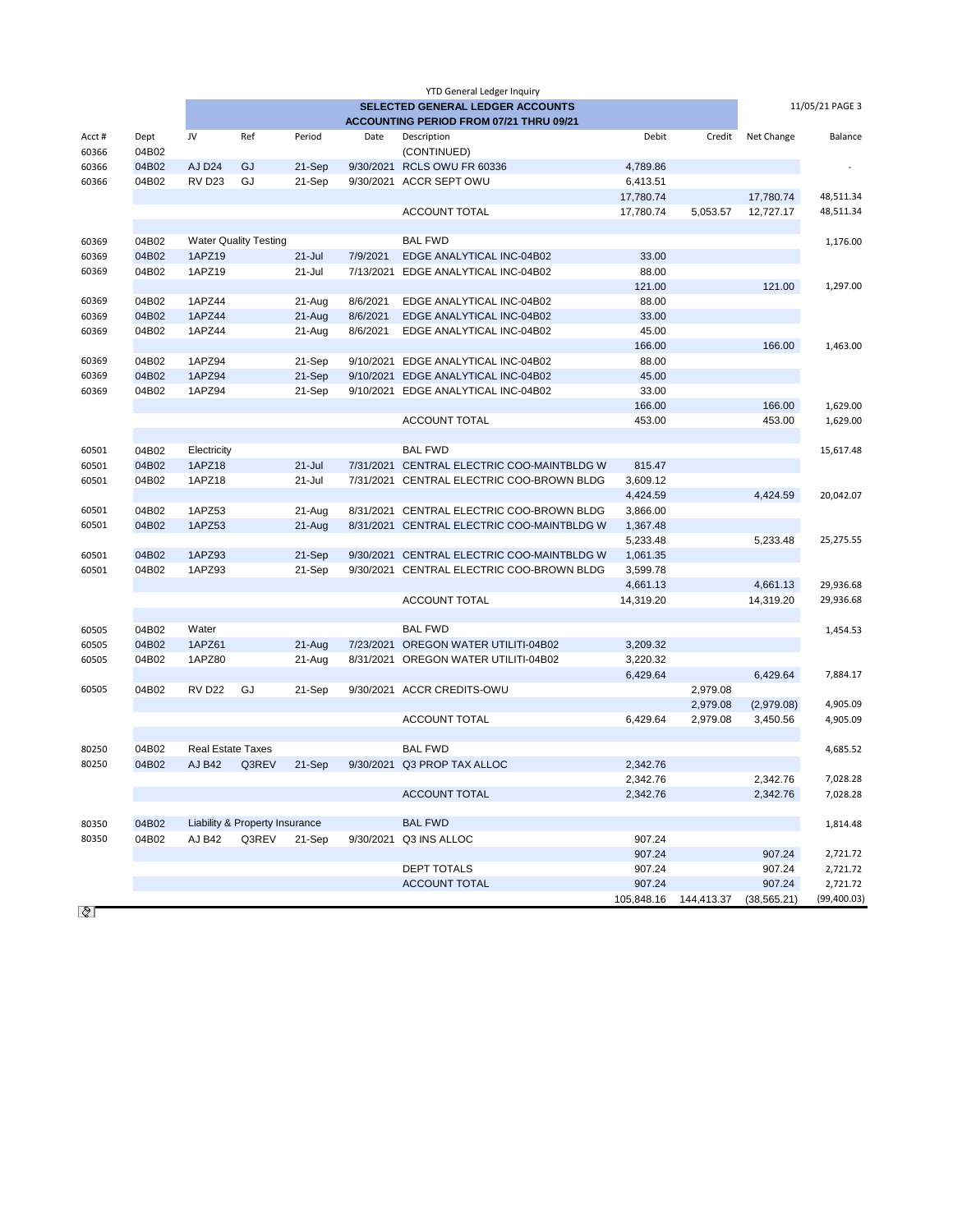|       |                                                            | <b>ECMA - SEWER</b>    |                              |            |           | <b>YTD General Ledger Inquiry</b>          |           |          |                   |           |  |  |
|-------|------------------------------------------------------------|------------------------|------------------------------|------------|-----------|--------------------------------------------|-----------|----------|-------------------|-----------|--|--|
|       | <b>SELECTED GENERAL LEDGER ACCOUNTS</b><br>11/05/21 PAGE 1 |                        |                              |            |           |                                            |           |          |                   |           |  |  |
|       |                                                            |                        |                              |            |           | ACCOUNTING PERIOD FROM 07/21 THRU 09/21    |           |          |                   |           |  |  |
| Acct# | Dept                                                       | JV                     | Ref                          | Period     | Date      | Description                                | Debit     |          | Credit Net Change | Balance   |  |  |
| 60200 | 04D02                                                      |                        | <b>Licenses and Permits</b>  |            |           | <b>BAL FWD</b>                             |           |          |                   |           |  |  |
| 60200 | 04D02                                                      | 1APZ23                 |                              | $21 -$ Jul | 7/14/2021 | DEPARTMENT OF ENVIRO-04D02                 | 1,137.00  |          |                   |           |  |  |
|       |                                                            |                        |                              |            |           |                                            | 1,137.00  |          | 1,137.00          | 1,137.00  |  |  |
|       |                                                            |                        |                              |            |           | <b>ACCOUNT TOTAL</b>                       | 1,137.00  |          | 1,137.00          | 1,137.00  |  |  |
| 60236 | 04D02                                                      | Management Fees        |                              |            |           | <b>BAL FWD</b>                             |           |          |                   | 2,608.50  |  |  |
| 60236 | 04D02                                                      | 1APY99                 |                              | $21 -$ Jul | 7/1/2021  | HOA MANAGER-ECMA SEWER MGT                 | 434.75    |          |                   |           |  |  |
|       |                                                            |                        |                              |            |           |                                            | 434.75    |          | 434.75            | 3,043.25  |  |  |
| 60236 | 04D02                                                      | 1APZ37                 |                              | $21 - Aug$ | 8/1/2021  | HOA MANAGER-ECMA SEWER MGT                 | 434.75    |          |                   |           |  |  |
|       |                                                            |                        |                              |            |           |                                            | 434.75    |          | 434.75            | 3,478.00  |  |  |
| 60236 | 04D02                                                      | 1APZ66                 |                              | 21-Sep     | 9/1/2021  | HOA MANAGER-ECMA SEWER MGT                 | 434.75    |          |                   |           |  |  |
|       |                                                            |                        |                              |            |           |                                            | 434.75    |          | 434.75            | 3,912.75  |  |  |
|       |                                                            |                        |                              |            |           | <b>ACCOUNT TOTAL</b>                       | 1,304.25  |          | 1,304.25          | 3,912.75  |  |  |
| 60302 | 04D02                                                      | <b>Consultant Fees</b> |                              |            |           | <b>BAL FWD</b>                             |           |          |                   | 179.00    |  |  |
|       |                                                            |                        |                              |            |           | ACCOUNT TOTAL                              |           |          |                   | 179.00    |  |  |
|       |                                                            |                        |                              |            |           |                                            |           |          |                   |           |  |  |
| 60336 | 04D02                                                      |                        | Repair & Maintenance         |            |           | <b>BAL FWD</b>                             |           |          |                   | 4,981.50  |  |  |
| 60336 | 04D02                                                      | 1HCR23                 | 3634                         | $21 -$ Jul | 6/30/2021 | <b>OREGON WATER UTILITI</b>                |           | 4,853.30 |                   |           |  |  |
| 60336 | 04D02                                                      | <b>RV2A24</b>          | GJ                           | 21-Jul     | 7/1/2021  | ACCR VOID CK POSTED IN JULY                | 4,853.30  |          |                   |           |  |  |
|       |                                                            |                        |                              |            |           |                                            | 4,853.30  | 4,853.30 |                   | 4,981.50  |  |  |
| 60336 | 04D02                                                      | 1APZ61                 |                              | 21-Aug     |           | 8/10/2021 OREGON WATER UTILITI-04B02/04D02 | 3,892.14  |          |                   |           |  |  |
|       |                                                            |                        |                              |            |           |                                            | 3,892.14  |          | 3,892.14          | 8,873.64  |  |  |
| 60336 | 04D02                                                      | AJ D24                 | GJ                           | 21-Sep     |           | 9/30/2021 RCLS OWU TO 60366                |           | 3,892.14 |                   |           |  |  |
|       |                                                            |                        |                              |            |           |                                            |           | 3,892.14 | (3,892.14)        | 4,981.50  |  |  |
|       |                                                            |                        |                              |            |           | ACCOUNT TOTAL                              | 8,745.44  | 8,745.44 |                   | 4,981.50  |  |  |
|       |                                                            |                        |                              |            |           |                                            |           |          |                   |           |  |  |
| 60346 | 04D02                                                      |                        | Sewer & Septic Repairs       |            |           | <b>BAL FWD</b>                             |           |          |                   | 4,483.84  |  |  |
| 60346 | 04D02                                                      | <b>RV D25</b>          | GJ                           | 21-Sep     |           | 9/30/2021 ACCR SEPT OWU                    | 2,241.92  |          |                   |           |  |  |
|       |                                                            |                        |                              |            |           |                                            | 2,241.92  |          | 2,241.92          | 6,725.76  |  |  |
|       |                                                            |                        |                              |            |           | <b>ACCOUNT TOTAL</b>                       | 2,241.92  |          | 2,241.92          | 6,725.76  |  |  |
| 60366 | 04D02                                                      |                        | OWU Mgmt. Agreement Fee      |            |           | <b>BAL FWD</b>                             |           |          |                   | 28,190.83 |  |  |
| 60366 | 04D02                                                      | 1APZ94                 |                              | 21-Sep     | 9/10/2021 | OREGON WATER UTILITI-04B02/04D02           | 5,344.63  |          |                   |           |  |  |
| 60366 | 04D02                                                      | AJ D <sub>24</sub>     | GJ                           | 21-Sep     | 9/30/2021 | RCLS OWU FR 60336                          | 3,892.14  |          |                   |           |  |  |
| 60366 | 04D02                                                      | <b>RV D23</b>          | GJ                           | 21-Sep     |           | 9/30/2021 ACCR SEPT OWU                    | 5,211.49  |          |                   |           |  |  |
|       |                                                            |                        |                              |            |           |                                            | 14,448.26 |          | 14,448.26         | 42,639.09 |  |  |
|       |                                                            |                        |                              |            |           | <b>ACCOUNT TOTAL</b>                       | 14,448.26 |          | 14,448.26         | 42,639.09 |  |  |
| 60369 | 04D02                                                      |                        | <b>Water Quality Testing</b> |            |           | <b>BAL FWD</b>                             |           |          |                   | 1,082.00  |  |  |
| 60369 | 04D02                                                      | 1APZ19                 |                              | $21 -$ Jul |           | 7/15/2021 EDGE ANALYTICAL INC-04D02        | 168.00    |          |                   |           |  |  |
|       |                                                            |                        |                              |            |           |                                            | 168.00    |          | 168.00            | 1,250.00  |  |  |
| 60369 | 04D02                                                      | 1APZ58                 |                              | 21-Aug     |           | 8/13/2021 EDGE ANALYTICAL INC-04D02        | 168.00    |          |                   |           |  |  |
|       |                                                            |                        |                              |            |           |                                            | 168.00    |          | 168.00            | 1,418.00  |  |  |
| 60369 | 04D02                                                      | 1APZ94                 |                              | 21-Sep     |           | 9/20/2021 EDGE ANALYTICAL INC-04D02        | 168.00    |          |                   |           |  |  |
|       |                                                            |                        |                              |            |           |                                            | 168.00    |          | 168.00            | 1,586.00  |  |  |
|       |                                                            |                        |                              |            |           | <b>DEPT TOTALS</b>                         | 504.00    |          | 504.00            | 1,586.00  |  |  |
|       |                                                            |                        |                              |            |           | ACCOUNT TOTAL                              | 504.00    |          | 504.00            | 1,586.00  |  |  |
|       |                                                            |                        |                              |            |           |                                            | 28,380.87 | 8,745.44 | 19,635.43         | 61,161.10 |  |  |

 $\mathcal{Q}$